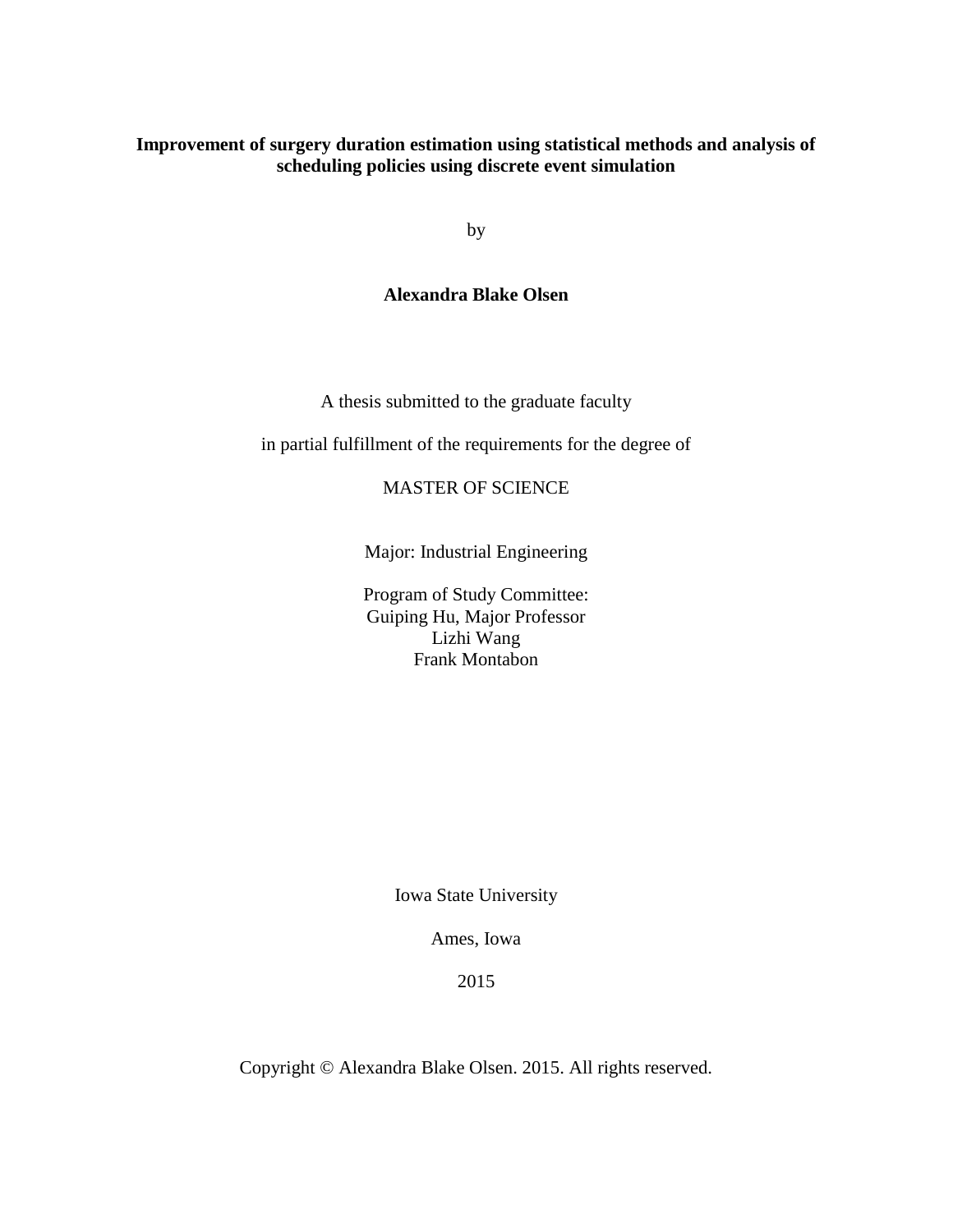# **DEDICATION**

This paper is dedicated to all of the people who have and will benefit from the United States health care system and their family and friends.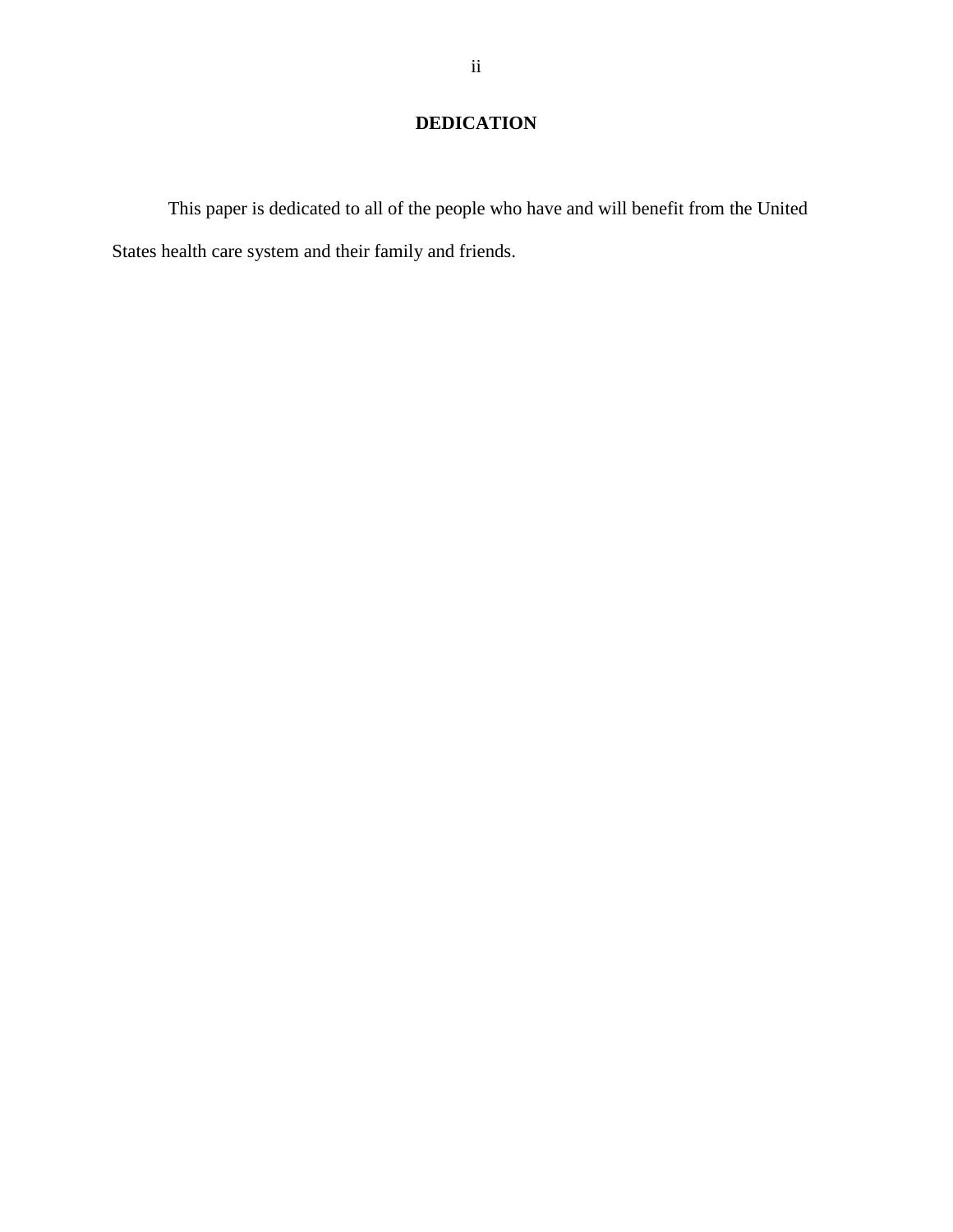## **TABLE OF CONTENTS**

| <b>CHAPTER 2: STATISTICAL METHODS FOR SURGERY DURATION</b>       |  |
|------------------------------------------------------------------|--|
|                                                                  |  |
|                                                                  |  |
|                                                                  |  |
|                                                                  |  |
|                                                                  |  |
|                                                                  |  |
|                                                                  |  |
|                                                                  |  |
|                                                                  |  |
| <b>CHAPTER 3: A DISCRETE EVENT SIMULATION OF A DAY'S SURGERY</b> |  |
|                                                                  |  |
|                                                                  |  |
|                                                                  |  |
|                                                                  |  |
|                                                                  |  |
|                                                                  |  |
|                                                                  |  |
|                                                                  |  |
|                                                                  |  |
|                                                                  |  |
|                                                                  |  |
|                                                                  |  |
|                                                                  |  |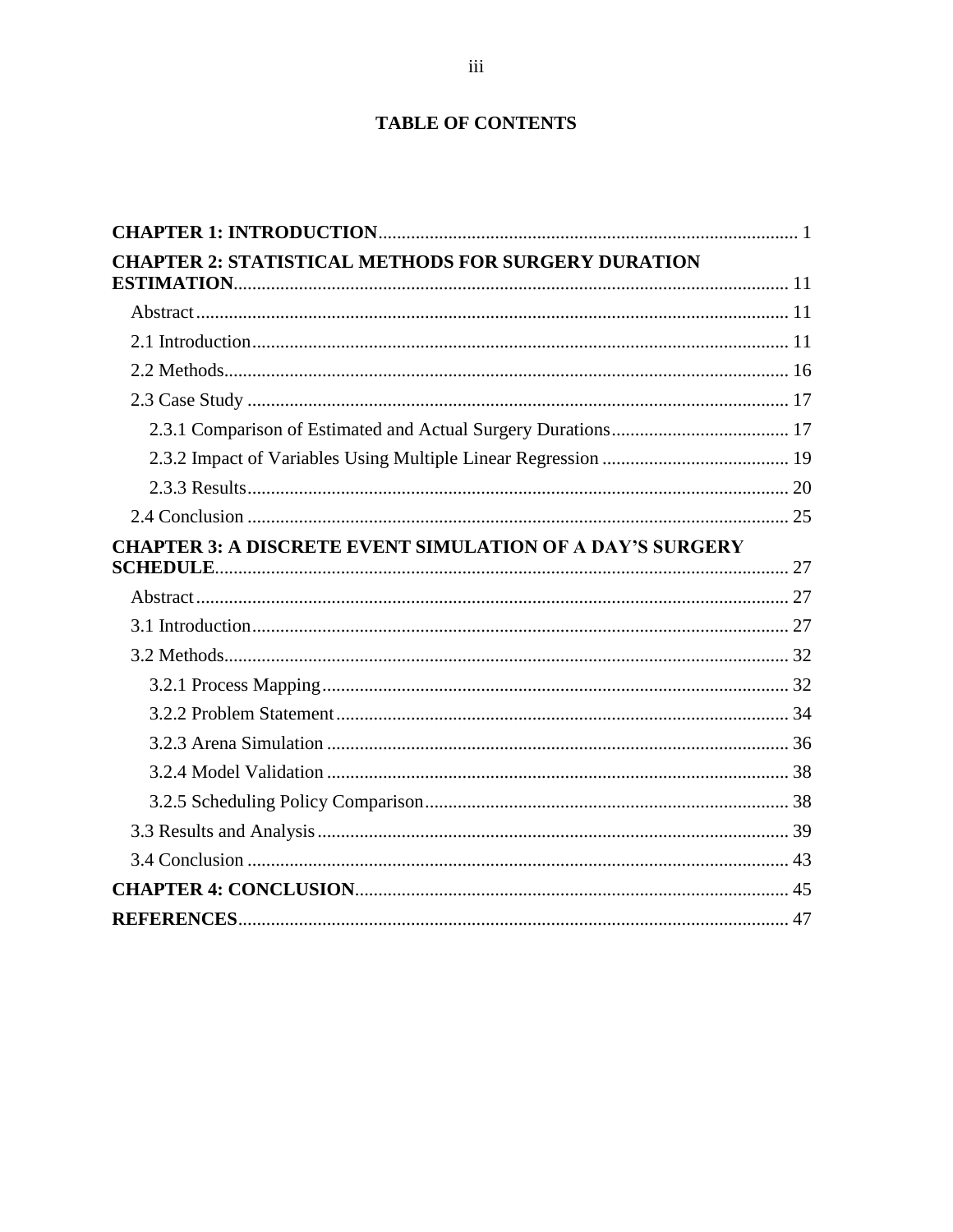## **LIST OF FIGURES**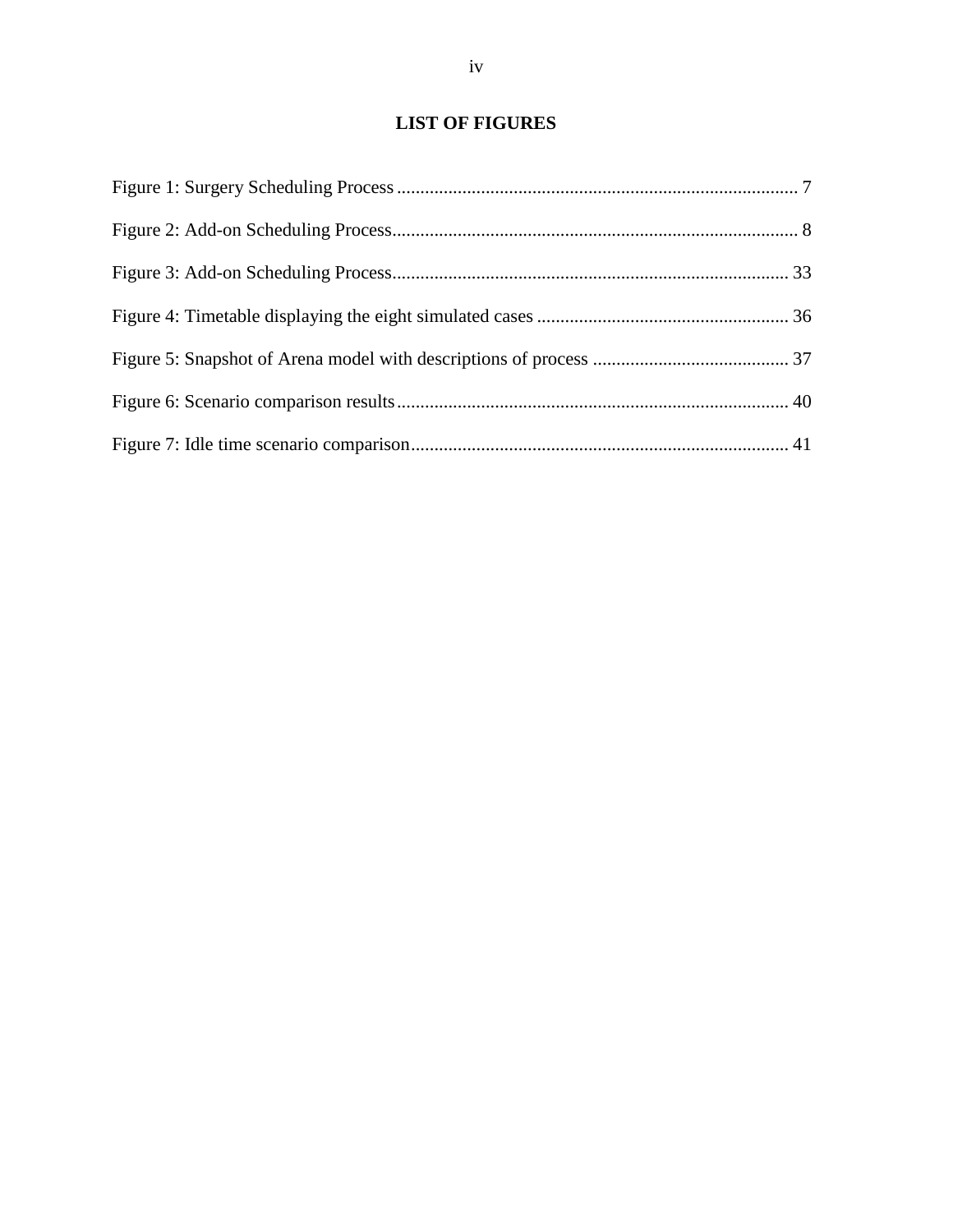## **LIST OF TABLES**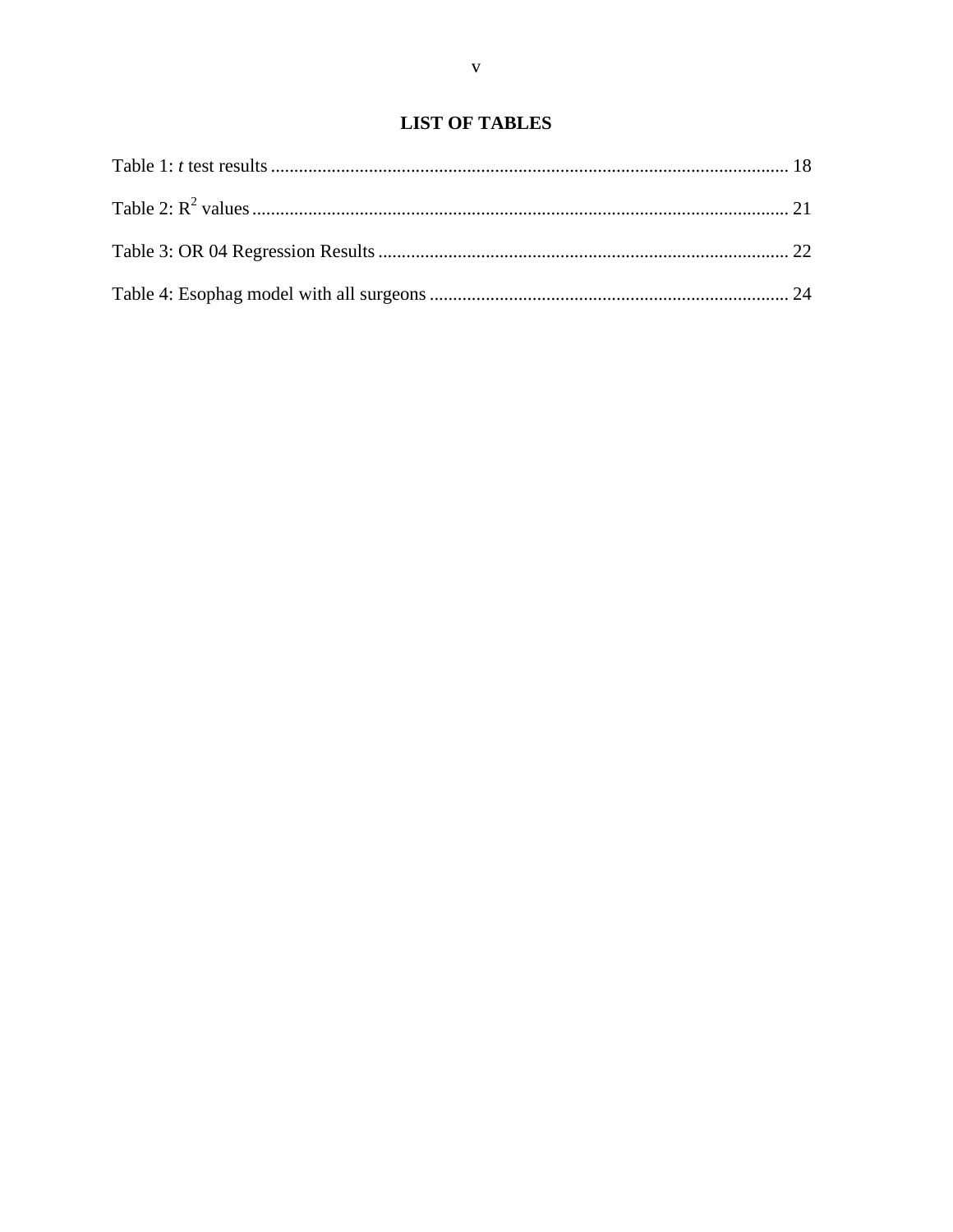#### **ACKNOWLEDGEMENTS**

I would like to thank my major professor, Dr. Guiping Hu, for all of her guidance throughout this process and for her willingness to learn about the health care industry alongside me. I appreciate her encouragement to pursue my interests and calming demeanor. Thank you, as well, to Lincoln Banwart for all of his work as an undergraduate research assistant. All the work he did was extremely helpful and saved me a significant amount of time. I would also like to thank the rest of my committee, Dr. Frank Montabon and Dr. Lizhi Wang, for their help and guidance. I appreciate all of the help Dr. Max Morris gave me in the statistical methods and Dr. Douglas Gemmill in Arena modeling. Without their help, the models would not have been as effective. Thank you, as well, to the rest of the faculty and staff in the IMSE department for creating an environment where it is fun to learn and students are encouraged to follow their passions.

I would like to thank those at UnityPoint Health - Des Moines, including Val Boelman, Vanessa Calderon, Brandi Vennink, Tony Nurre, and Lacey Andrews, for their willingness to work with me. I appreciate all the time they took to teach me about their processes, provide data, answer questions, and provide feedback. Without their knowledge and willingness to share that knowledge, this project would not have been possible.

I would also like to thank my peers and friends in the IMSE program for their support and making my experience at Iowa State University an enjoyable one. Lastly, I would like to thank my parents and fiancé, Kevin, for their unconditional love and support.

vi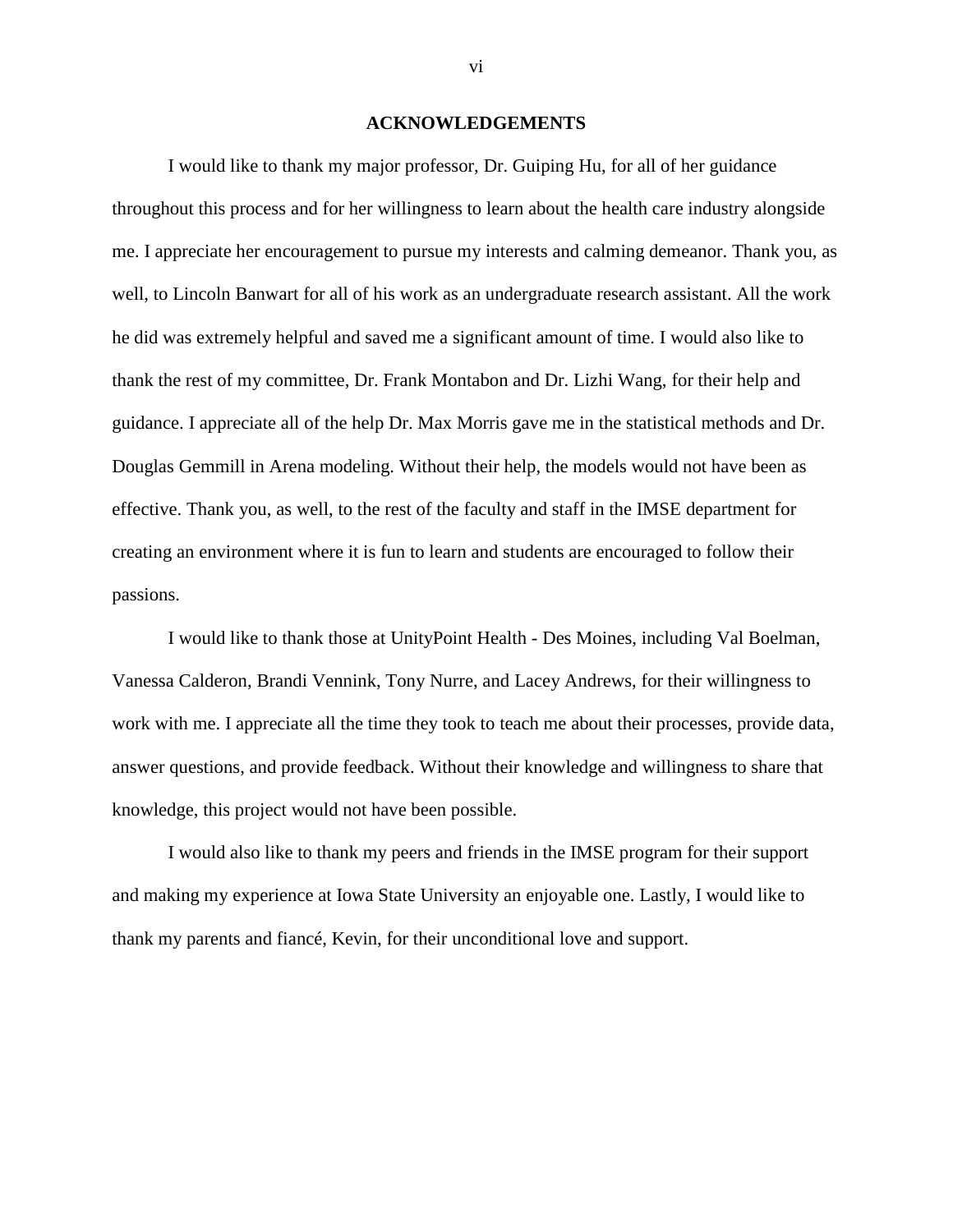#### **ABSTRACT**

The United States health care system currently faces many challenges, with the most notable one being rising costs. In an effort to decrease those costs, health providers are aiming to improve efficiency in their operations. A primary source of revenue for hospitals and some clinics is the surgery department, making it a key department for improvement in efficiency. Surgery schedules drive the department and affect the operations of many other departments. The most significant challenge to creating an efficient surgery schedule is estimating surgery durations and scheduling cases in a manner that will minimize the time a surgery is off schedule and maximize utilization of resources. To identify ways to better estimate surgery durations, an analysis of the surgery scheduling process at UnityPoint Health - Des Moines, in Des Moines, Iowa was completed. Estimated surgery durations were compared to actual durations using a *t*  test. Multiple linear regression models were created for the most common surgeries including the input variables of age of the patient, anesthesiologist, operating room (OR), number of residents, and day of the week. To find optimal scheduling policies, simulation models were created, each representing a series of surgery cases in one operating room during one day. Four scheduling policies were investigated: shortest estimated time first, longest estimated time first, most common surgery first, and adding an extra twenty minutes to each case in the existing order. The performance of the policies was compared to those of the existing schedule.

Using the historical data from a one-year period at UnityPoint Health - Des Moines, the estimated surgery durations for the top four surgeries by count and top surgeons were found to be statistically different in 75% of the data sets. After creating multiple linear regression models for each of the top four surgeries and surgeons performing those surgeries, the  $\beta$  values for each variable were compared across models. Age was found to have a minimal impact on surgery

vii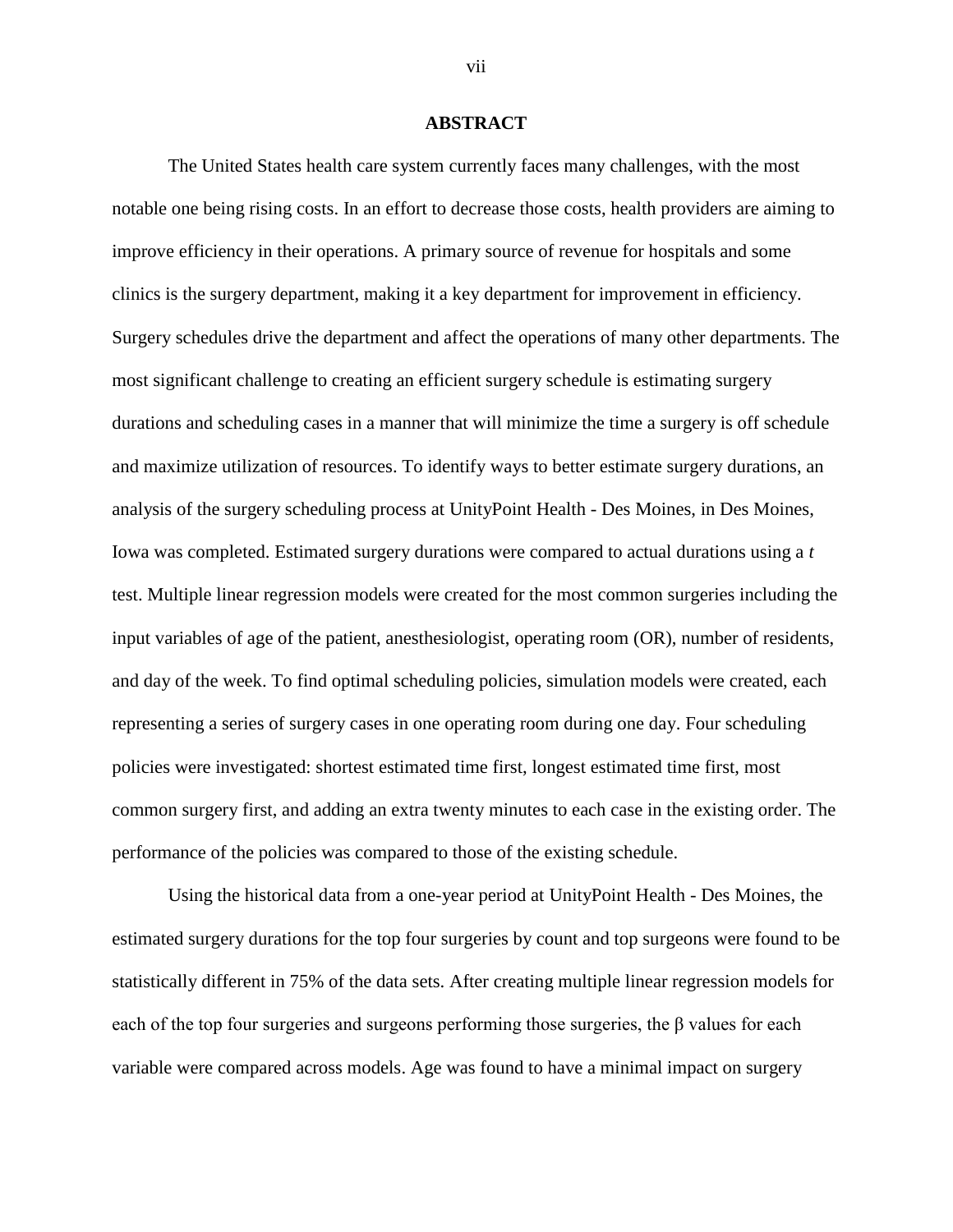duration in all models. The binary variable indicating residents present, was found to have minimal impact as well. For the rest of the variables, consistencies were difficult to assess, making multiple linear regression an unideal method for identifying the impact of the variables investigated.

On the other hand, the simulation model proved to be useful in identifying useful scheduling policies. Eight series based on real series were modeled individually. Each model was validated against reality, with 75% of durations simulated in the models not being statistically different than reality. Each of the four scheduling policies was modeled for each series and the average minutes off schedule and idle time between cases were compared across models. Adding an extra twenty minutes to each case in the existing order resulted in the lowest minutes off schedule, but significantly increased the idle time between cases. Most common surgery first did not have a consistent impact on the performance indicators. Longest estimated time first did not improve the performance indicators in the majority of the cases. Shortest estimated time first resulted in the best performance for minutes off schedule and idle time between cases in combination; therefore, we recommend this policy is employed when the scheduling process allows.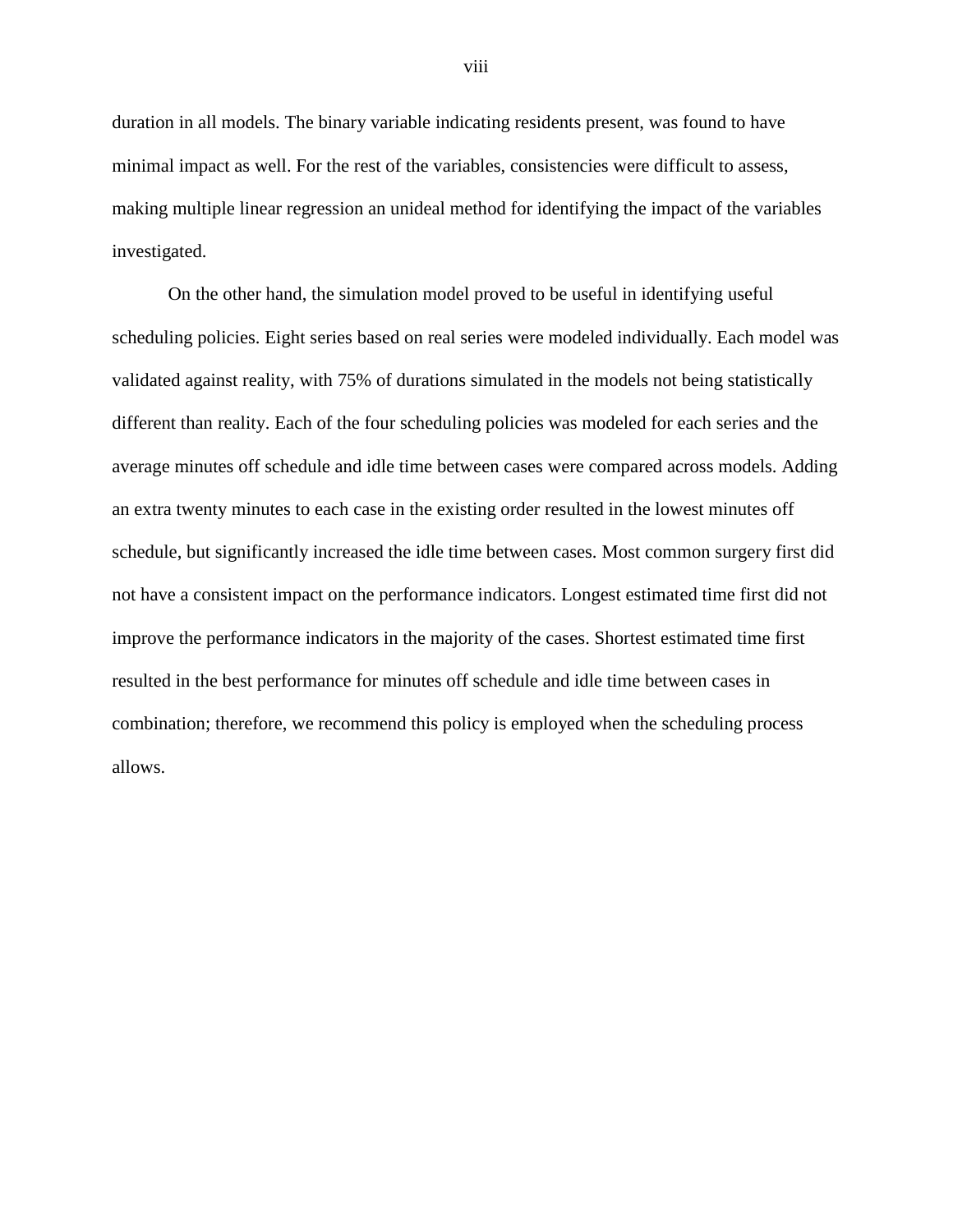#### **CHAPTER 1: GENERAL INTRODUCTION**

<span id="page-8-0"></span>The United States health care industry currently faces numerous challenges. In an era of changes, the system faces rising costs and increased demand for its services. This is a result of an aging population (Gupta & Denton, 2008) and the newly enforced Affordable Care Act. The Affordable Care Act, signed into law on March 23, 2010, is a federal statue aimed to improve the U.S. health care system. The goal is to make services accessible to all Americans, increase the benefit from insurance and use of the services, and reduce overall spending. One way the act works to achieve this goal is by expanding Medicaid, the federal-state funded program, to provide financial aid for medical services to low-income citizens (Davidson, 2013). As a whole, the Affordable Care Act is expected to increase the number of insured citizens by 33 million (Askin & Moore, 2012). This creates an increased demand for health services and places a larger strain on the providers.

In the United States, the healthcare industry accounts for 17.9% of the GDP as total healthcare spending exceeded \$2.6 trillion in 2010 (Askin & Moore, 2012; Davidson, 2013). "The amount of public money needed to finance health care, which currently stands at 45% of all health care expenditures, is expected to double by 2050 (Gupta & Denton, 2008). In 2009, \$130 billion dollars was spent due to inefficiently delivered services (Smith & Institute of Medicine (U.S.), 2013). These costs, paired with an increase in health care demand, motivate the industry to improve system operations. As the industry changes, providers are facing increasing competition (Cardoen et al., 2009). For example, statistics on costs of surgeries are available to the public, making it possible for people to shop around if they are not satisfied (Centers for Medicare and Medicaid Services, 2014). Furthermore, patients are increasingly traveling abroad for advanced and less expensive medical procedures (Burge, 2014).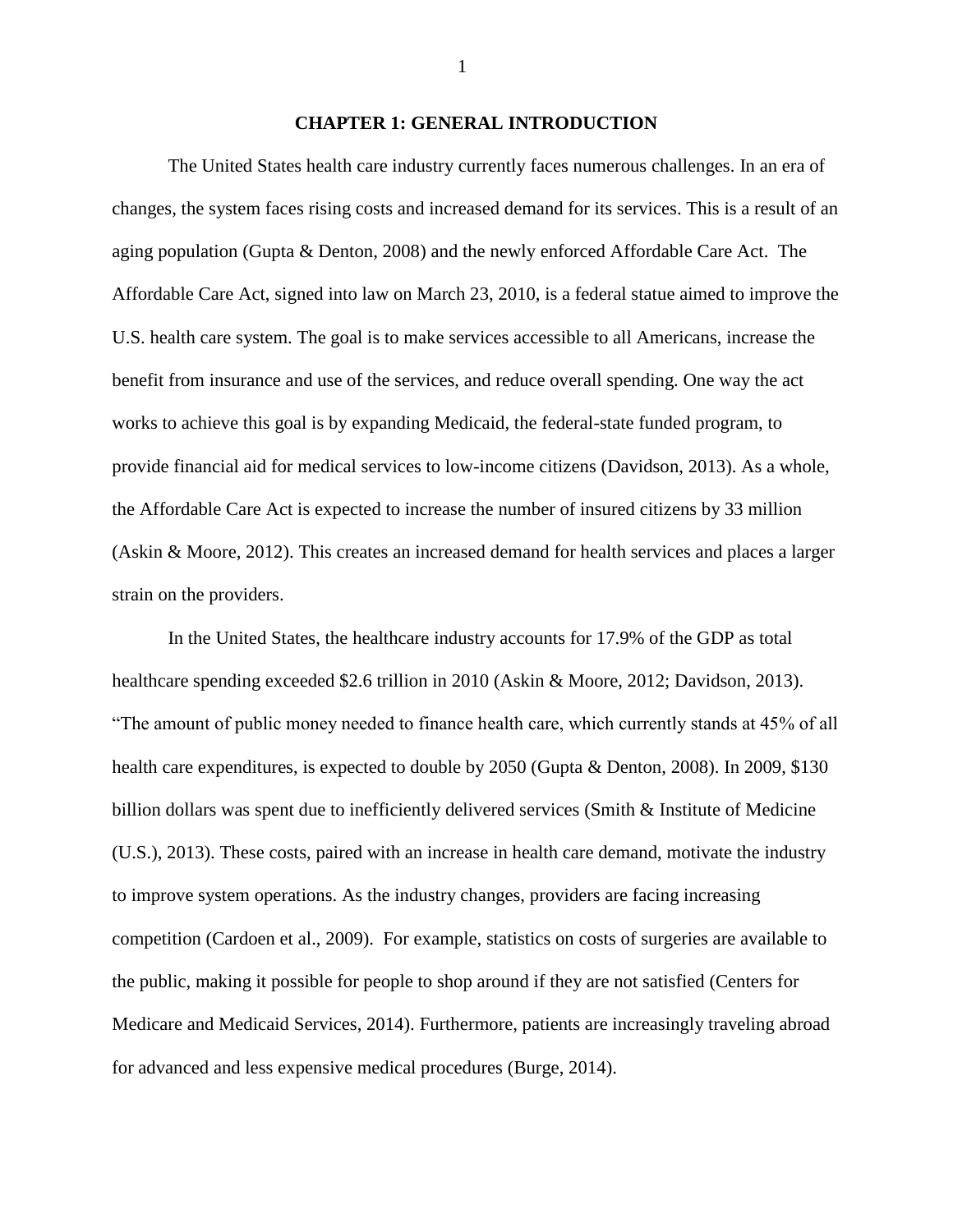As medical technology becomes more advanced and scientific discoveries are made, providing health care can become more complex, compromising the efficiency of the service (Smith & Institute of Medicine (U.S.), 2013). Electronic medical records and other technology software tools are becoming more common in the health industry. This new focus is shown in legislative acts, as the American Recovery and Reinvestment Act of 2009 included \$19 billion in electronic medical record funding (Burge, 2014). With all of this new technology and capabilities, there is an abundance of potential ways to improve efficiency at the provider's fingertips. There are still bounds that need to be made to make information easily accessible to both providers and patients. This will help to ensure the best care possible is given in a costefficient way (Alper, Sanders, Saunders, & Institute of Medicine (U.S.), 2013).

The rising health care costs impose a burden on both patients and medical providers. Insurers do not cover provider costs, making it difficult for hospitals to make ends meet, thus, motivating providers to improve operation efficiency (Davidson, 2013). Inefficient practices are estimated to make up 13-20% of hospital's costs (Graban, 2009). Additionally, due to inefficient scheduling and administrative duties, nurses spend about 30% of their time directly taking care of patients (Smith & Institute of Medicine (U.S.), 2013). In an effort to improve the blaring inefficiencies, health care scheduling has been a strong research focus for the past several years. This extends from nurse and staff scheduling, to appointment scheduling in the hospital setting, outpatient clinic setting, and diagnostic imaging setting.

Scheduling within outpatient clinics, also called ambulatory centers, is a large area of focus in the literature, as many factors that go into patient scheduling are included in that setting. Many studies have suggested approaches to account for patient no-shows. Chakraborty et al. (2010) suggest using an algorithm to schedule times slots which account for the probability of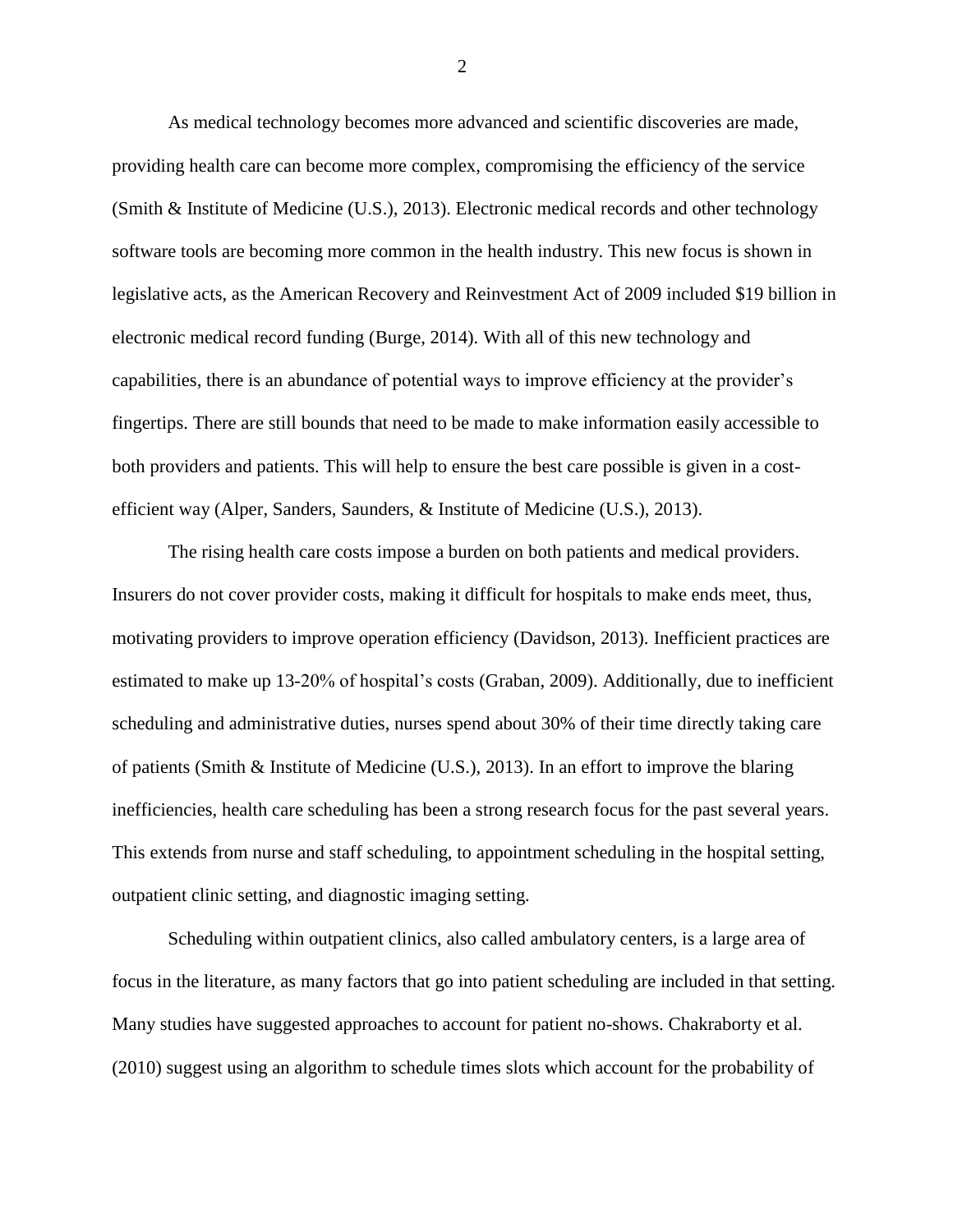the patient not showing up. Muthuraman and Lawley (2008) use a myopic scheduling model paired with an overbooking approach to account for patient no-shows in an outpatient setting. Many ambulatory care centers specialize in diagnostic resources. Patients schedule appointments to use various diagnostic machines such as CT scanners and MRI machines. With limited machines and time, scheduling is important in this sector. Patrick et al. (2008) looked at minimizing patient wait time while accounting for varying priority levels using approximate dynamic programming. Schutz et al. (2012) also uses heuristic approximate dynamic programming to solve the scheduling problem.

Physician lateness and interruptions can occur in both outpatient appointments and surgeries. Klassen et al. (2013) investigated the effect on outpatient scheduling and identifies the trend of physician interruptions as a "dome" effect, meaning the number of interruptions peak in the middle of the day, and are minimal at the beginning and end of the day. Simulation optimization was used to optimize time slot sizes based on physician lateness and size of the clinic. Luo et al. (2012) presents a set of differential equations that account for interruptions in diagnostic resourcing in a hospital in order to create a schedule that meets various objective functions.

The majority of health care costs come from hospital care. In 2012, 31% of health care expenditures went to hospital care, with ambulatory care accounting for 20% of these costs (Askin & Moore, 2012). At the heart of hospital care is the operating room (OR). Because surgery scheduling affects expensive resources within the post anesthesia care unit (PACU), intensive care unit (ICU), and operating rooms (ORs), surgeries alone account for more than 40% of a hospital's total revenues (Erdogan, 2010). The schedule of an OR affects many other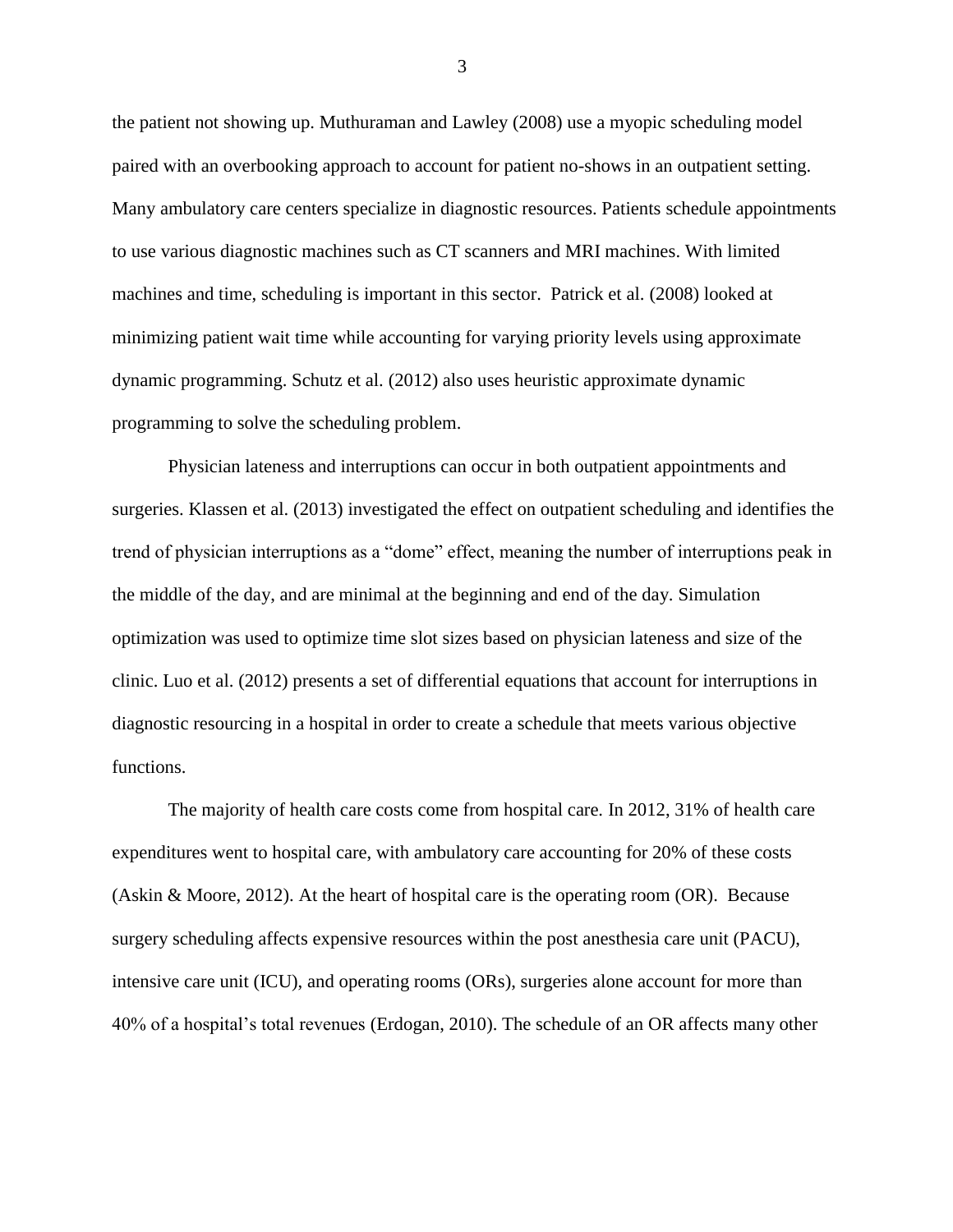departments of the hospital, such as nurse schedules and inpatient bed capacities (Cardoen et al., 2009).

Scheduling surgeries is a complicated process. Variability among surgery, anesthesia, and cleanup durations largely affect the OR schedule. A surgery schedule must work to minimize both indirect and direct delays. Indirect delays are the time between requesting an appointment and the time of the appointment. Direct delays are the difference between appointment time and the time the patient sees the service provider (Gupta & Denton, 2008). In some regions, waiting lists for surgeries can be problematic (Hall, 2006). Being able to meet demand by having high utilization of the ORs is important, and these ORs must also be suited to handle different urgency levels of procedures. Elective surgeries have the lowest urgency level; they are scheduled months in advance. On the other hand, emergent surgeries are those in which the patient has a minimal period of time they can wait to be admitted and start surgery. Hospitals are assigned various trauma levels, which designates the resources available in the facility for trauma and the number of patients admitted yearly (American Trauma Society, 2015). Hospitals with a high trauma certification levels must be able to accommodate emergencies, while also accommodating elective surgeries (Erdogan, 2010).

Surgery schedulers must also take into account varying priorities in the schedule. The OR managers want to keep the surgeons satisfied and have high utilization of the rooms. The surgeons do not want downtime between surgeries and prefer to be scheduled at times that work around their clinic schedules. Nurses want evenly dispersed patient flow so there are not peaks where are they are busier (Pease, 2013). Patients want minimal indirect and direct delays. These varying priorities are difficult to balance when scheduling surgeries, as they often conflict.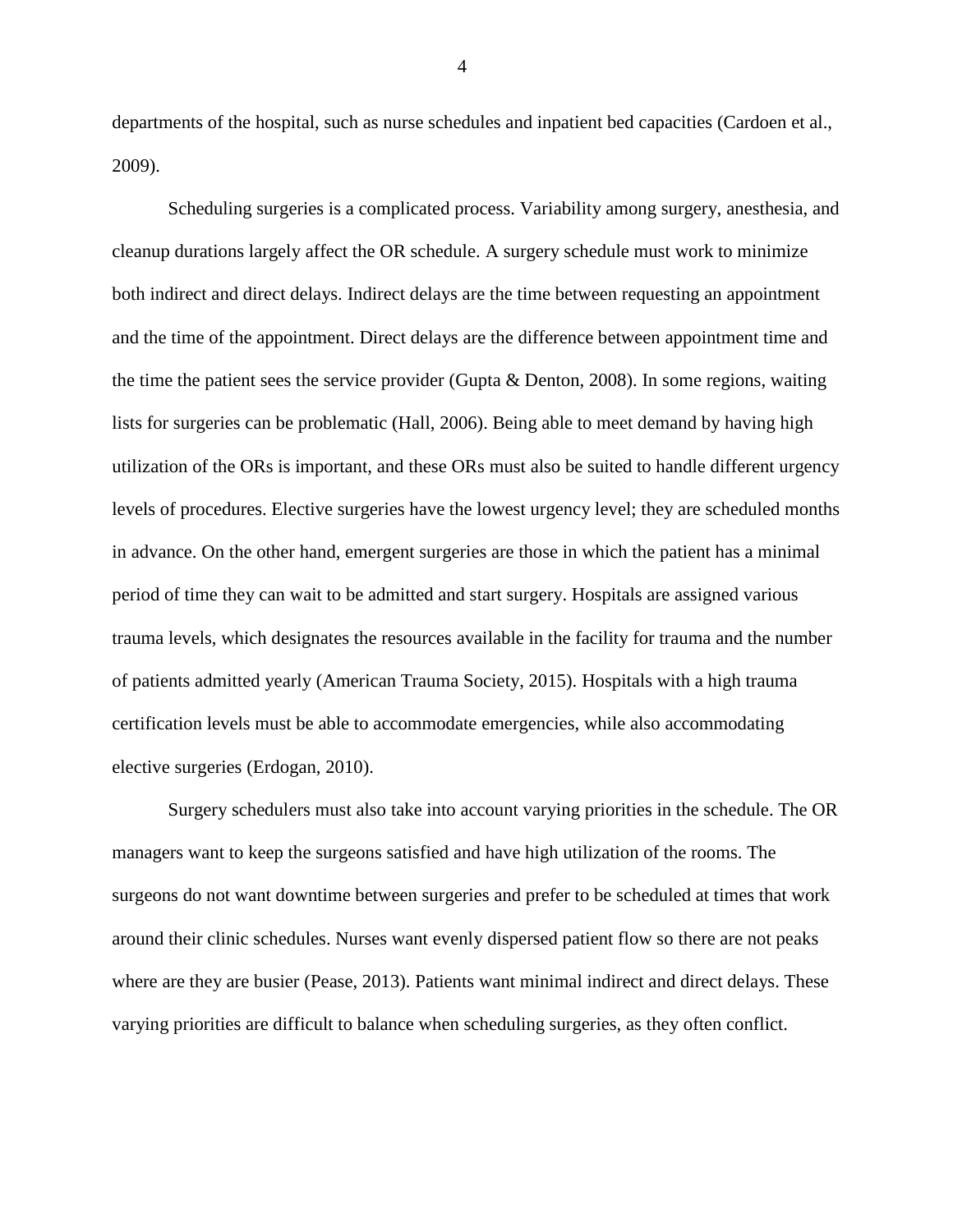To confirm and further identify improvement opportunities, the elective surgery scheduling process at UnityPoint Health - Des Moines in Des Moines, Iowa was evaluated. Elective surgery scheduling is divided into two processes: surgery scheduling and add-on scheduling. At other hospitals it can also be referred to as advance scheduling and allocation scheduling (Cardoen et al., 2010). Surgery scheduling is the process by which the surgery case is requested, an estimate of duration is given, and the case is tentatively scheduled for the date requested, but a time slot is not assigned. Add-on scheduling is the process of assigning each surgery case to a time slot; the process is completed the day before the day of surgery. The standard procedure for accommodating emergency cases is to keep at least one operating room open at all times, and the add-on schedulers take care of scheduling in this occurrence. Elective surgeries were the primary focus in this since outpatient surgeries make up the highest percentage of surgeries in hospitals (Dexter, 2012). This number increases as medical technology advances, allowing minimally invasive procedures and shorter healing times for patients (Jackson, 2002).

The hospital operates using a Master Surgical Schedule (MSS), which allocates certain surgeons or groups of surgeons, blocks during the week. A block is a space of time in a given OR on a given day of the week. The schedule is cyclical, and is repeated every week, with the exception of certain groups who trade off every other week. The blocks occupy an OR for the entire day, as it is difficult to plan an exact start in the middle of the day following other surgeries. MSS processes are common and effective in the hospital setting (van Oostrum, Bredenhoff, & Hans, 2010). They take a high degree of coordination, and contain definite opportunity for optimization and improvement. The coordination and planning of the MSS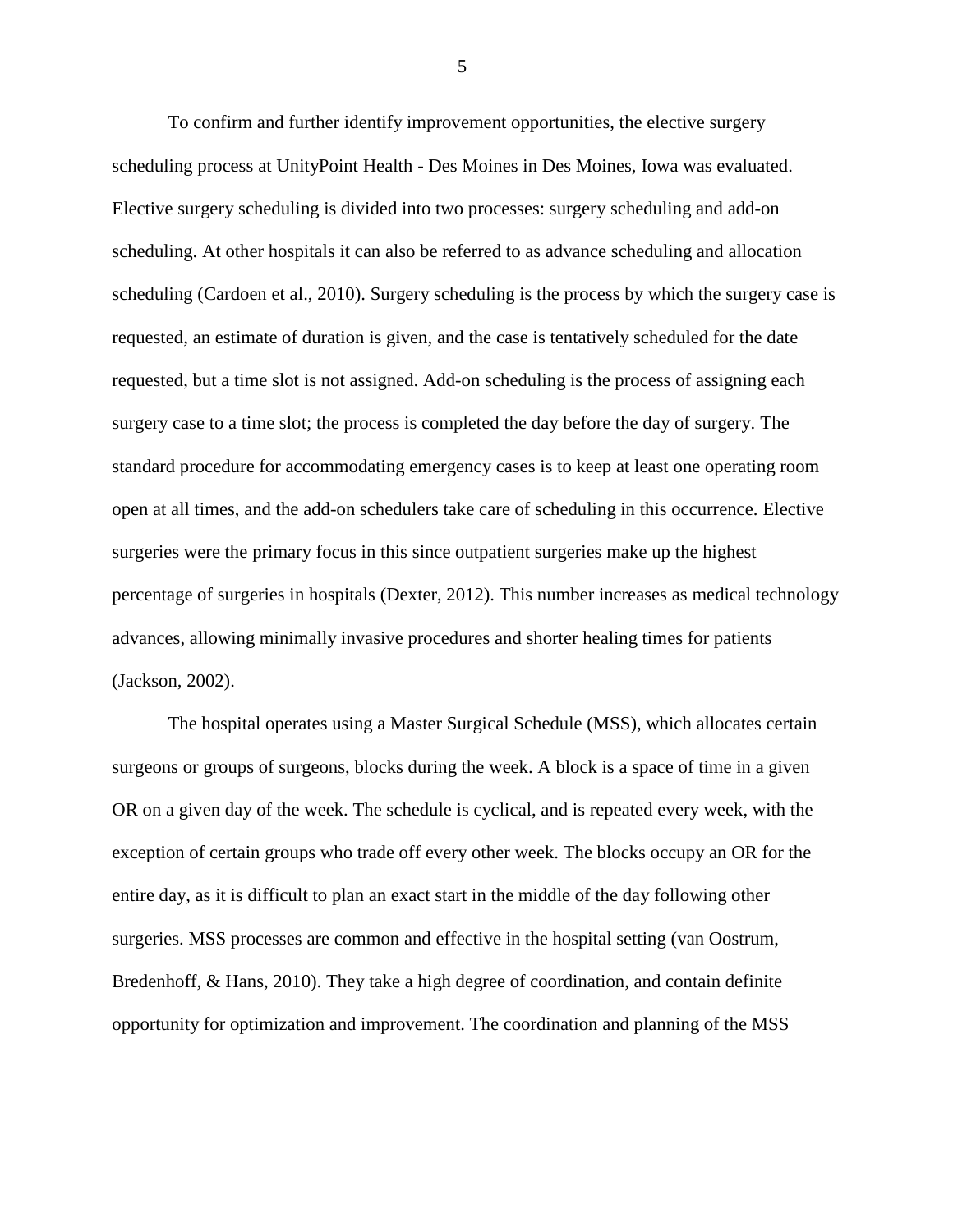procedure was not our focus for the hospital analyzed. The surgery scheduling process within the existing block schedule was the primary focus.

The surgery scheduling process is detailed in [Figure 1.](#page-14-0) A surgery can be requested days or months in advance, by one of three methods: electronically via the scheduling software, by phone, or by fax. The requests come from the doctors' offices. When the request for surgery is received, it is printed and verification is sent to the doctor's office. The patient and case information will then be recorded and the surgery will tentatively be scheduled on the day requested. A part of the case information recorded is estimated surgery duration. When recording this, the scheduler compares the estimate given by the doctor and compares it to the estimate given by the software. The software averages the last ten procedures of that type performed by that surgeon. If there are not enough data points available that meet the criteria, the average of the last ten procedures of that type in the health system, regardless of surgeon is given. If that is not available, a national average for that procedure type is given.

If the estimate given by the doctor is significantly different than the one given by the software, the team leader will investigate the reason and make a final decision on the estimate recorded. Once the final estimate is determined, a fixed amount of time is added for cleanup depending on the type of surgery. If the case is an ear, nose, or throat (ENT) procedure, 5 or 10 minutes is added to the estimated time to account for cleanup. If the case is a heart procedure or one involving a robot tool, 30 minutes is added for cleanup. For the rest, which is the majority of cases, 20 minutes are added for cleanup. Once all of the information is entered into the surgery scheduling software, the process ends and the case remains on the schedule for the day requested until it is assigned a time the day before the day of surgery.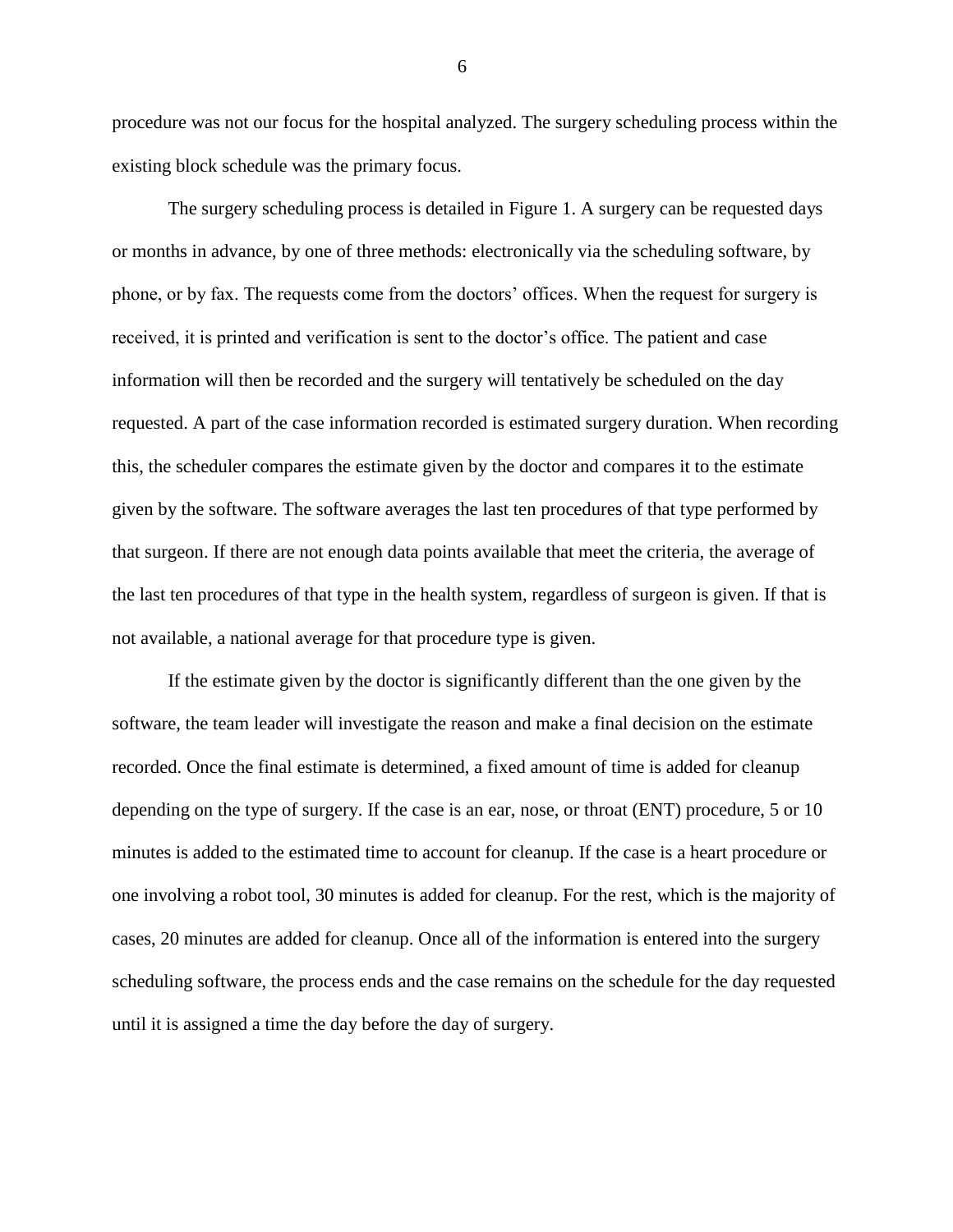

**Figure 1: Surgery Scheduling Process**

<span id="page-14-0"></span>Forty-eight hours before the scheduled day of surgery, the cases scheduled for that day are allocated into time slots. This process, known as the add-on scheduling process, is shown in [Figure 2.](#page-15-0) A case needing to be allocated a time slot is identified. Surgeons with a block are given preference for their times over surgeons without a block. If they request a certain time or order for that case or cases, the schedulers accommodate. If there is extra time in the day after all of the cases within blocks are scheduled, the unused blocks are released, and other elective cases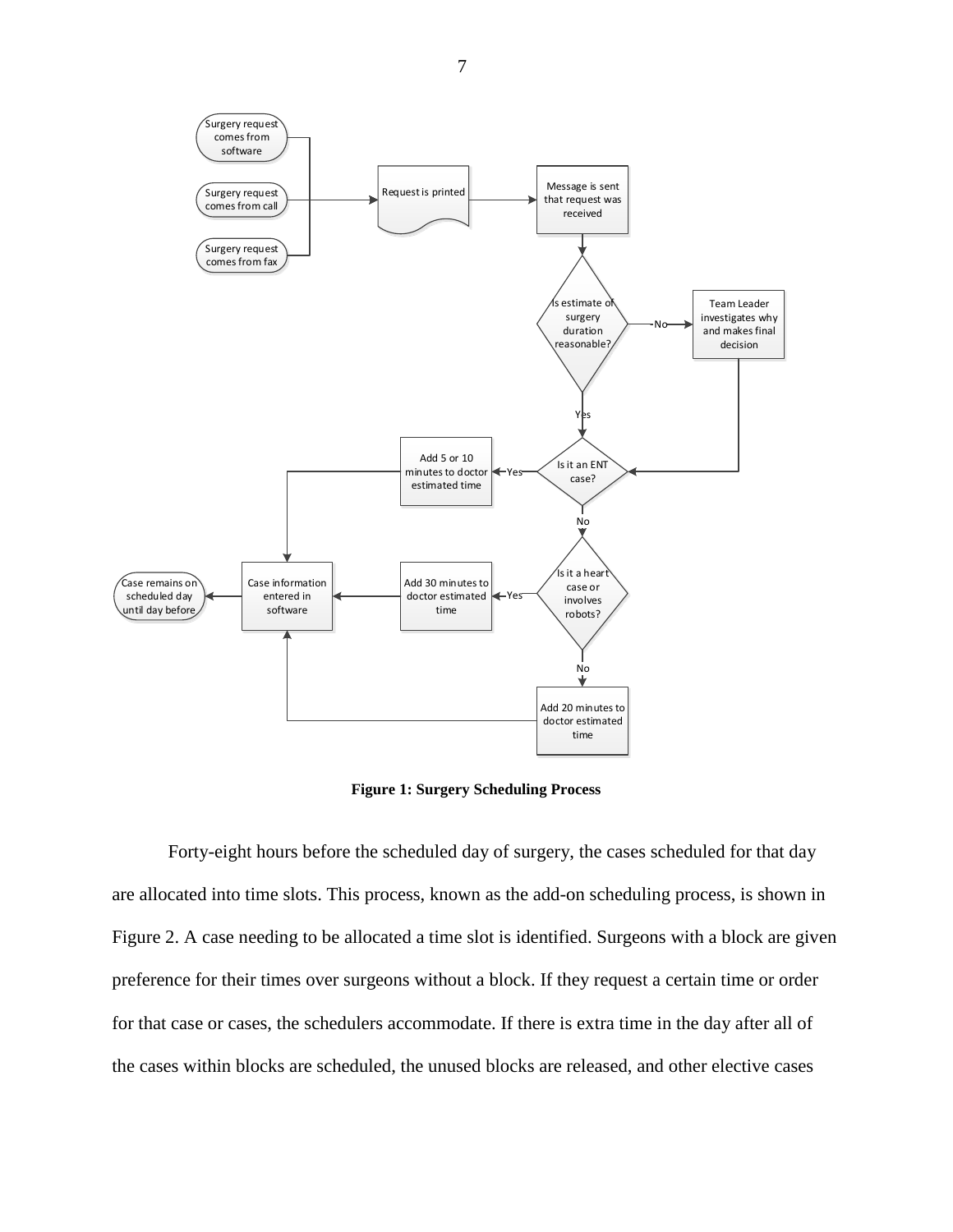requested for that day are added. Currently, it is rare for an elective surgery to not get scheduled on the day requested.



<span id="page-15-0"></span>**Figure 2: Add-on Scheduling Process**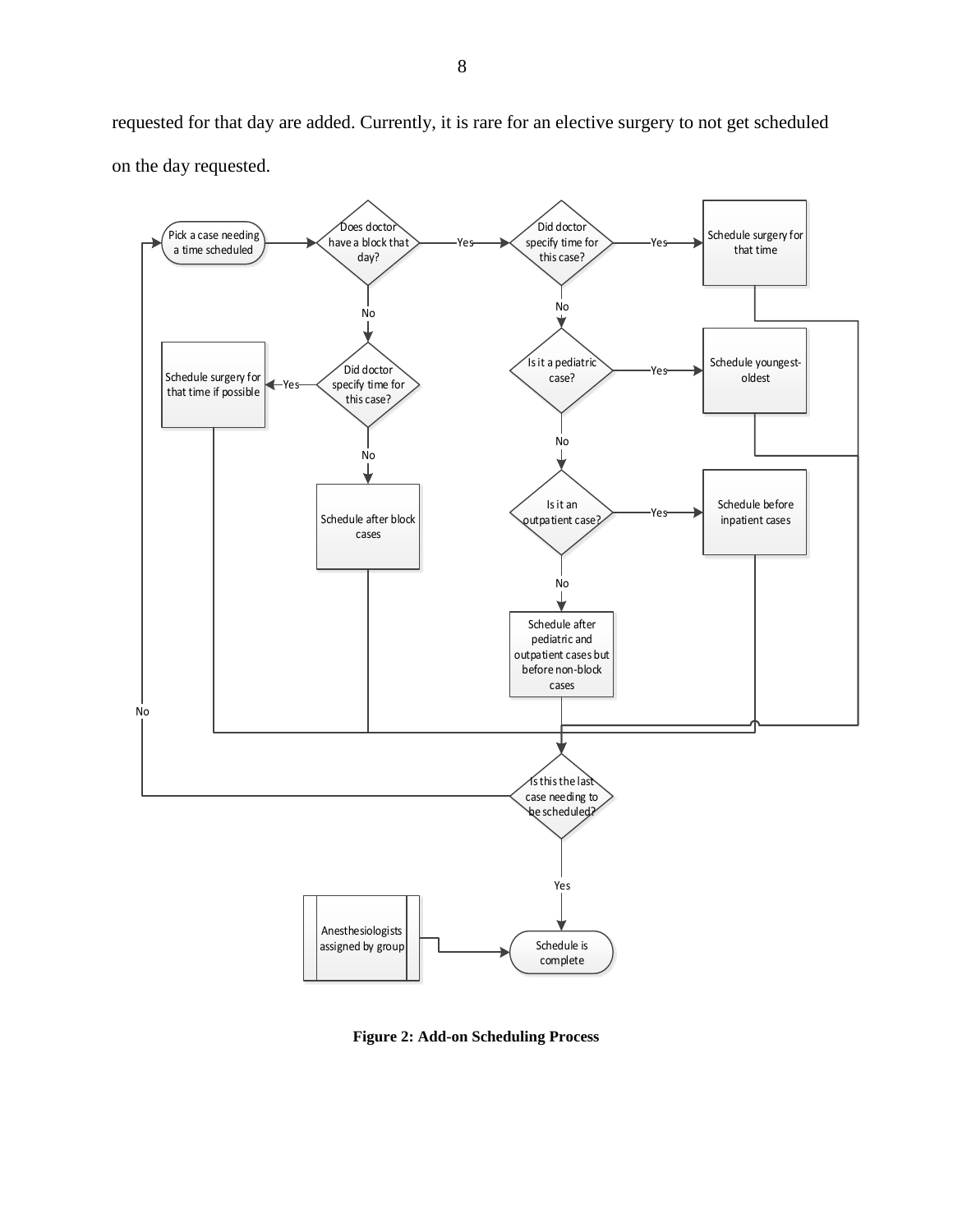If the block surgeon or group of surgeons did not specify an order, the order is determined based on additional criteria. If there are multiple pediatric surgeries, they are scheduled youngest to oldest. Outpatient cases are scheduled before inpatient cases. For nonblock cases, the surgeons can request a time, but understand that the time is not guaranteed, as surgeons with a block take precedence. Other considerations taken by the schedulers are medical instruments that are limited, as they must ensure cases are scheduled in a way that does not surpass the number of instruments available. Schedulers also try to group together cases with similar procedure types, age of the patients, and equipment needed. Anesthesiologists are scheduled by an external group. There are a limited number of anesthesiologists available, meaning the schedule must accommodate this as well.

Scheduling is finalized in the afternoon of the day before and the patients are notified of the time of their surgery. On the day of, a separate scheduling team is in charge of making changes if necessary. If a surgery goes significantly longer than expected, the succeeding case can be moved to another room if all persons necessary for the case are available. If the preceding surgery is being done by the same surgeon, waiting is the only option.

The biggest challenge of scheduling surgeries is correctly estimating surgery durations. The use of historical data to estimate surgery duration has been explored in the literature, with mixed results. In some of the literature, the accuracy of surgeon estimates has been compared to methods using historical data (Joustra et al., 2013; Laskin et al., 2012). Sample means have also been explored as a proper estimate of surgery duration (Broka et al., 2003; Dexter et al., 1999; Spangler et al., 2004; Zhou et al., 1999). Additionally, regression models have been found useful in the past to predict durations (Boyle et al., 2008; Eijkemans et al., 2010; Wrigh et al., 1996).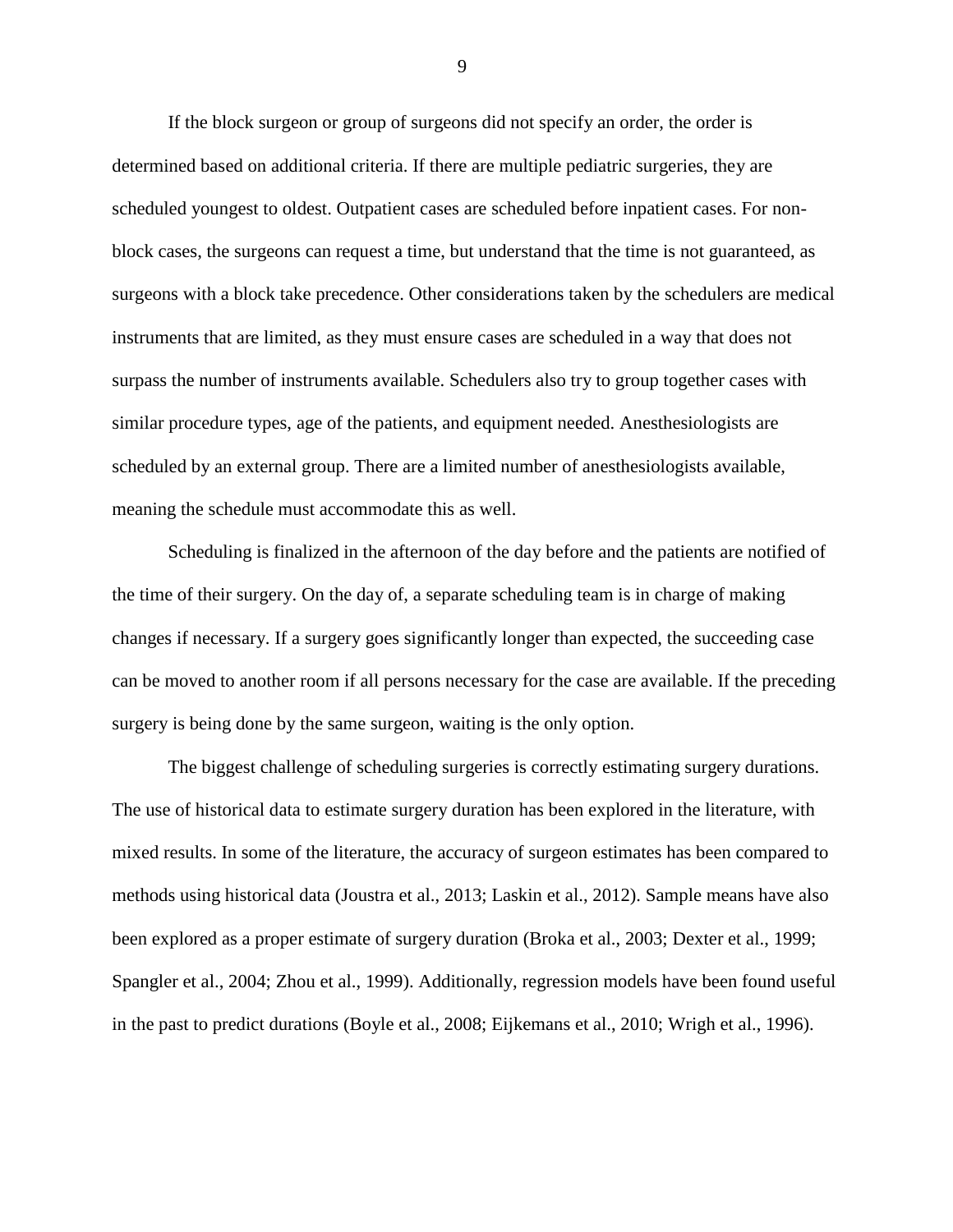This paper aims to further investigate methods such as these by comparing surgeon estimates to reality using *t* tests and by creating linear regression models to identify key factors in duration.

A simulation was also performed to analyze scheduling rules and scenarios with an objective to minimize time off schedule and idle time of the rooms. Real cases were simulated and the simulations were validated against reality. Then, different scheduling rules were tested. Scheduling rules have been a strong topic in the literature within the manufacturing setting for many years (Vollmann, 2004). They have been recently explored within the health care industry, particularly surgery (Harper, 2002; Sciomache et al., 2005; Testi et al., 2007). Simulation is becoming more prevalent in the health care industry, both with general patient scheduling, nurse scheduling, and surgery scheduling (Everett, 2002; M'Hallah & Al-Roomi, 2014; Stiglic & Kokol, 2005; Tanfani & Testi, 2010). Surgery scheduling is an area of substantial opportunity for improvement. The impact of the results can be great due to the economic value of surgery procedures for the hospital and the current situation the health care industry faces. This paper presents additional findings on surgery scheduling processes, using real data from UnityPoint Health - Des Moines.

This thesis is structured as follows: In Chapter 2, an analysis of estimated durations versus actual durations, and several multiple linear regression models for the top surgery procedures are introduced; Chapter 3 introduces an Arena simulation model that is used to compare surgery case scenarios and analyze the impact on time off schedule and idle time; Chapter 4 summarizes the results, provides a conclusion, and details opportunities for future work.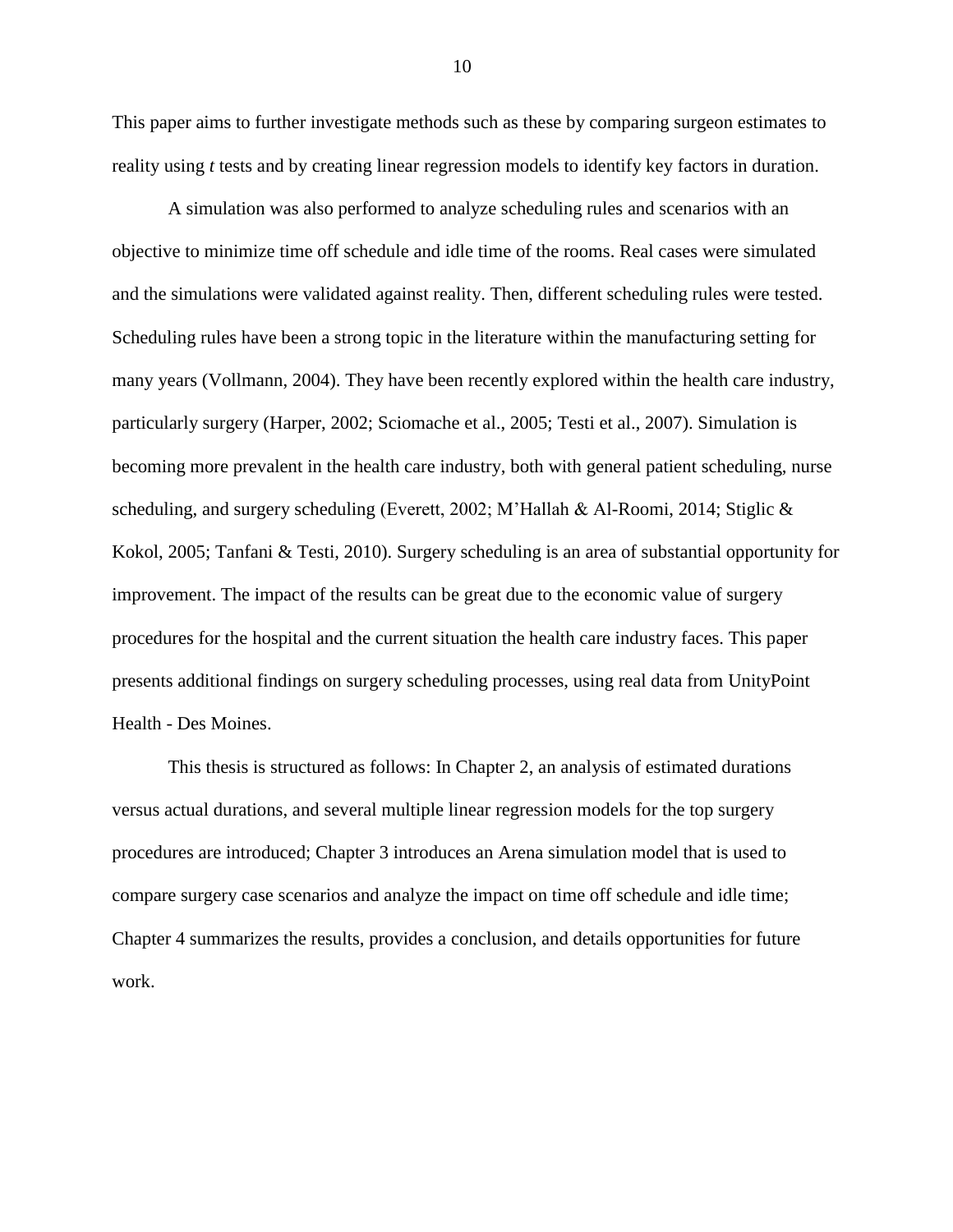# <span id="page-18-1"></span><span id="page-18-0"></span>**CHAPTER 2: STATISTICAL METHODS FOR SURGERY DURATION ESTIMATION Abstract**

Surgery is a primary source of revenue in a hospital, and scheduling of surgery largely drives that revenue. A key challenge in creating schedules that minimize the amount of waiting time for patients and maximize the utilization of the operating rooms is accurately estimating surgery durations. Using data from a large Midwestern hospital, surgery duration estimations were compared to actual durations in a one-year period for the top surgeries. Statistically, a significant difference between actual and estimated durations was proven. With the goal of decreasing the difference between the estimated and actual durations, multiple linear regression models were created for the most common surgeries and used to analyze the impact various characteristics of surgery cases have on the duration. Due to the high variability of the data, the regression method was not found particularly useful in identifying strong correlations in the input characteristics.

#### **2.1 Introduction**

<span id="page-18-2"></span>For hospitals, surgery is a vital source of revenue. It is estimated that 40% of a hospital's costs and 68% of its revenue come from surgery (Jackson, 2002). As health care costs rise in the United States (Askin & Moore, 2012; Davidson, 2013; Gupta & Denton, 2008), improving the efficiency of surgery scheduling has become an area of focus for both providers and researchers. Technological capabilities within surgery scheduling have been improving as well, utilizing an array of software programs to record surgery data and use it as a tool to schedule future surgeries.

When scheduling surgery, hospitals must take into account the needs of patients and surgeons, as well as their own budgets. This can be a significant challenge, as these needs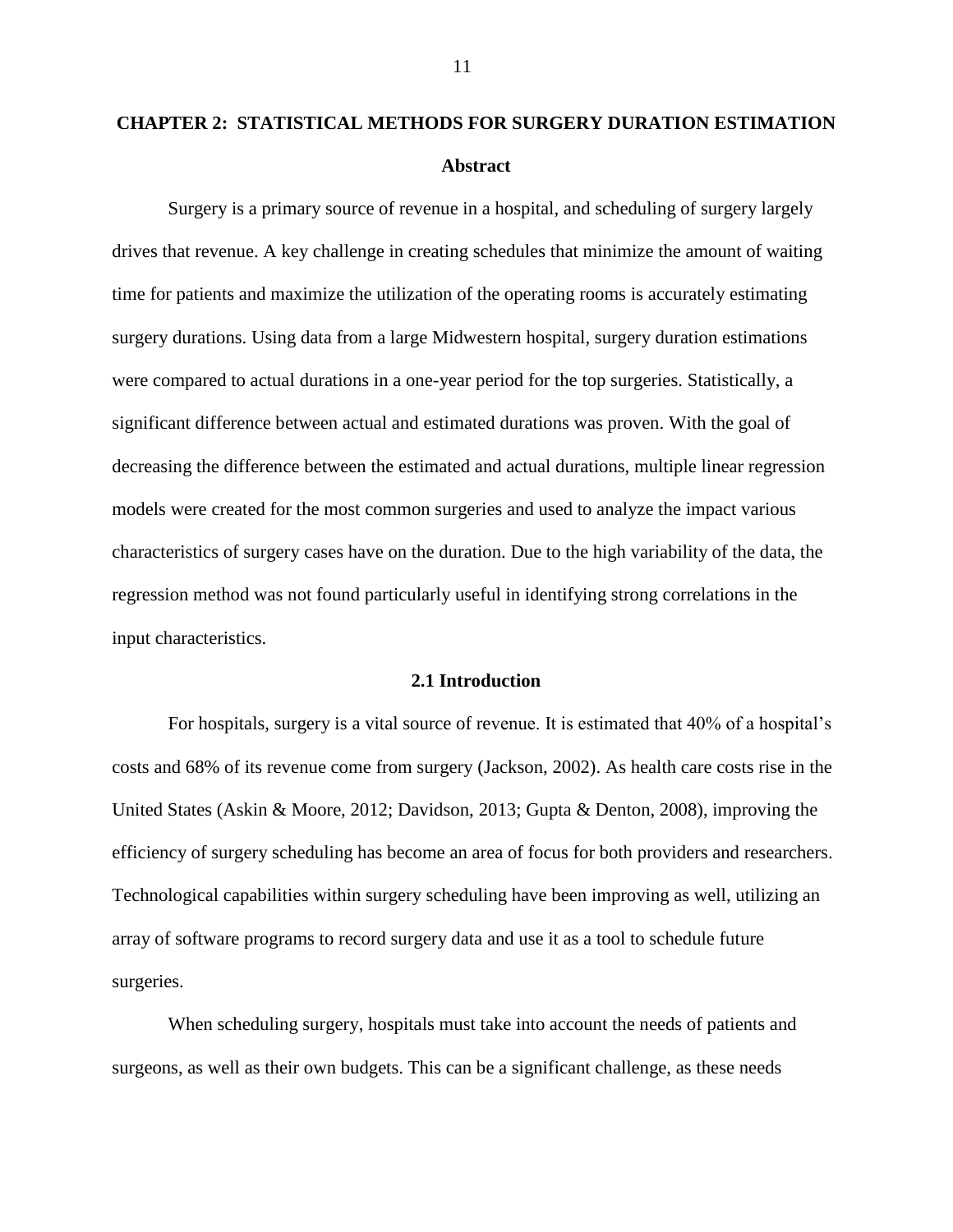include patients' requests, surgeons' schedules, and hospital resource availability. According to the Centers for Medicare and Medicaid Services (2014), data on the costs of surgery to the patient are readily available to the public. This allows patients to compare costs across hospitals in the region, and gives them the knowledge that can drive their choice to have surgery at another location if they are not satisfied with prior experiences. Surgeons can also send their services and patients elsewhere if they are not satisfied themselves with the services provided by the hospital, such as the way the surgeries are scheduled or the way their requests are handled. A hospital must meet its own financial needs as well, ensuring that the necessary utilization of their resources is met. These priorities are a challenge to balance, as they often conflict.

The core component of an effective surgery schedule is accurate surgery duration estimations. If a surgery goes longer than expected, patients have to wait and doctors and nurses may have to work overtime. Conversely, if a surgery takes less time than expected, the utilization of the operating room goes down, compromising potential revenue and services. The schedule of an operating room (OR) affects many other departments of the hospital, such as nurse schedules and inpatient bed capacities (Cardoen et al., 2009).

As technology is becoming more prevalent in administrative duties of hospitals (Burge, 2014), historical data is becoming more readily available. However, there are challenges in using historical data to make decisions. Surgeons are able to assess the individual patient's case and the complexity of it in ways a computer system cannot assess from historical data alone. For example, a case may take an average of 20 minutes based on historical data, but a particular patient could have a condition causing it to take longer. The computer system would not be aware of the condition based on historical data like the surgeon would. Another challenge with historical data is that more recent durations may be more accurate because of the introduction of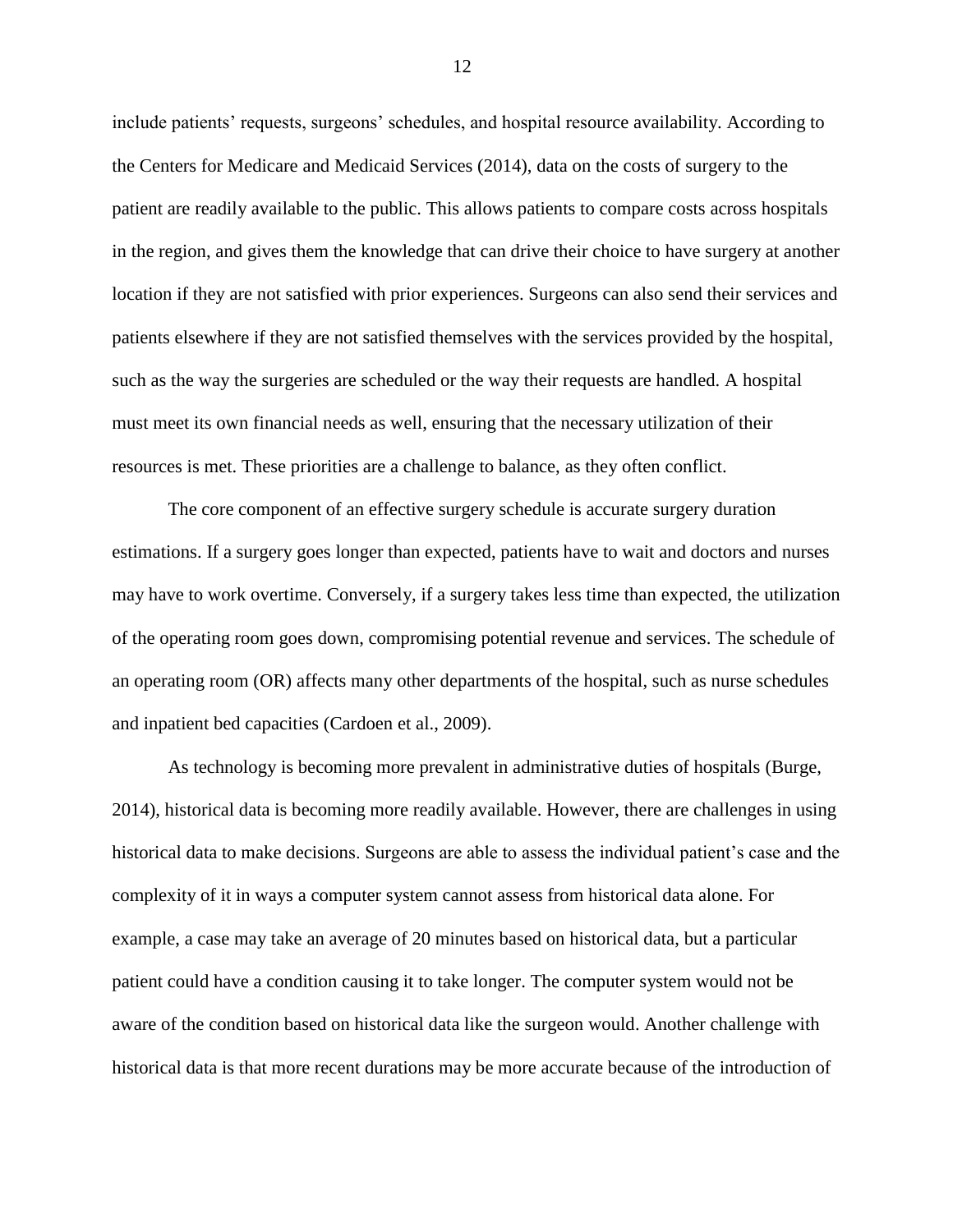advanced technology or repetition of the surgeons (Laskin et al., 2012); therefore, using data from years prior may not result in an accurate estimation. Also, there is always a chance that the data was not entered completely or accurately. Even if it is entered accurately, the use of that data is not always understood due to its relatively new development and implementation. These challenges complicate the use of historical data to make accurate surgery duration estimations.

Surgery schedulers determine the final surgery schedule and are key to an effective scheduling process. They are the first interaction with surgeons and the surgeons' offices, and how they interact can determine the satisfaction of the surgeons (Mathias, 2011). They also make final decisions on surgery duration estimations and the schedule based on surgeon input and historical data. Considerations about both indirect and direct patient delays in the scheduling process are required of surgery schedulers. Indirect delays are between the time the patient makes a request for the appointment/surgery and when it is scheduled, while direct delays are between when the appointment/surgery is scheduled and when it actually occurs (Gupta & Denton, 2008). This study only focused on the direct delays, as they are currently the primary concern for the hospital analyzed. With surgery durations as the key to an effective schedule, accurate estimation of surgery duration is highly important. This has been a focus within literature for the past several years (Dexter et al., 1999; Eijkemans et al., 2010).

Use of sample means and medians from historical data to estimate surgery durations have been studied extensively in the literature. Dexter et al. (1999) found the sample means to be a more reasonable method to predict the duration of a series of cases and turnovers than linear programming because some cases do not occur as often. Taking it a step forward, Spangler et al. (2004) found that using a second-order regression model to estimate the location parameter of a lognormal distribution for surgery duration was superior to using sample means. In a method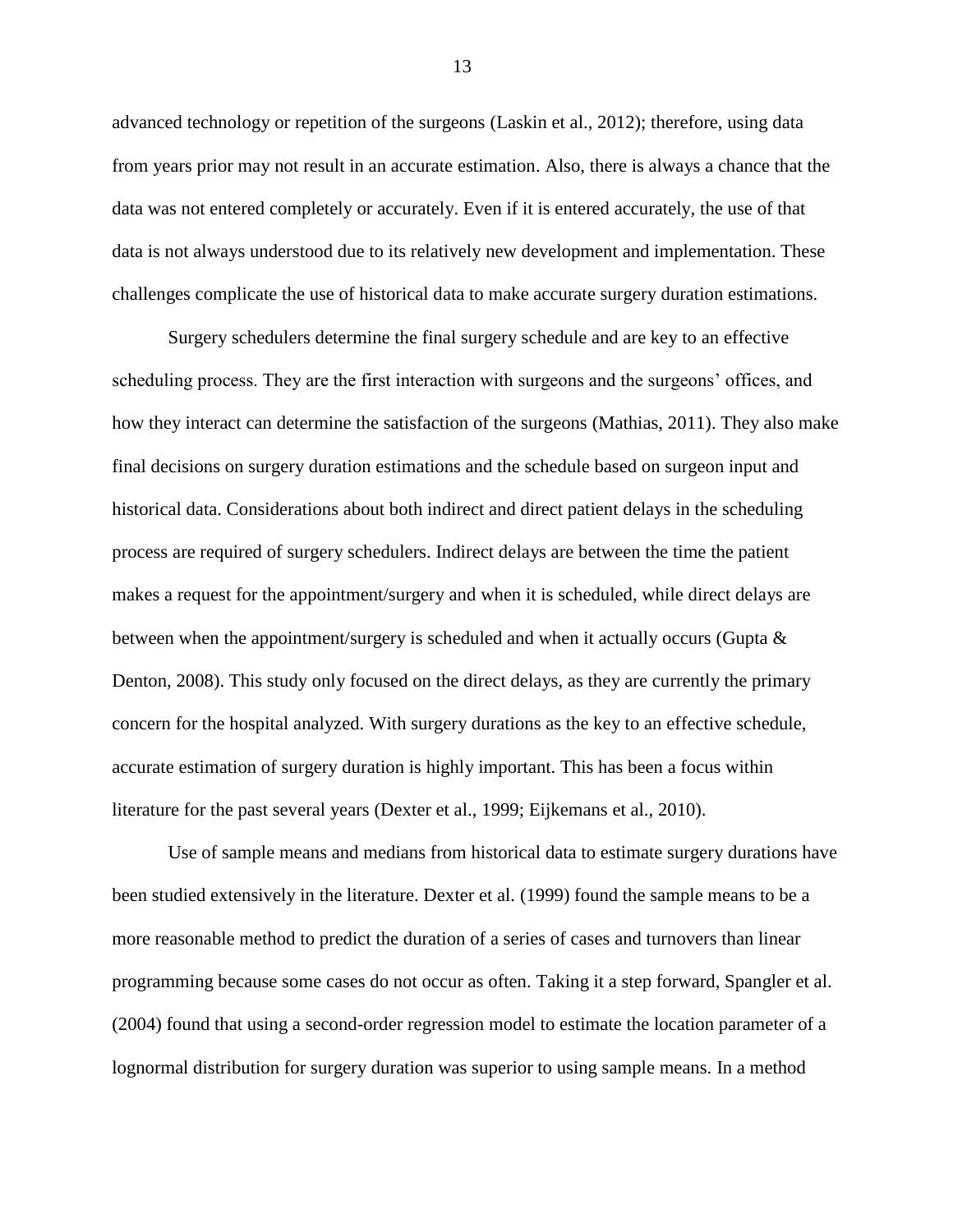similar to using sample means, Broka et al. (2003) found median duration times from historical data individualized by surgeon in a one year period to be useful in accurate prediction of future durations. On the contrary, Zhou et al. (1999) found surgeon and procedure type to be critical and most indicative of duration, but found historical data of average durations to not be helpful in predicting future durations.

Several studies looked at the accuracy of surgeon predictions. Laskin et al. (2012) found oral and maxillofacial surgeons to overestimate duration times more than underestimate. Larsson (2012) compared the calculated average value (CAV) for surgery duration to the surgeon estimated time (SET) for the top four surgeries. It was found that the SET system was better at identifying long cases, but the CAV system gave better estimations overall. Joustra et al. (2013) focused on getting optimal prediction of surgery durations using data mining analysis methods and historical data. Using statistical methods, specifically the Burr distribution, was found to be more accurate than surgeon estimates. In addition to this, the surgeon's estimation was found vital to the estimation when used in combination with the statistical methods.

Surgery duration estimates made by surgeons have also been compared to duration estimates resulting from regression models. Eijkemans et al. (2010) compared surgeon predictions to a lognormal regression model using several predictors, including the surgeon prediction, level of the team, and patient characteristics like age and gender. The regression model was found to be more predicative than the surgeon estimates alone, and surgical team characteristics were more indicative of duration than patient characteristics. Boyle et al. (2008) looked at five different statistical methods and found linear regression with eleven variables to most accurately predict emergency room admissions. Wright et al. (1996) found surgeons to be more accurate than regression. The factors accounted for in their model are gender, bilateral,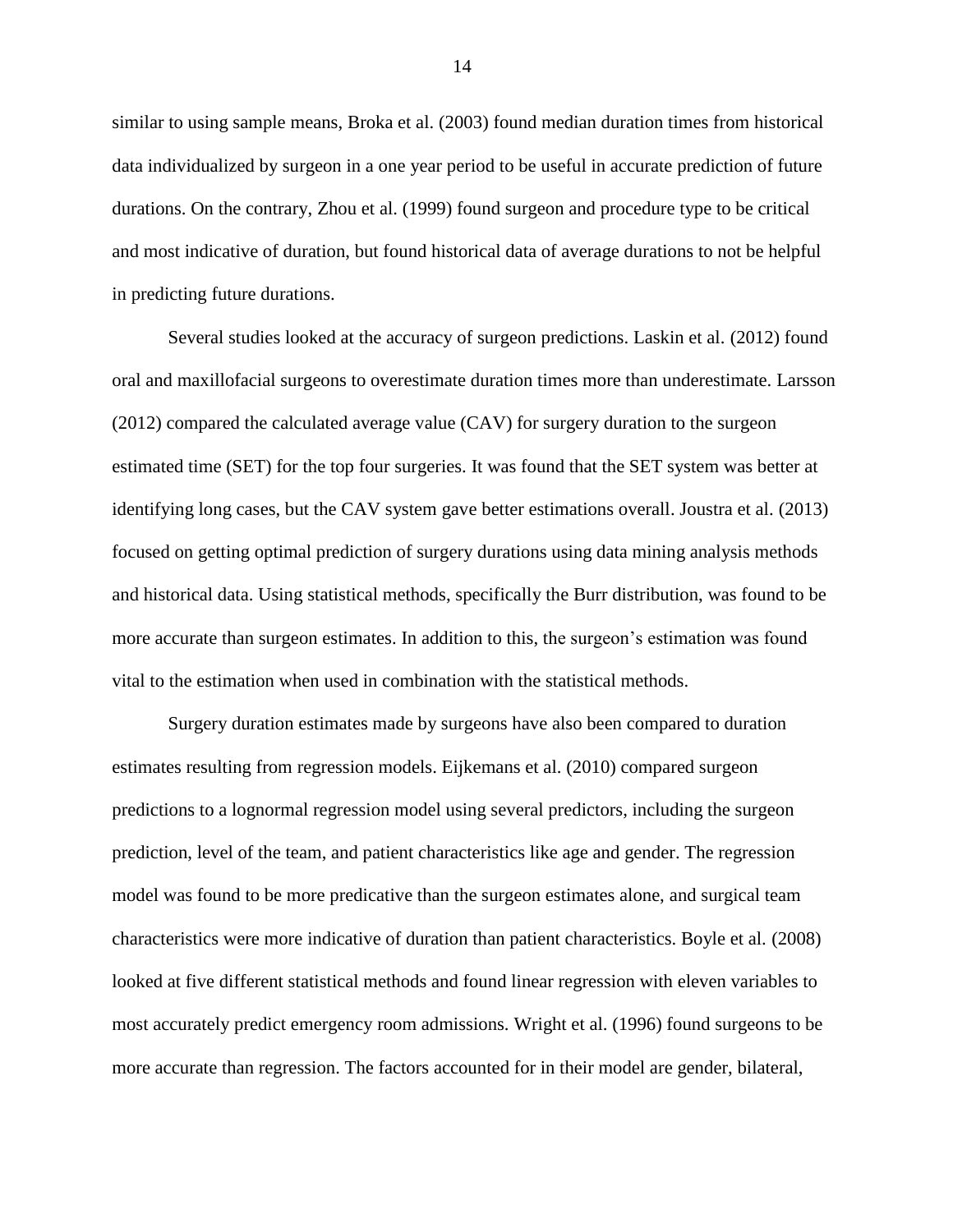rank of resident assistant, essential diagnostics, case difficulty, and if historical data was used in estimation by surgeon.

Other facets of surgery durations have been analyzed as well. Koenig et al. (2011) analyzed the prediction of anesthesia times using a spreadsheet-based system and the Kruskal-Wallis test. It was observed that obesity physical status did not affect anesthesia induction times. Dexter et al. (2001) calculated an upper prediction bound using the mean and standard deviation of the natural logarithms of the durations of cases with the same procedure and surgeon. It was then used to calculate a delay time between cases performed by different surgeons. The 90% upper prediction value was found to provide the best estimate by overestimating the time needed and decreasing overtime. Other ways to improve scheduling other than investigating duration estimations were examined by Dexter et al. (2009), in which ways to estimate remaining times of surgeries using instant messaging while the surgery is in progress were investigated. Variation in durations is inevitable; therefore, methods to both estimate more accurately and improve efficiency when surgeries go overtime are worthwhile to investigate.

In this paper, we compare surgery estimations to actual surgery times using data for the top four procedure types at a large Midwestern hospital. The actual durations are then used to create a multiple linear regression model for each procedure type with five input variables, and trends of the impact of each variable is compared. Results of this comparison prove multiple linear regression methods to be an inadequate method of gaining comprehensive knowledge on the impact of each input variable. These findings can provide insight for a variety of hospitals nationally.

This paper is structured as follows. In section two, the general methods are introduced. In section three, the case study using UnityPoint Health - Des Moines in Des Moines, IA is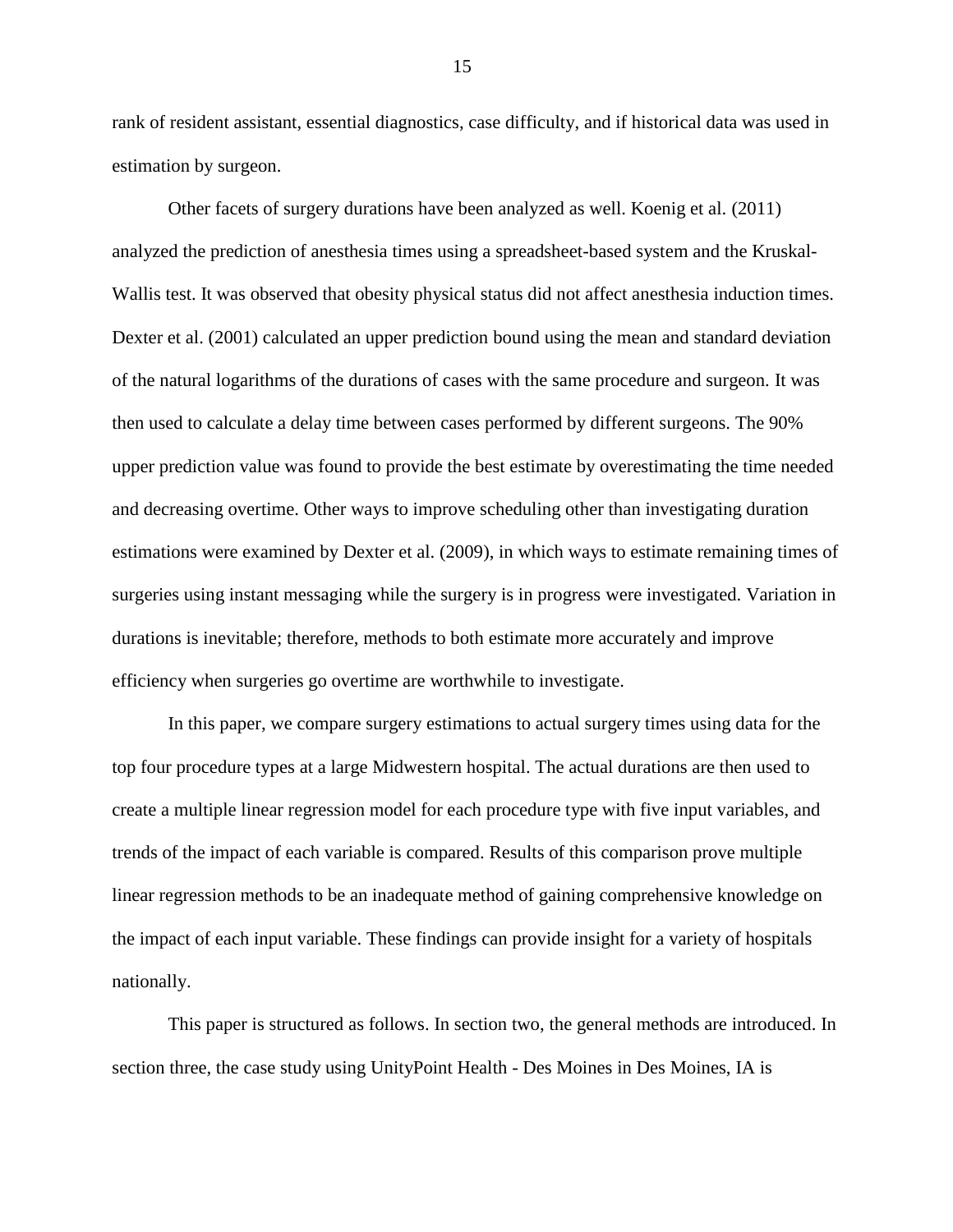presented, with details on the comparison of estimated and actual durations, identification of the top procedure types, linear regression models for each procedure type, and analysis of results. Section four is a conclusion.

#### **2.2 Methods**

<span id="page-23-0"></span>To compare surgery duration estimates recorded by surgery schedulers to reality, a *t* test was conducted. The top four procedure types in the data set were identified and split. This reduced the sample size significantly, making it more appropriate for a *t* test and allowing comparison of estimation accuracy for each procedure type against other procedure types. For each of the top four surgeries, a *t* test was completed, comparing the estimated time versus the actual time. Data were broken down further into the top surgeons within each procedure type and a *t* test was completed for each. Isolating the surgeons within each procedure type allows identification of surgeons who are more accurate than others.

In addition to the comparison of actual and estimated durations, multiple linear regression models were created using JMP statistical software for each of the data sets identified in the *t* test process, with the aim to identify key variables affecting surgery duration. Independent variables can be added based on the data available. In this case, age of the patient, anesthesiologist, operating room (OR), number of residents, and day of the week were the independent variables. The estimates and p values for each variable were then compared across all models to identify consistencies in the positive or negative impact of each variable on the procedure duration, the dependent variable.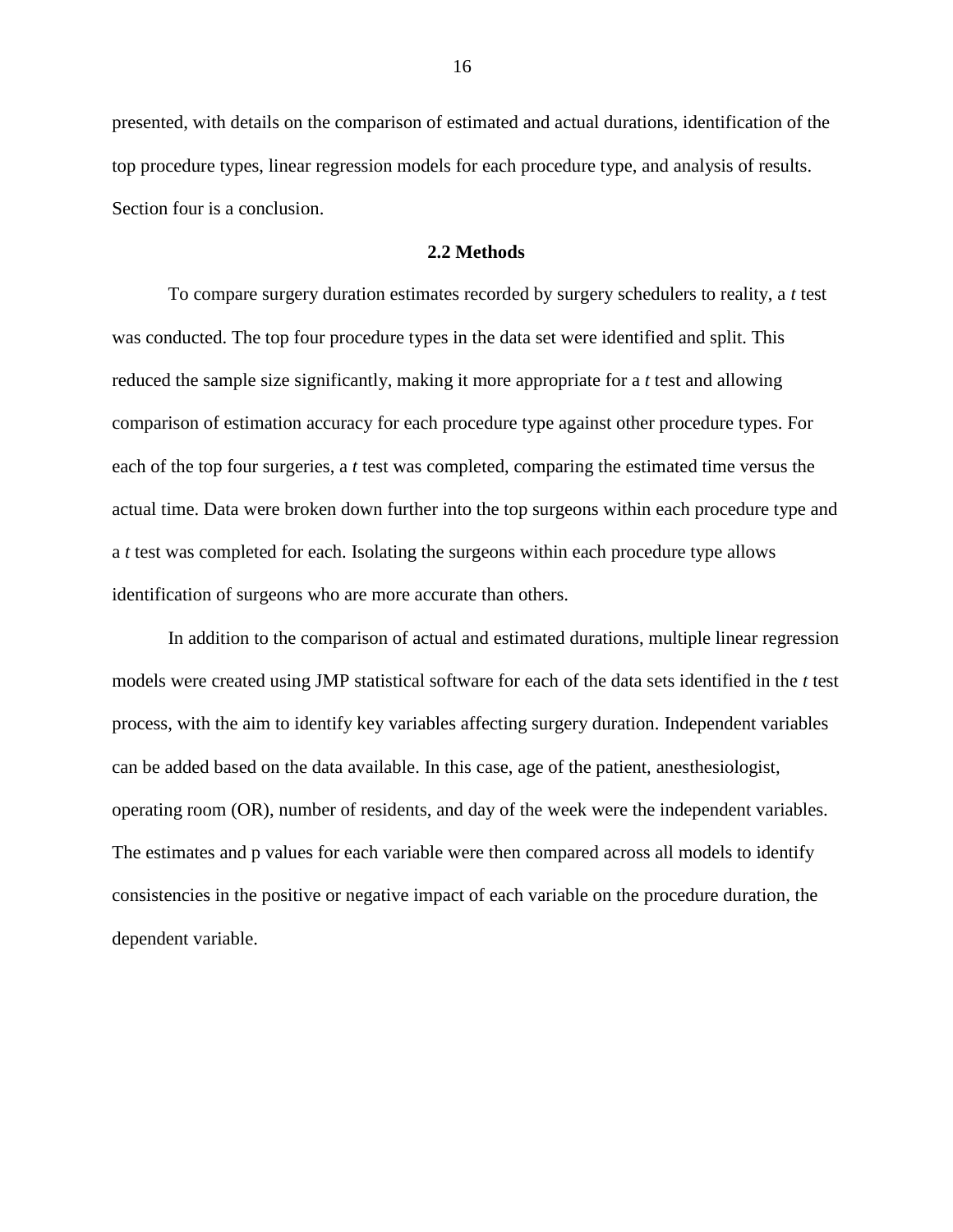#### **2.3 Case Study**

<span id="page-24-0"></span>The surgery scheduling process at UnityPoint Health - Des Moines, a level one trauma center and teaching hospital in Des Moines, Iowa, was evaluated and data from September 2013- 2014 were used. The data include 13,874 cases.

#### <span id="page-24-1"></span>**2.3.1 Comparison of Estimated and Actual Surgery Durations**

The biggest challenge UnityPoint Health's surgery schedulers face is estimating surgery durations (Lacey Andrews, personal communication, August 19, 2014). Current practice is to ask the surgeons to estimate the time the case is going to take and then add a fixed amount of time for cleanup. This is consistent with Broka et al. (2003). These estimations are not limited to sets of a certain number, but they tend to be rounded to the next five minute increment. The estimate given by the surgeon is compared to the average for the last ten surgeries for that procedure type and surgeon, given in the electronic medical record database. If the surgeon's estimate is significantly different, the specialty team leader will look into the reason why and make a decision on the final estimate.

In the one year period, the surgery cases started late 80% of the time and started exactly on time 1.4% of the time. To further assess the magnitude of this problem, *t* tests were used to compare estimated duration versus actual times of surgeries. The top four surgeries by count were evaluated, both for all of the surgeons collectively and each of the top surgeons separately. We defined the top surgeons as those that performed at least 10% of the total number of cases done with that procedure. The procedures evaluated were Laparoscopic Cholecystectomy (Lap Chol), Esophagogastrodueodenoscopy (Esophag), Cystoscopy (Cyst), and Insert Port Vascular Access (IPVA). Lapraroscopic Appendectomy (Lap App) was also a top surgery, but was not evaluated because 64% of the cases are emergency procedures, and therefore were not scheduled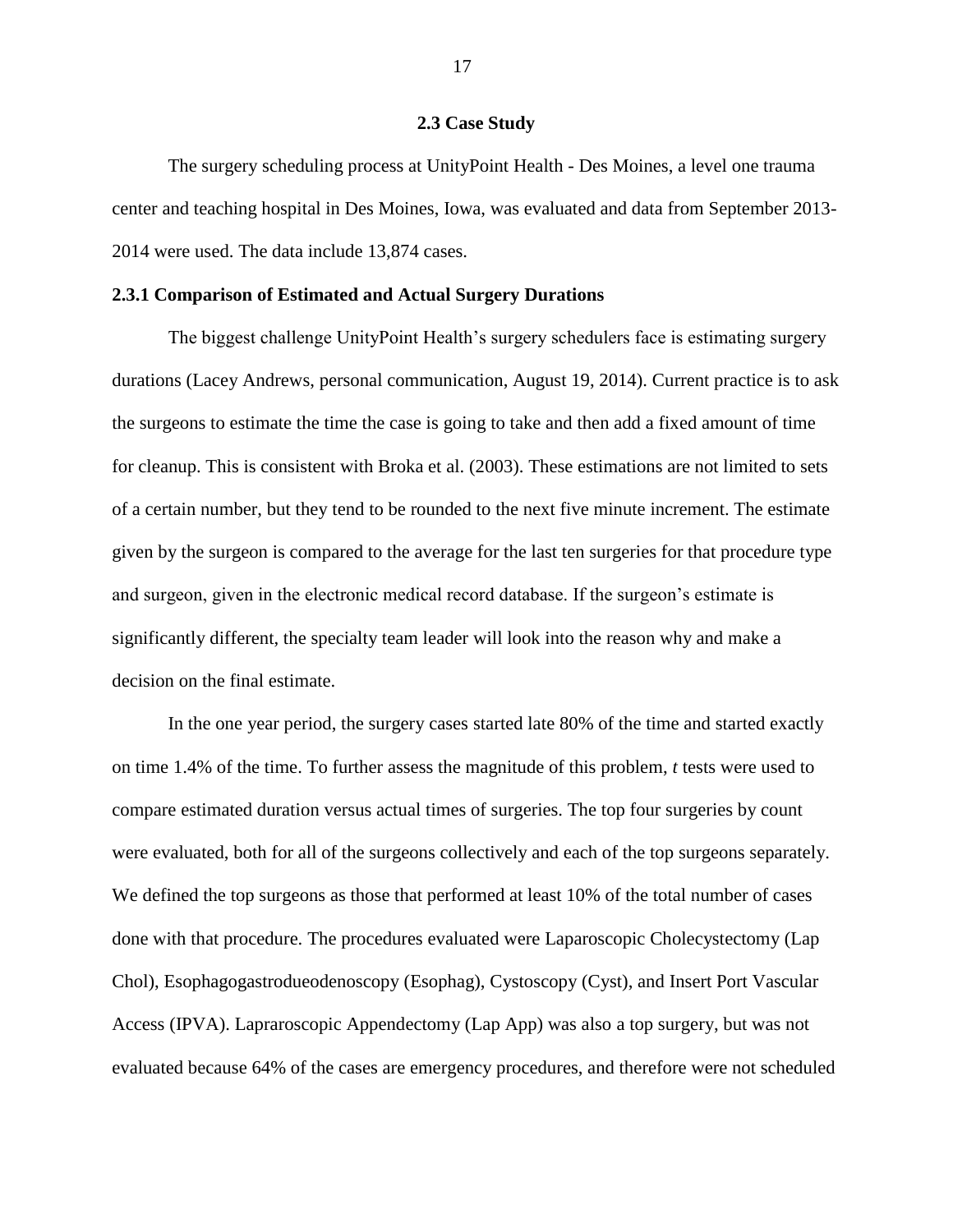in the surgery scheduling process. These five procedure types make up 9.3% of the total surgeries performed in that span of time. Because the estimates were based on historical data, the surgeons did not know the estimates were being analyzed, eliminating a source of bias. For our purposes, we eliminated data points that were not complete and assumed the rest of the data was recorded accurately. The emergency surgeries were also eliminated, as they were not estimated using the same process as the elective surgeries. Twenty minutes were subtracted from each estimated time to account for the cleanup time the schedulers added in. The actual time does not include the cleanup time. Significant outliers, defined as those greater than six times the standard deviation (6σ) were removed. The results of the *t* test are shown in [Table 1.](#page-25-0)

<span id="page-25-0"></span>

| Procedure   | Surgeon        | p value | Std dev | Mean    | Lower<br><b>CI</b> | Upper<br>CI |
|-------------|----------------|---------|---------|---------|--------------------|-------------|
| Cyst        | All            | 0.00    | 52.32   | 10.16   | 3.21               | 17.12       |
| Cyst        | 1              | 0.05    | 55.54   | 8.94    | $-0.02$            | 17.90       |
| Esophag     | All            | 0.00    | 8.59    | $-3.77$ | $-4.85$            | $-2.70$     |
| Esophag     | 2              | 0.00    | 5.52    | $-5.27$ | $-6.46$            | $-4.08$     |
| Esophag     | 3              | 0.00    | 6.27    | $-4.58$ | $-6.12$            | $-3.03$     |
| Esophag     | $\overline{4}$ | 0.53    | 11.06   | $-0.95$ | $-3.94$            | 2.05        |
| Esophag     | 5              | 0.00    | 6.59    | $-5.00$ | $-7.46$            | $-2.54$     |
| <b>IPVA</b> | All            | 0.00    | 17.51   | 11.70   | 9.31               | 14.10       |
| <b>IPVA</b> | 6              | 0.00    | 13.31   | 7.65    | 3.46               | 11.84       |
| <b>IPVA</b> | 7              | 0.00    | 10.49   | 7.00    | 3.73               | 10.27       |
| <b>IPVA</b> | 1              | 0.00    | 17.55   | 11.90   | 6.21               | 17.59       |
| Lap Chol    | All            | 0.00    | 26.10   | 15.25   | 11.42              | 19.08       |
| Lap Chol    | 8              | 0.00    | 17.86   | 18.56   | 13.38              | 23.75       |
| Lap Chol    | 9              | 0.06    | 21.88   | 8.00    | $-0.32$            | 16.32       |
| Lap Chol    | 10             | 0.00    | 17.54   | 13.17   | 7.97               | 18.38       |
| Lap Chol    | 11             | 0.62    | 41.72   | 5.71    | $-18.38$           | 29.80       |

**Table 1:** *t* test **results**

A positive number in the mean and confidence intervals (CI) represents that the actual time took longer than the estimated time; in other words, the time was underestimated. All four of the surgery types with all of the surgeons included had statistically different values (p<.05) for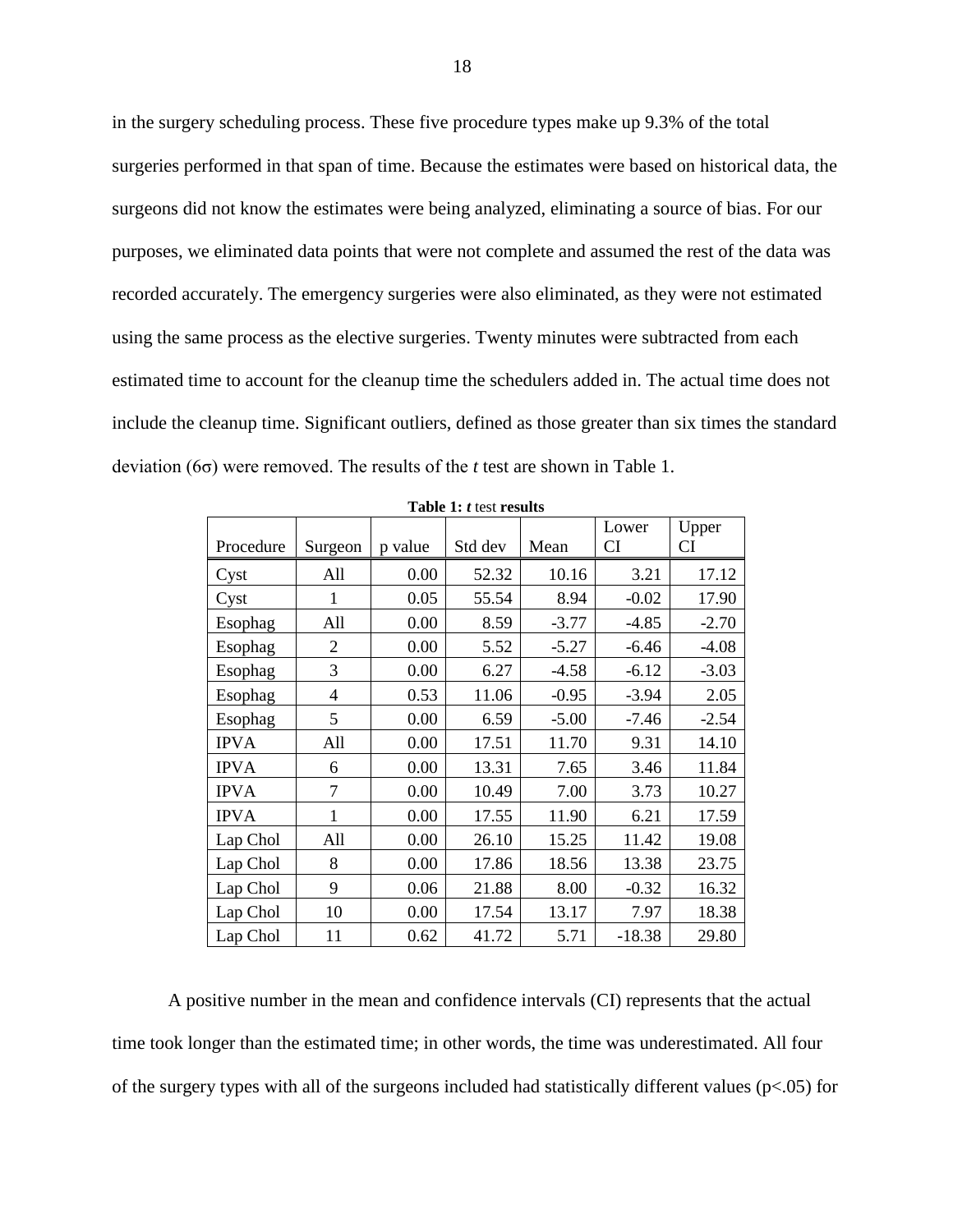actual time versus estimated time. Only 25% of the cases looked at were not statistically different. The trend was towards underestimating, which is consistent with Broka et al. (2003). It is worth noting that Esophag was almost always overestimated in time and the others were always underestimated in time. This portrays that completing *t* tests for each surgery type and surgeon can pinpoint procedures that are usually accurately estimated and surgeons who are better at estimating than others. The surgery schedulers often deduce this over time, but having this information could be used to train new schedulers and reduce the learning curve.

These results support the thought that estimating surgery durations is the core of the problem for surgery schedulers, and accurate estimates are the core of the entire schedule. One long surgery can throw off the rest of the day, and one short surgery can mean underutilization of the hospital's resources.

#### <span id="page-26-0"></span>**2.3.2 Impact of Variables Using Multiple Linear Regression**

Factors affecting how long a surgery takes vary immensely. In order to evaluate the impact of these factors, multiple linear regression was used. The same one year period of historical data was analyzed, looking at the procedure start to procedure end time as the dependent variable, as well as the corresponding information for the independent variables. The procedure time does not include anesthesia time or cleanup time, and therefore eliminates sources of variability. A model was created for each of the top four surgeries by count and the surgeons who make up at least 10% of the cases for that procedure in the data acquired. In this case, Lap App was included and Cyst was not. Even though 64% of the Lap App cases were emergency, there is no reason to think the durations are affected by the variables looked into differently than non-emergency cases. Cyst was not used in the regression model because of its high standard deviation compared to the other procedure types (1.8-4.7 times higher).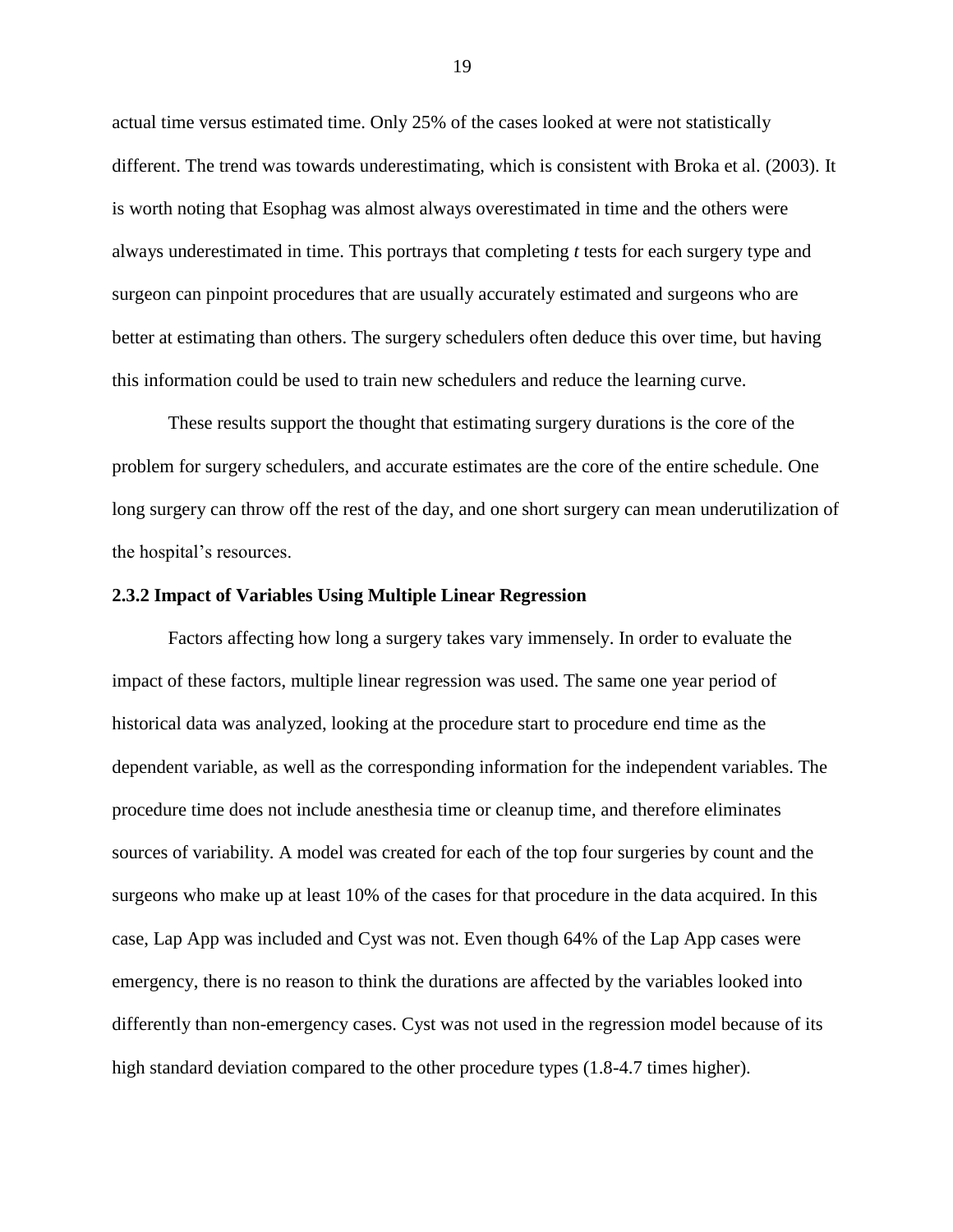Once again, JMP statistical software was used. The hospital schedulers and their electronic medical record software already take procedure type and surgeon into account, as is consistent with Strum et al. (2000). The additional variables included in the model were age of the patient, anesthesiologist, OR, number of residents, and day of the week. These variables were chosen because the data was available, and they realistically could have an impact on the duration. Older patients may take longer to operate on, anesthesiologists could vary in skills, different ORs could have different quality of resources, a resident could help a surgeon or take time away from a surgeon's work to teach, and the staff could perform at a different pace depending on the day of the week. Models were created for each of the top four surgeries with all surgeons included as well. The same independent variables were included with the addition of surgeon.

After each model was created, the estimate, also called the  $\beta$  value, of each variable was recorded, as well as the p value. To allow consistent comparison among models, each estimate was recalculated compared to a base value. The base value for each variable was chosen to be a variable that appeared in each model. A Microsoft Excel Pivot Table was then created, making it possible to compare certain the parameters for variables across all models.

#### <span id="page-27-0"></span>**2.3.3 Results**

The results were fairly inconsistent, showing that multiple linear regression is not ideal for determining the impact of the variables on surgery duration. The  $R^2$  values for the models varied, as shown in [Table 2.](#page-28-0) Esophag had a high  $R^2$  value, showing that it may be easier to estimate the duration of that procedure type. This paired with the *t* test results for Esophag is worth noting.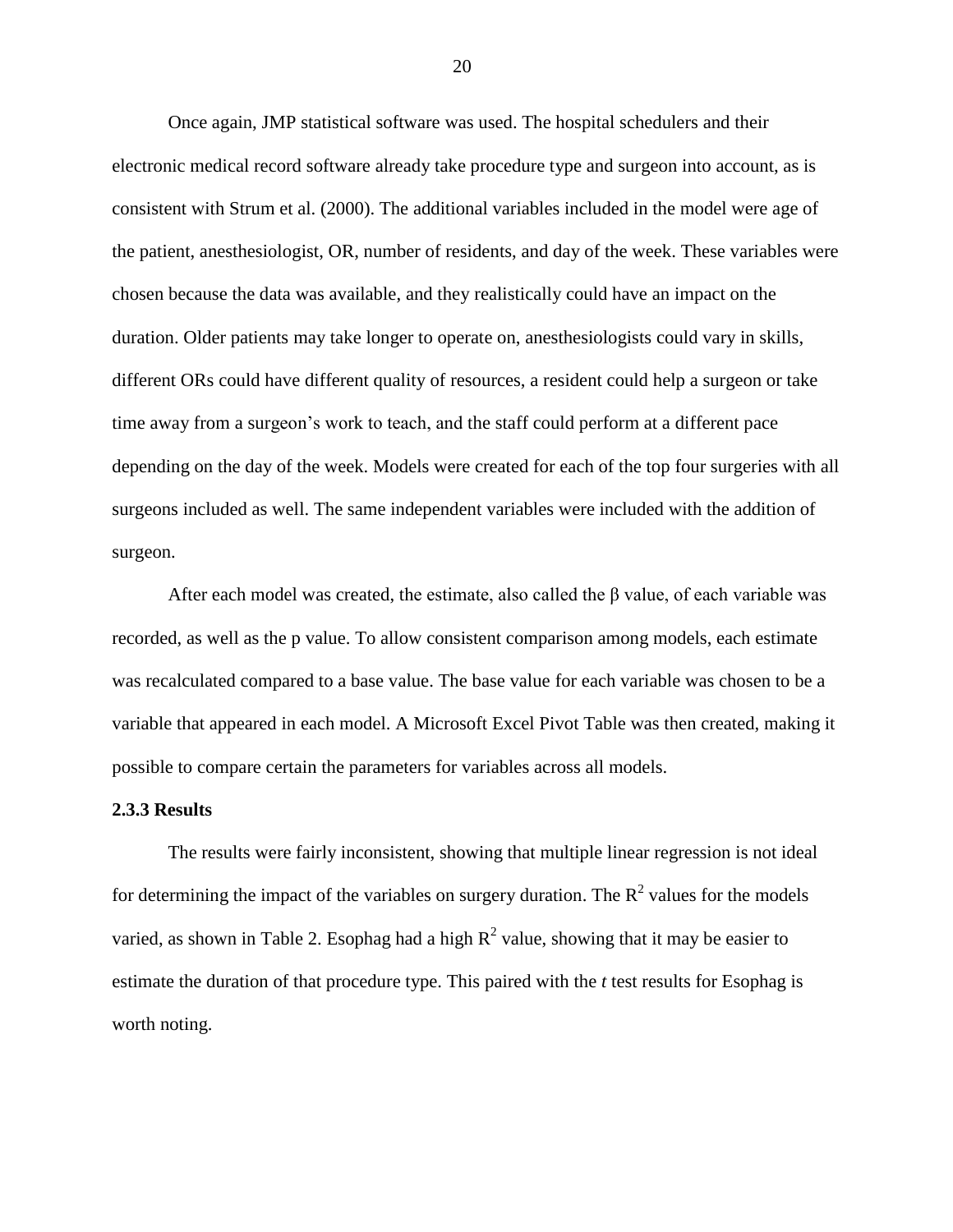<span id="page-28-0"></span>

|             | <b>Table 4. R</b> values |       |
|-------------|--------------------------|-------|
| Procedure   | Surgeon                  | $R^2$ |
| Esophag     | All                      | 0.74  |
|             | 4                        | 0.77  |
|             | $\mathbf{1}$             | 0.60  |
|             | 5                        | 0.94  |
|             | $\overline{c}$           | 0.40  |
| Lap App     | All                      | 0.43  |
|             | 9                        | 1.00  |
|             | 12                       | 0.72  |
|             | 13                       | 0.90  |
| Lap Chol    | All                      | 0.42  |
|             | 8                        | 0.39  |
|             | 9                        | 0.77  |
|             | 10                       | 0.77  |
|             | 14                       | 0.98  |
|             | 11                       | 0.86  |
| <b>IPVA</b> | All                      | 0.40  |
|             | 6                        | 0.63  |
|             | 7                        | 0.53  |
|             | 15                       | 0.90  |

**Table 2: R<sup>2</sup> values**

Nineteen total regression models were created. Within all four top surgeries combined, there were 40 different anesthesiologists, 15 different operating rooms (there are 17 total at the hospital), 42 different surgeons, and six different days (excluding Saturday). Including the variables of age, and residents (a binary variable), there are a total of 106 variables to analyze. The maximum number of models one variable existed in was 19, the minimum was one, and the average was six. For example, Anesthesiologist 1 was included in 15 models, meaning the variable has 15 different β values. A comparison of the β values shows if there is a consistency in the impact Anesthesiologist 1 has on the surgery duration across the different procedure types.

Looking at these comparisons, there were some consistencies. The strongest one was that age did not have a large impact on duration. For each year of age, only a fraction of a minute is added to the duration, evident by the average  $\beta$  of -0.1. The average p value was 0.51, which is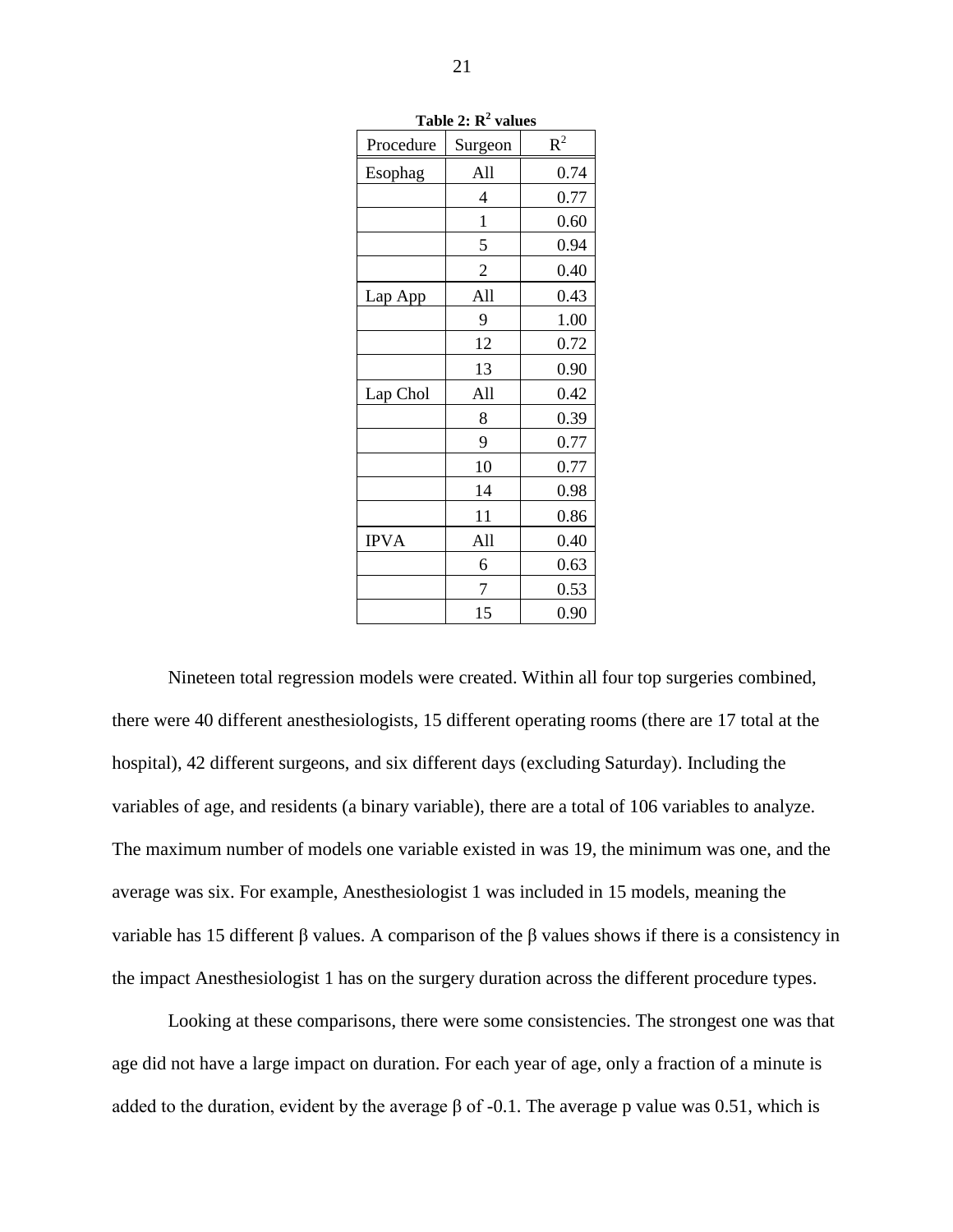significantly higher than  $\alpha=0.05$ , which means the impact of age is insignificant. The hospital currently only takes age into account if it is a pediatric case, by scheduling youngest to oldest. They need to accommodate small children and minimize the amount of time they have to wait for surgery. Age for older patients was found to be arbitrary; therefore, we recommend it is eliminated as a potential variable to consider for the surgery schedulers.

Residents are common in the hospital investigated, as it is a teaching hospital. Overall in the data, there was at least one resident present 35% of the time. It is highly dependent on the procedure type, as some procedures are more conducive to learning; therefore, investigating the impact of residents was found to be difficult. Residents are either used the majority of the time or not used the majority of the time, depending on the procedure type. If the value for resident is 0 a small percentage of the time, or vice versa, for a particular procedure type, it is difficult to have confidence in the estimate given. The estimates that were given varied, and the p values that were given were significantly higher than  $\alpha=0.5$ .

<span id="page-29-0"></span>For all of the other variables, it was difficult to find trends. An example of the comparison of β and p values for one of the ORs is given in [Table 3.](#page-30-0) To understand the impact the variable, in this case OR 04, has on the duration, the p values and adjusted β values must be compared. For OR 04, almost all of the p values were significantly larger than  $\alpha$ =0.05, meaning that variable is not statistically significant to the duration. Furthermore, the adjusted β values varied, which signifies that particular room had a positive impact for some surgeons and a negative impact for others. It must be noted that the amount of data points these estimates are created from vary tremendously. For example, Surgeon 2 performed Esophag in OR 04, 21 times in a year's period, but Surgeon 5 only performed a Lap App procedure in OR 04 once; therefore, the estimate for Surgeon 5 for Lap App may be less accurate than the estimate for Surgeon 2 for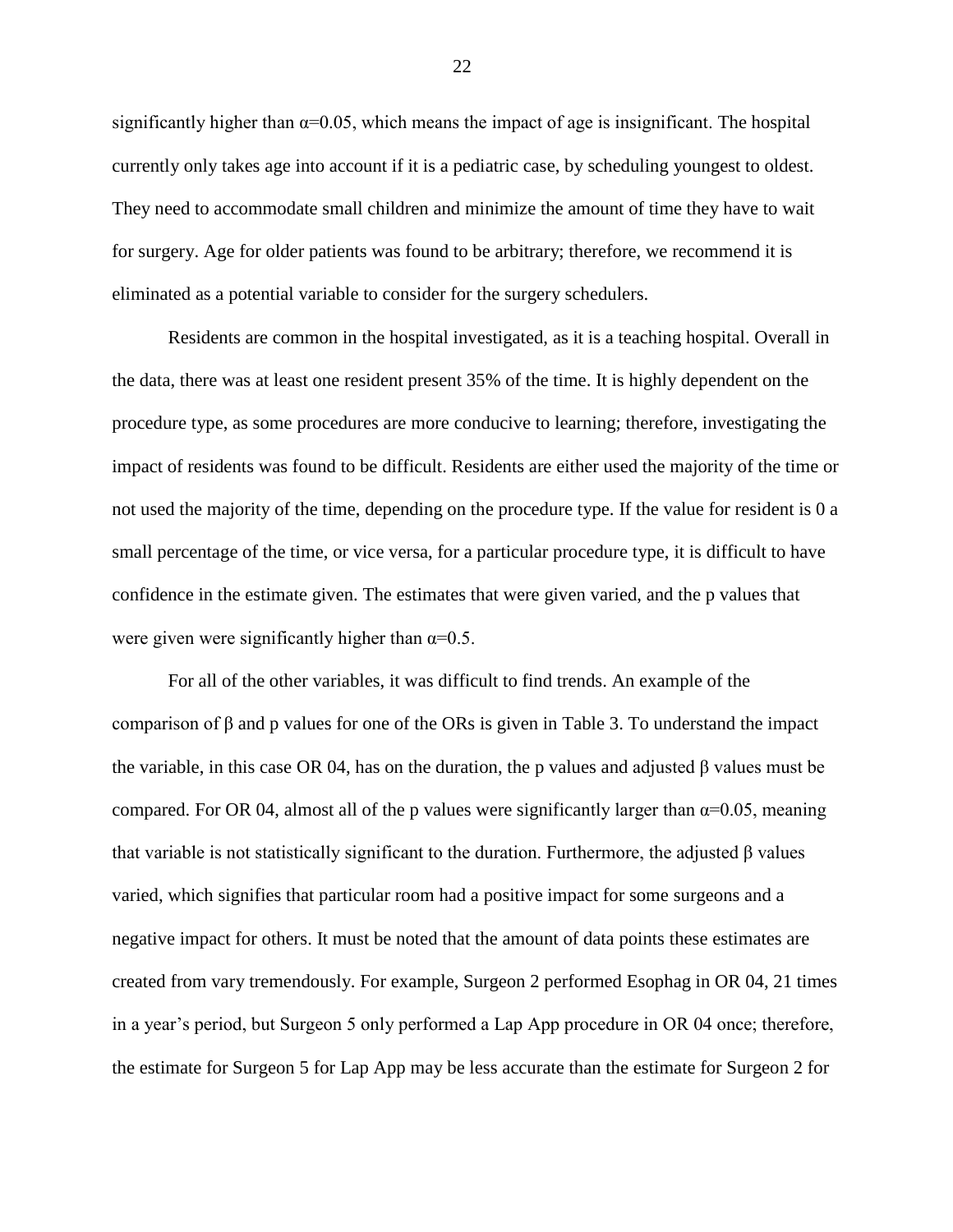<span id="page-30-0"></span>Esophag because it is based on less data. These inconclusive results were common among the majority of the variables.

| ORJOR <sub>04</sub> ] | p-value | Estimate $(\beta)$ | Adjusted $\beta$ | <b>Std Error</b> |
|-----------------------|---------|--------------------|------------------|------------------|
| Average               | 0.56    | -4.5               | $-4.05$          | 18.49            |
| <b>Esophag</b>        |         |                    |                  |                  |
| Surgeon 1             | 0.23    | $-3.8$             | $-1.41$          | 3.09             |
| Surgeon 2             | 0.13    | $-11.8$            | 0.53             | 7.59             |
| Surgeon 3             | 0.83    | 1.8                | 2.60             | 8.07             |
| Surgeon 4             | 0.59    | 6.2                | 3.34             | 10.77            |
| All Surgeons          | 0.02    | $-4.2$             | $-9.08$          | 1.86             |
| Lap App               |         |                    |                  |                  |
| Surgeon 5             | 0.59    | 17.2               | 18.82            | 31.51            |
| All Surgeons          | 0.94    | $-1.2$             | $-3.61$          | 18.02            |
| <b>Lap Chol</b>       |         |                    |                  |                  |
| Surgeon 6             | 0.52    | $-43.1$            | $-43.09$         | 60.81            |
| All Surgeons          | 0.74    | $-4.8$             | $-13.10$         | 14.65            |
| <b>IPVA</b>           |         |                    |                  |                  |
| All Surgeons          | 0.98    | $-0.8$             | 4.46             | 28.49            |

**Table 3: OR 04 Regression Results**

In the one year period of data analyzed, there are 816 different procedure codes, and often multiple codes are combined in one case. This limits the amount of data available for any one procedure type, especially when broken down even further to isolate the variables such as OR, weekday, and anesthesiologist. Interaction between variables provides an opportunity for additional impact on the duration. For example, certain surgeons may interact better with certain anesthesiologists than others. Methods used allow analysis of this interaction to be made, but this further narrows the amount of data available. Interaction of other variables, such as certain anesthesiologists in certain rooms, is not able to be analyzed using this method, unless models were made holding the room or anesthesiologist constant.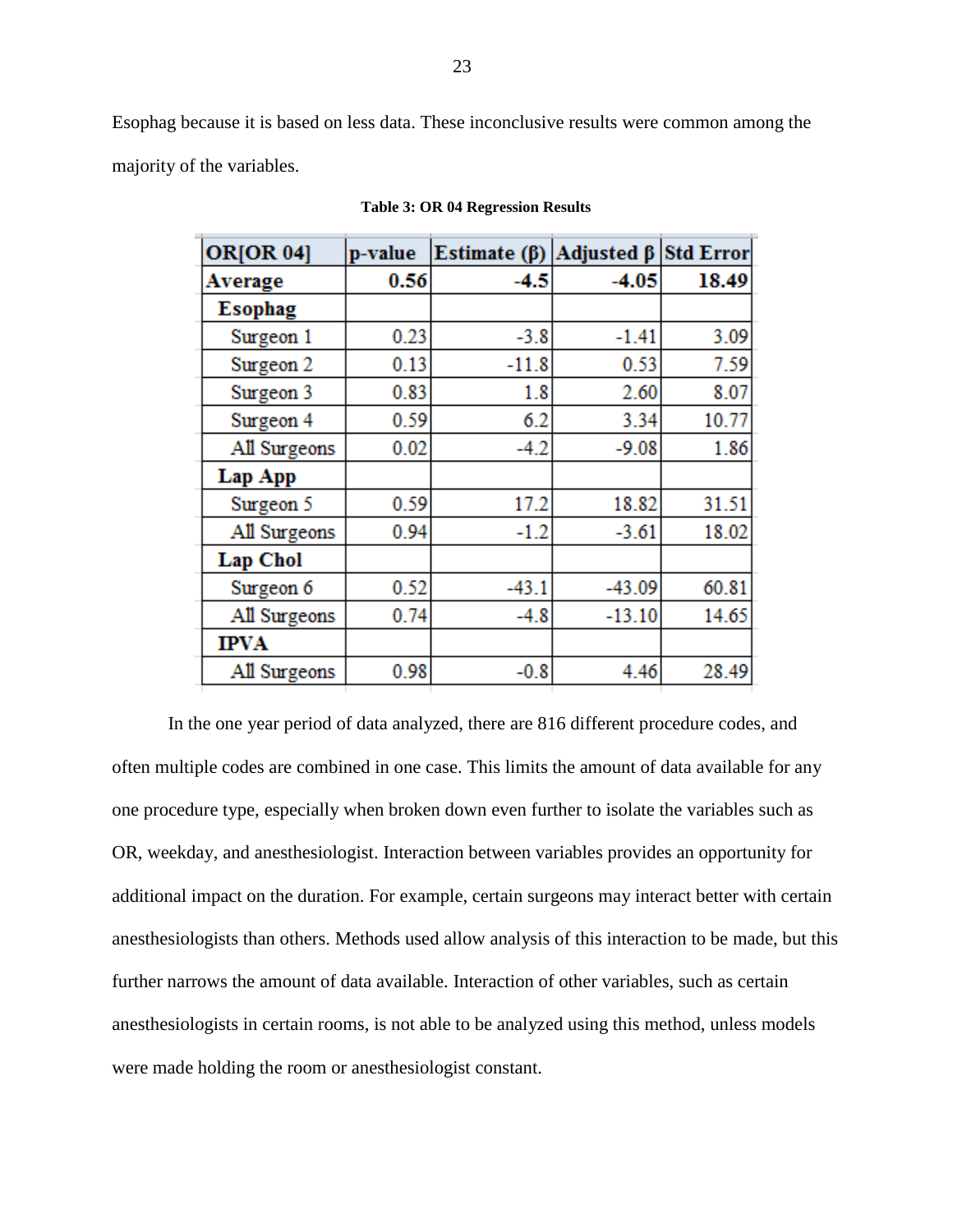Scarcity of portions of data makes it difficult to put full confidence in all of the estimates in the models. Before making recommendations based on the estimates, the number of data points for each estimate must be investigated. If there is significant data in each model and the  $R^2$ values are significant, the models could be used to assess if certain factors played a huge part in the duration. For example, you could see if certain procedures are done better in certain rooms. You could also see if certain anesthesiologists perform better than others. With the data from a one-year period analyzed in this paper, this was not the case for most of the models.

Although it proved to be difficult to assess many of the variables, the results did confirm that the surgeon did matter. Each individualized model was different than the overall model, and often significantly different from the others of that procedure type. When an overall model was created for each procedure type, the surgeon was included as a variable. The estimates were significantly different, as portrayed in the values for Esophag, shown in

[Table](#page-31-0) **4**. This is consistent with Strum et al. (2000).

| <b>Esophag</b> | p-value |          | <b>Estimate Std Error</b> |
|----------------|---------|----------|---------------------------|
| <b>Average</b> | 0.47    | $-1.8$   | 20.17                     |
| Surgeon 1      | 0.41    | $-12.3$  | 14.73                     |
| Surgeon 2      | 0.01    | 31.2     | 11.02                     |
| Surgeon 3      | < .0001 | 69.4     | 10.69                     |
| Surgeon 4      | 0.64    | 5.4      | 11.80                     |
| Surgeon 5      | 0.00    | 36.0     | 10.84                     |
| Surgeon 6      | 0.38    | 7.9      | 8.97                      |
| Surgeon 7      | 0.55    | 5.5      | 9.11                      |
| Surgeon 8      | 0.98    | $-0.4$   | 15.07                     |
| Surgeon 9      | 0.94    | 1.2      | 14.93                     |
| Surgeon 10     | < .0001 | 87.1     | 14.34                     |
| Surgeon 11     | 0.75    | 2.9      | 8.96                      |
| Surgeon 12     | 0.62    | $-7.6$   | 15.23                     |
| Surgeon 13     | 0.03    | $-293.0$ | 136.59                    |
| Surgeon 14     | 0.83    | 2.0      | 9.18                      |
| Surgeon 15     | 0.23    | 18.0     | 14.92                     |
| Surgeon 16     | 0.26    | 18.4     | 16.40                     |

<span id="page-31-0"></span>**Table 4: Esophag model with all surgeons**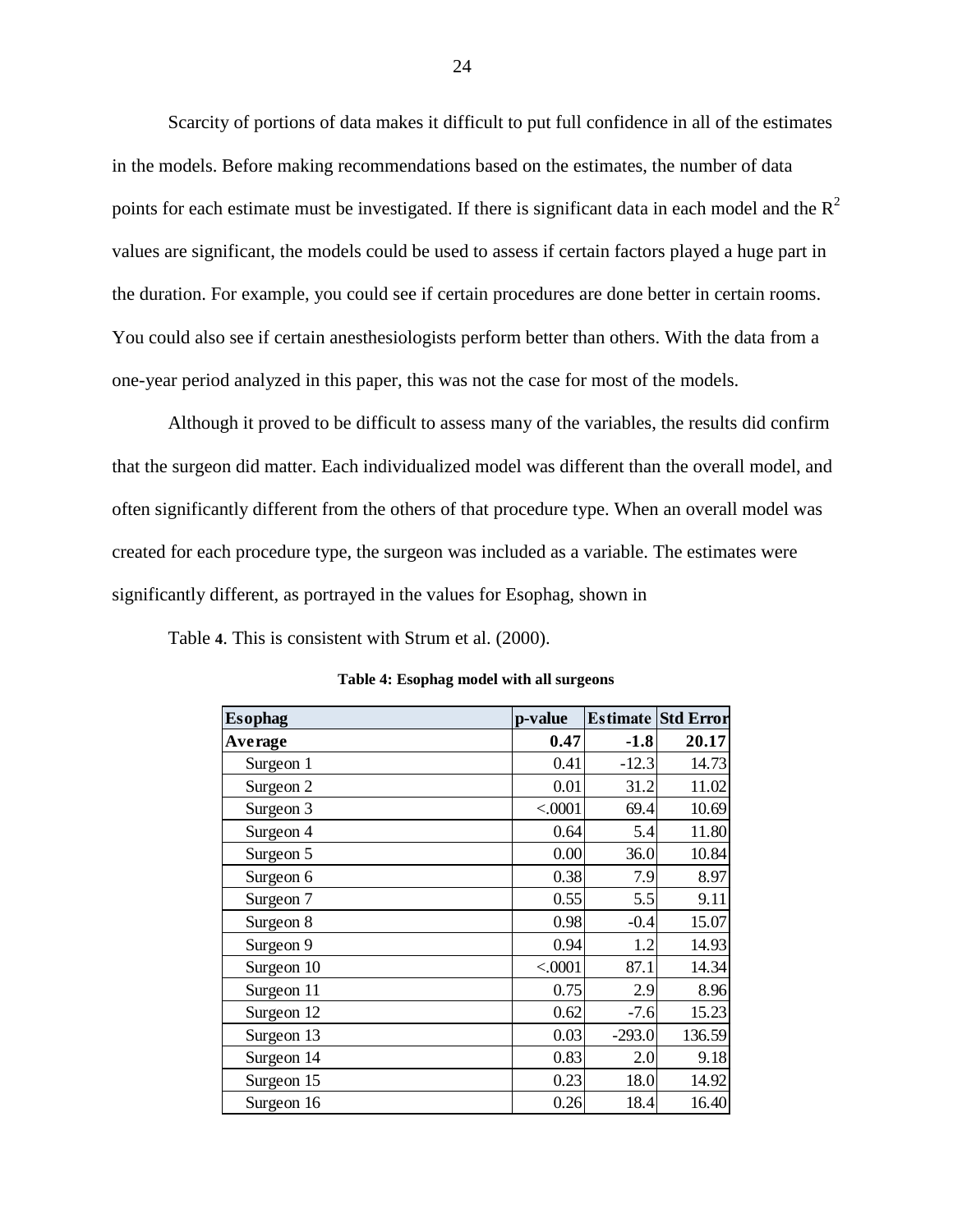#### **2.4 Conclusion**

<span id="page-32-0"></span>Estimating surgery durations is a challenge for surgery schedulers, as supported by a *t*  test comparing the estimated surgery durations to actual surgery durations using data from a one year period at UnityPoint Health - Des Moines. To understand the impact of the variables that go into a surgery, multiple linear regression models were created for each of the top four procedure types. The models included variables of age of the patient, anesthesiologist, OR, number of residents, and weekday. The models proved to be ineffective in drawing significant conclusions based on the limited amount of data for certain variables. This supports the conclusion in Zhou et al. (1999).

This result can be applied to hospitals of all sizes and locations. The hospital analyzed is a level one trauma center and sees many different surgery procedures in a given amount of time. Even with the demand levels of a level one trauma center, there is not enough data for many of the procedure types to support an adequate regression model. Data sets that do have enough data have a high amount of variability in the durations, making effective comparison difficult. Therefore, this model would certainly not be useful in small hospitals with limited data, and even in large hospitals, challenges are presented. Our suggestion is to use historical data to check surgeon estimates, but not to solely predict or identify strong trends in input variables. Another suggestion is to break down the surgery duration estimation given by the surgeon into subsets, such as anesthesia, procedure, and cleanup. This will ensure that the surgeons are all using the same standards to estimate and time is not double counted, making the estimates more accurate.

Future research opportunities include trying logarithmic transformations of regression variables and trying it with more data than a one-year period. More surgeries and surgeons could be analyzed in addition to the top four analyzed in this study, especially with the *t* tests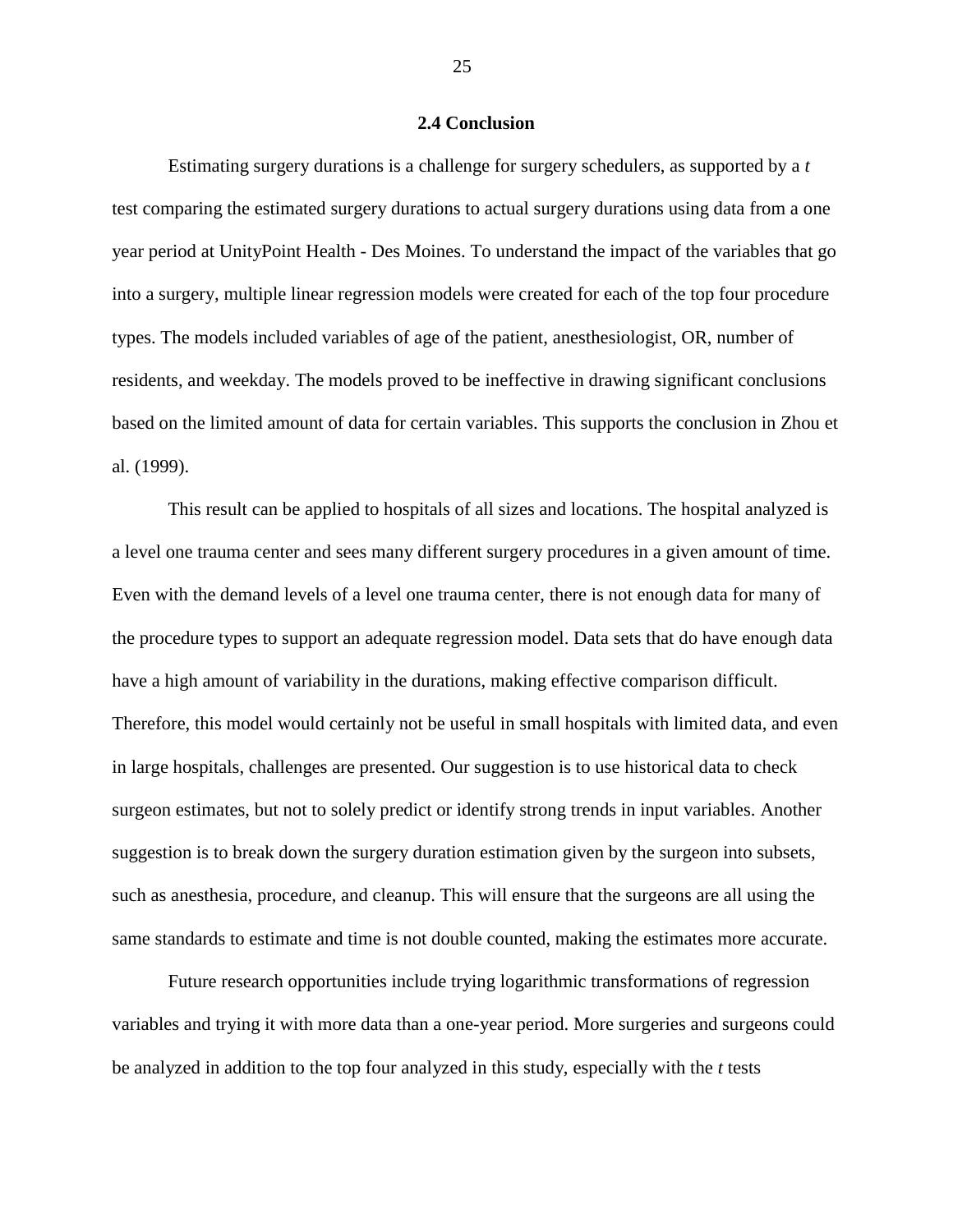comparing estimated and actual duration times. Interactions between more variables can be added, and other variables can be investigated. Different parts of the surgery process than procedure time can be analyzed statistically as well, including anesthesia time and clean up time. Due to the nature of health services, surgery duration estimation will remain a challenge. Small steps toward understanding and predicting surgery durations can be made, and have significant impact on the success of a hospital.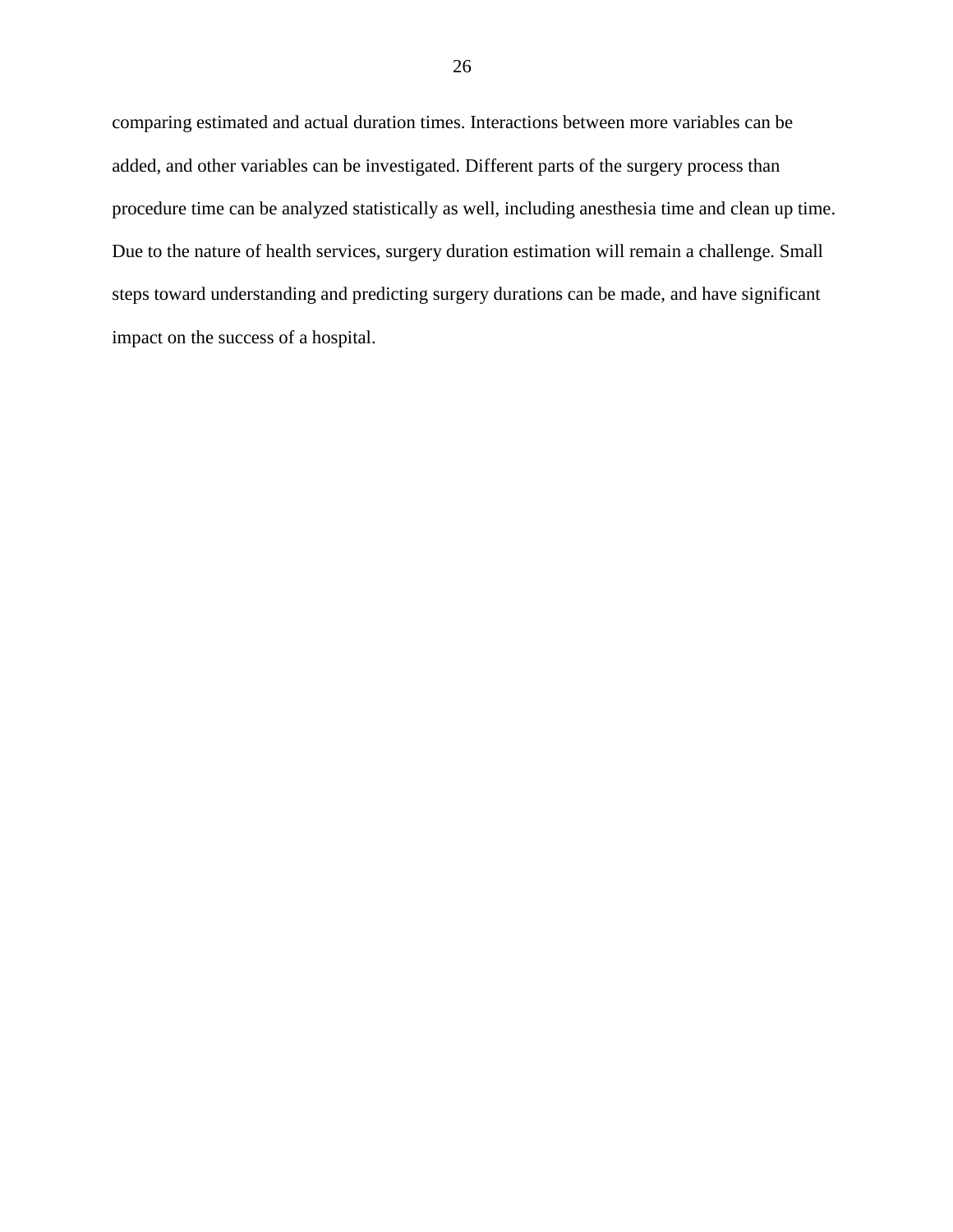# <span id="page-34-0"></span>**CHAPTER 3: ANALYSIS OF SURGERY SCHEDULING POLICIES USING DISCRETE EVENT SIMULATION**

#### **Abstract**

<span id="page-34-1"></span>Surgery is a major source of revenue in a hospital. Due to the complexity of surgery cases, there is high variability in durations, making effective scheduling difficult. A simulation model was created considering a series of surgery cases in one operating room using historical data for surgery durations. The model was validated using real data as a comparison. Four scheduling policies were then evaluated: shortest estimated time first, longest estimated time first, most common surgery first, and adding an extra 20 minutes to each case in the existing order. Average minutes off schedule and average idle time between cases were compared. The policy of shortest estimated time first was found to demonstrate the best performance. This methodology can be applied to a variety of scheduling scenarios in a hospital.

#### **3.1 Introduction**

<span id="page-34-2"></span>As health care costs rise tremendously in the United States (Askin & Moore, 2012; Davidson; Gupta & Denton, 2008), improving the efficiency of hospital operations has become imperative. As a vital source of revenue, surgery operations are a huge area of opportunity for efficiency improvement in a hospital setting. It is estimated that 40% of a hospital's costs and 68% revenue come from surgery (Jackson, 2002). Technology is advancing, thus aiding in the development of data collection software and systemized scheduling techniques.

When scheduling surgeries, many hospitals employ a Master Surgery Scheduling (MSS) approach. In this approach, specific surgeons or groups of surgeons are given a particular operating room (OR) on a specific day of the week to perform their surgeries. The schedule is cyclical; for example, the urology team may have OR 5 every Wednesday. There can be both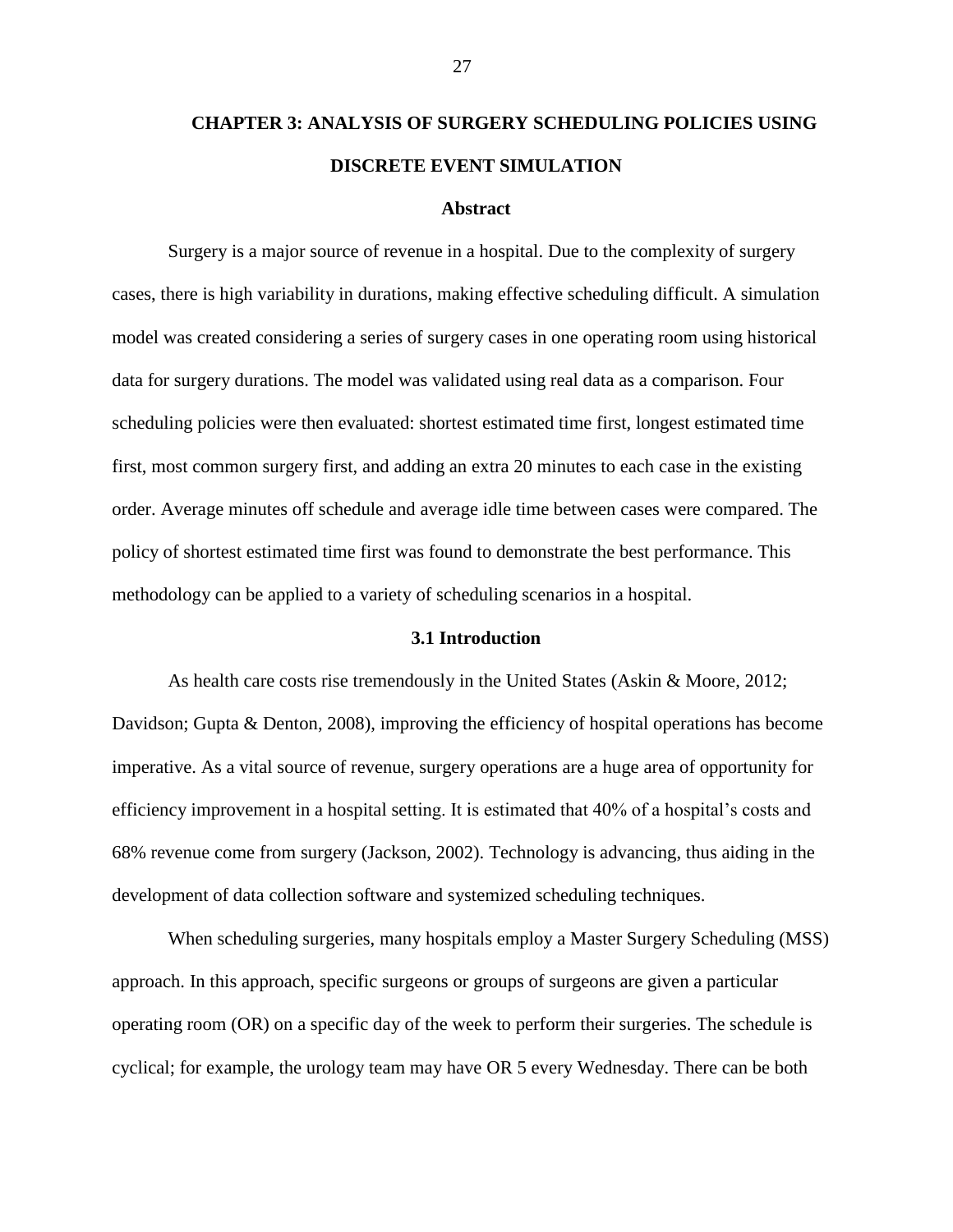centralized and decentralized MSS planning strategies. In decentralized systems, the surgeons have full control over the allocation of patients within their block time. On the other hand, in a centralized system, the OR planner makes the final decisions and typically uses data to support decisions.(van Oostrum et al., 2010) Hospitals often employ a hybrid approach, which is the case for UnityPoint Health - Des Moines, the health system analyzed in this study.

Hospitals must balance several priorities when scheduling surgeries. It is in the best interest of the hospitals to keep the surgeons satisfied, because the surgeons have the power to take their business elsewhere. Surgeons often want to be able to pick the time they perform the surgeries and prefer to not have breaks in between surgeries. Anesthesiologists are provided from an outside group, and high utilization is desired, which means they should not wait between surgeries. Surgery schedulers are also to be concerned with both indirect and direct patient delays. Indirect delays are between the time the patient makes a request for the appointment/surgery and when it is scheduled. Direct delays are between when the appointment/surgery is scheduled and when it actually occurs (Gupta & Denton, 2008). Patients anticipate entering the surgery at a certain time, and many have to fast before entering. The longer they wait, the longer they have to fast. Often, hospitals provide meals to family members of the patients when they have to wait, so the longer the wait time, the higher cost to the hospital as well (Lacey Andrews, personal communication, September 16, 2014). Rescheduling surgeries for another day is also not conducive to patient satisfaction. A scheduling system must have both high utilizations and be robust. They must be able to handle emergency situations while minimizing the number of times surgeons "cheat" the system by estimating too much or little time (van Oostrum et al., 2010). This can be a challenge when taking into account the varying priorities of those involved.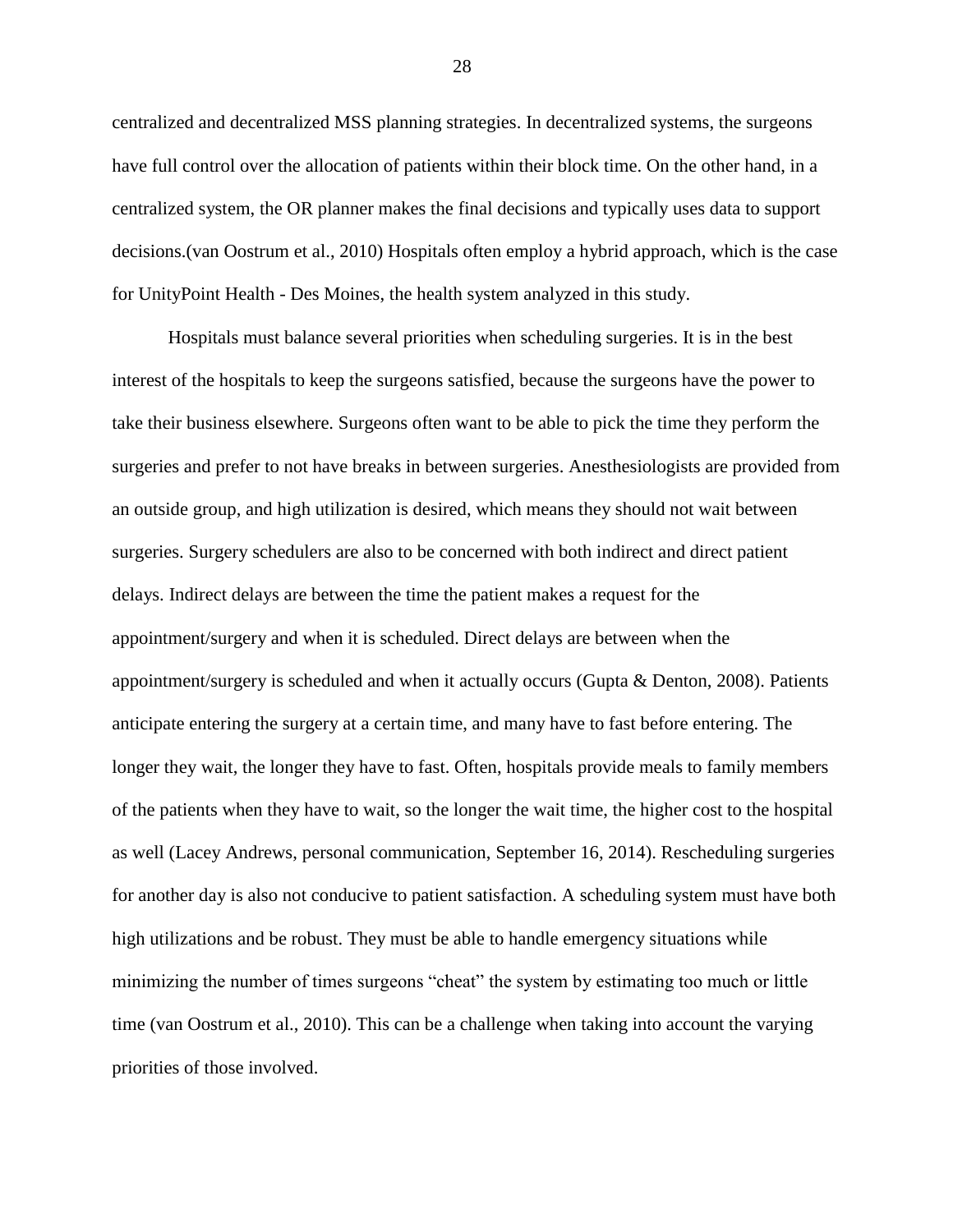Operating room utilization can be calculated using many different methods. Surgeons or groups of surgeons who possess block schedules are held accountable to keeping a certain level of utilization during their block. This means they must ensure that they schedule enough surgeries each week within their block day and time to meet the utilization requirement, or else they will lose their block privileges. In another way, utilization can be calculated in terms of availability of operating room time and how much it is used. The interpretation adopted in this paper is that utilization is the amount of time an OR is occupied out of the working day.

Accurately estimating surgery durations is a significant challenge in the hospital setting, and also is the core of an effective surgery schedule. If a surgery goes longer than expected, patients have to wait and doctors and nurses may have to work overtime. If a surgery takes less time than expected, the utilization of the operating room goes down, compromising potential revenue and services. Scheduling of an OR affects many other departments of the hospital, such as nurse schedules and inpatient bed arrangement (Cardoen et al., 2009). The current practice is to have the surgeons provide an estimate of the surgery duration. The rationale is that the surgeon knows and understands more about that individual patient and the severity of their case than the surgery schedulers. Historical data are becoming increasingly available as electronic medical record technology advances. Many studies have been done to compare surgeon's estimates to estimates based on quantitative statistical methods using historical data (Joustra et al., 2013; Larsson, 2012; Laskin et al., 2012).

Various types of distributions used to simulate duration times have been studied in the literature. Strum et al. (2000) compared lognormal and normal distributions of surgery times. The analysis was also completed for two component procedures and the lognormal distribution model was found to perform better than the normal distribution model (Strum et al., 2003).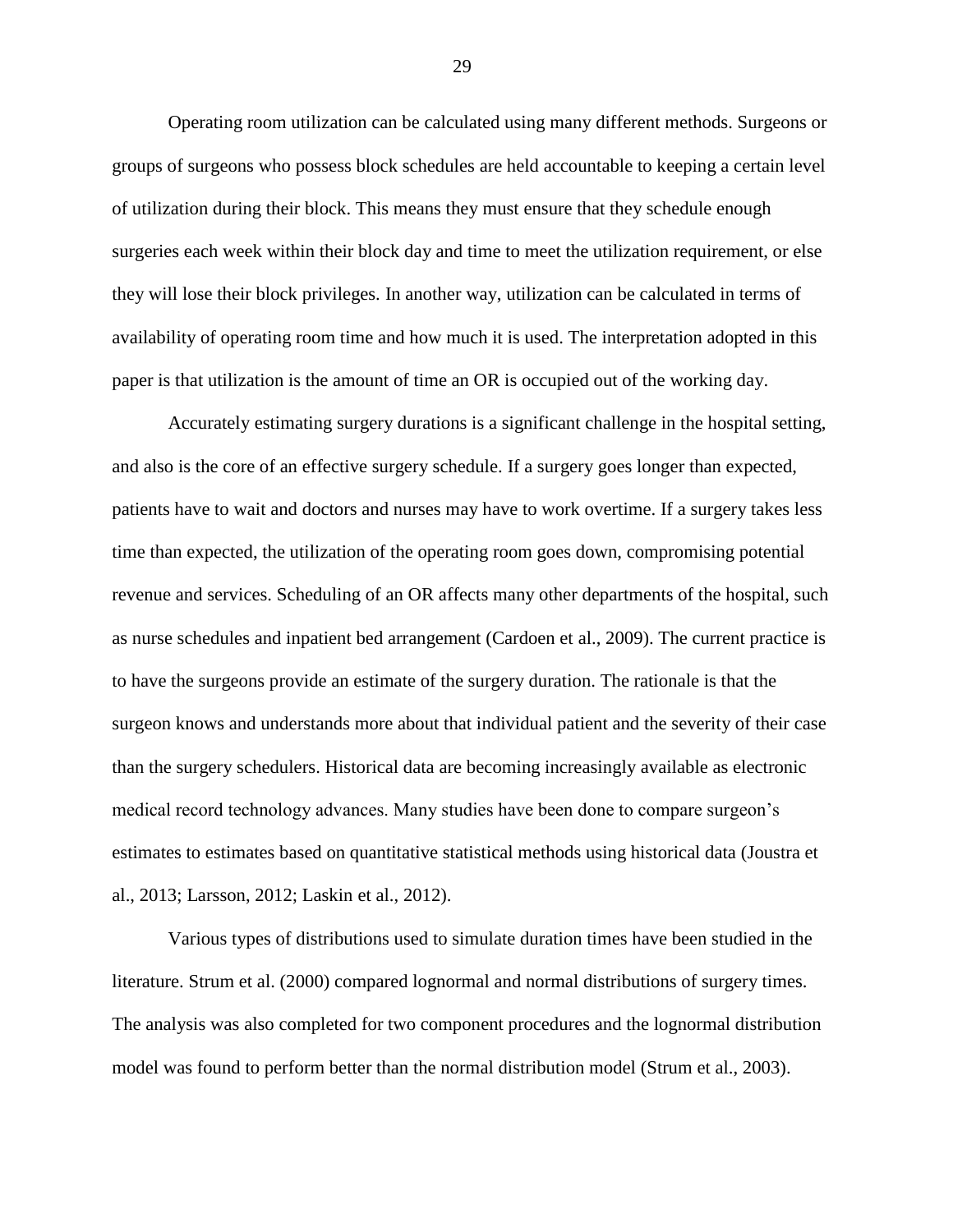Spangler et al. (2004) used a simulation method to compare duration estimation models, and found the lognormal distribution with a location parameter to provide the most accurate estimation.

Simulation models have been utilized in research studies to improve surgery scheduling. Primary benefits of simulation include that it allows different scenarios and a large number of scenarios in a short time frame to be tried without making changes to the real system (Dexter et al., 1999). Stiglic and Kokol (2005) used multi-agent based simulation to optimize patient and nurse scheduling in ambulatory center. Simulation and time-series forecasting were used to identify patterns in demand. M'Hallah and Al-Roomi (2014) simulated allocating cases to rooms to enhance the under/over utilization and investigated different scheduling strategies. Everett (2002) aimed to reduce the waiting list by creating a simulation that chooses patients from the list and allocates them to time slots within the block schedule. It classifies urgency levels of the cases as urgent, semi-urgent, and routine. All of these simulation models proved to be useful in improving scheduling.

Linear programming has been used to optimize scheduling as well. Kuo et al. (2003) used a linear programming model to optimize OR time allocation among a group of surgeons in order to maximize revenue and minimize cost. Pham (2006) adopted a multi-mode blocking job shop model, formulated as a mixed integer linear program, to schedule elective and add-on cases. Tanfani and Testi (2010) applied a hybrid approach with both linear programming and simulation methods to optimize an OR schedule. They considered all sub-process from when a patient enters the system to when it is discharged. Dexter et al. (1999) found a linear programming model to be useful for minimizing labor costs, but only theoretically because many of the procedure types only occur once in several years, making the application unrealistic.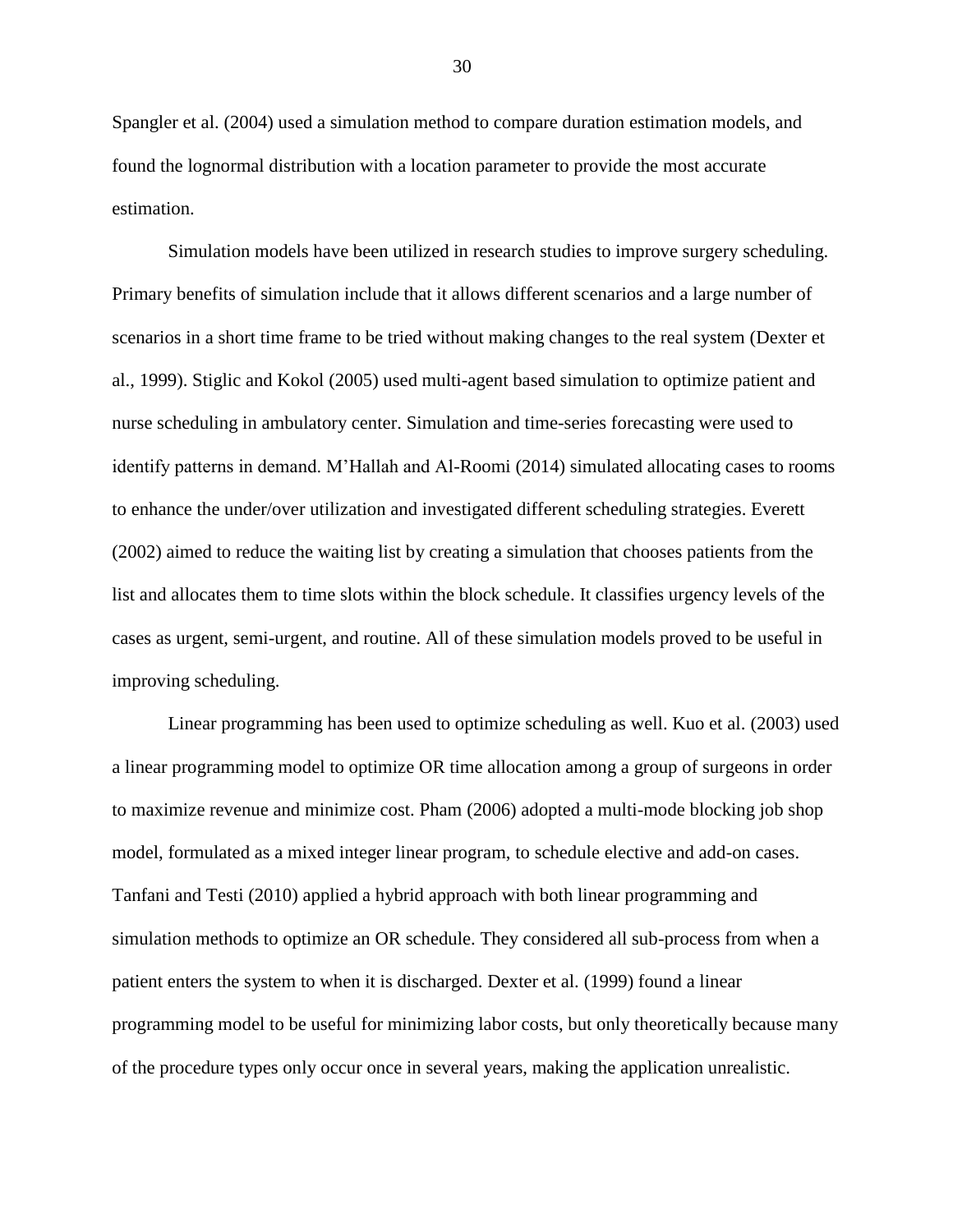Many times integer programming models are NP-hard, making them difficult to solve and apply to a real hospital setting. Cardoen et al. (2009) created a model using heuristic algorithms based on multi-objective integer programming and branch-and-bound. The objective was to optimize operating theater schedules and the model was found to be NP-hard. Aringhieri at al. (2015) presented a two level metaheuristic algorithm that assigns both blocks to surgical specialties, as in a MSS, and also assigns patients to time slots within the blocks. This problem is also proved to be NP-hard.

Scheduling rules have been studied in the manufacturing sectors for decades (Vollmann, 2004), and have been recently applied to the health care setting. Testi et al. (2007) used a bin packing model, blocked booking method model, and simulation for a three-phase scheduling problem: determining the weekly scheduling capacity, MSS, and sequence of surgeries within the MSS. Longest Waiting Time first (LWT), Longest Processing Time first (LPT), and Shortest Processing Time first (SPT) rules for scheduling surgery cases are all evaluated. The SPT rule was found to yield the best results, with LPT resulting in the most overtime and delays. Sciomachen et al. (2005) also used simulation to compare LWT, LPT, and SPT. SPT was found to reduce the number of operations to be completed overtime by 54% when applied to a real hospital setting. LPT was found to reduce the amount of overtime. Harper (2002) simulated the following rules: First Come First Served (FCFS), LPT, SPT, and longest time first followed by shortest first (LTSC). LPT was found to be the best option, to increase the system throughput and utilization. Simulation has also been used to determine the amount of block time to provide each surgeon and which day a patient should be scheduled in order to maximize OR utilization. Dexter et al. (1999) used log-normal distributions to sample durations and simulated the following allocation rules: Next Fit, First Fit, Best Fit, Worst Fit. The term fit refers to allocating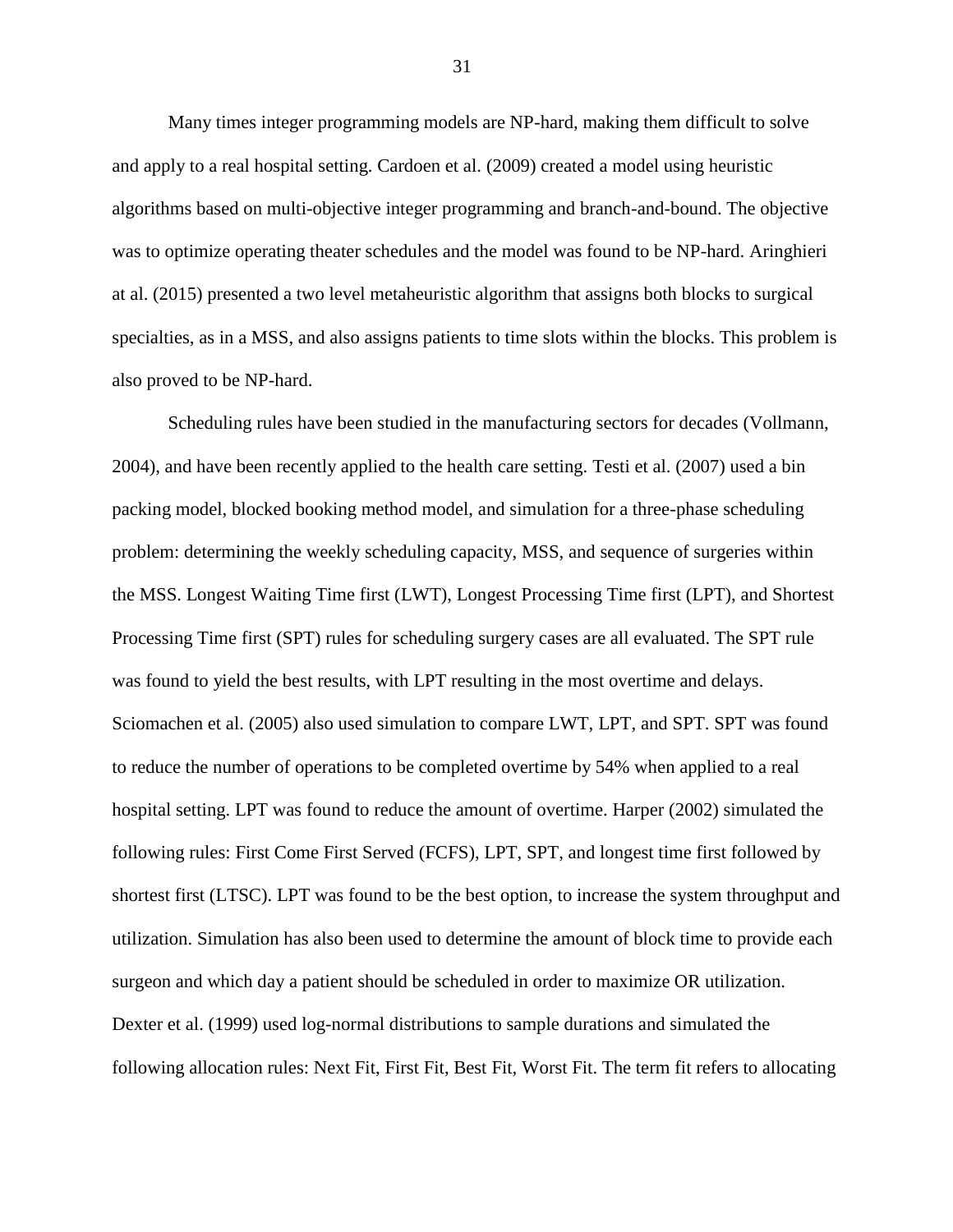the surgery case to a time slot. We aim to investigate similar policies in a real hospital setting and additional policies.

In this paper, a simulation model was created for multiple series of surgery cases, and four different scheduling policies were evaluated: shortest estimated time first (SETF), longest estimated time first (LETF), most common surgery first, and an extra 20 minutes added to each case in the existing order. The paper is organized as follows: the methods are described in section two, including the process mapping, problem statement, model validation, and the scheduling policies evaluated. The results of the scheduling scenario comparison are presented in section three. The paper concludes with a summary and conclusions in section four.

#### **3.2 Methods**

#### <span id="page-39-1"></span><span id="page-39-0"></span>**3.2.1 Process Mapping**

The health system, UnityPoint Health - Des Moines, in Des Moines, Iowa, was analyzed in this study. It includes a large hospital that is a level one trauma center and teaching hospital. The surgery scheduling process they employ and data from a one year period from September 2013-2014 were used to create the model. The hospital uses an MSS scheduling approach. Many hospitals use a similar scheduling process, making this applicable to hospitals across the country. The surgery scheduling process is as follows.

Forty-eight hours before the scheduled day of surgery, the cases scheduled for that day are allocated into time slots. This process, known as the add-on scheduling process, is shown in [Figure 3.](#page-40-0) A case needing to be allocated a time slot is identified. Surgeons with a block are given preference for their times over surgeons without a block. If they request a certain time for that case or a certain order for all of their cases, the schedulers accommodate. If there is extra time in the day after all of the cases within blocks are scheduled, the unused blocks are released, and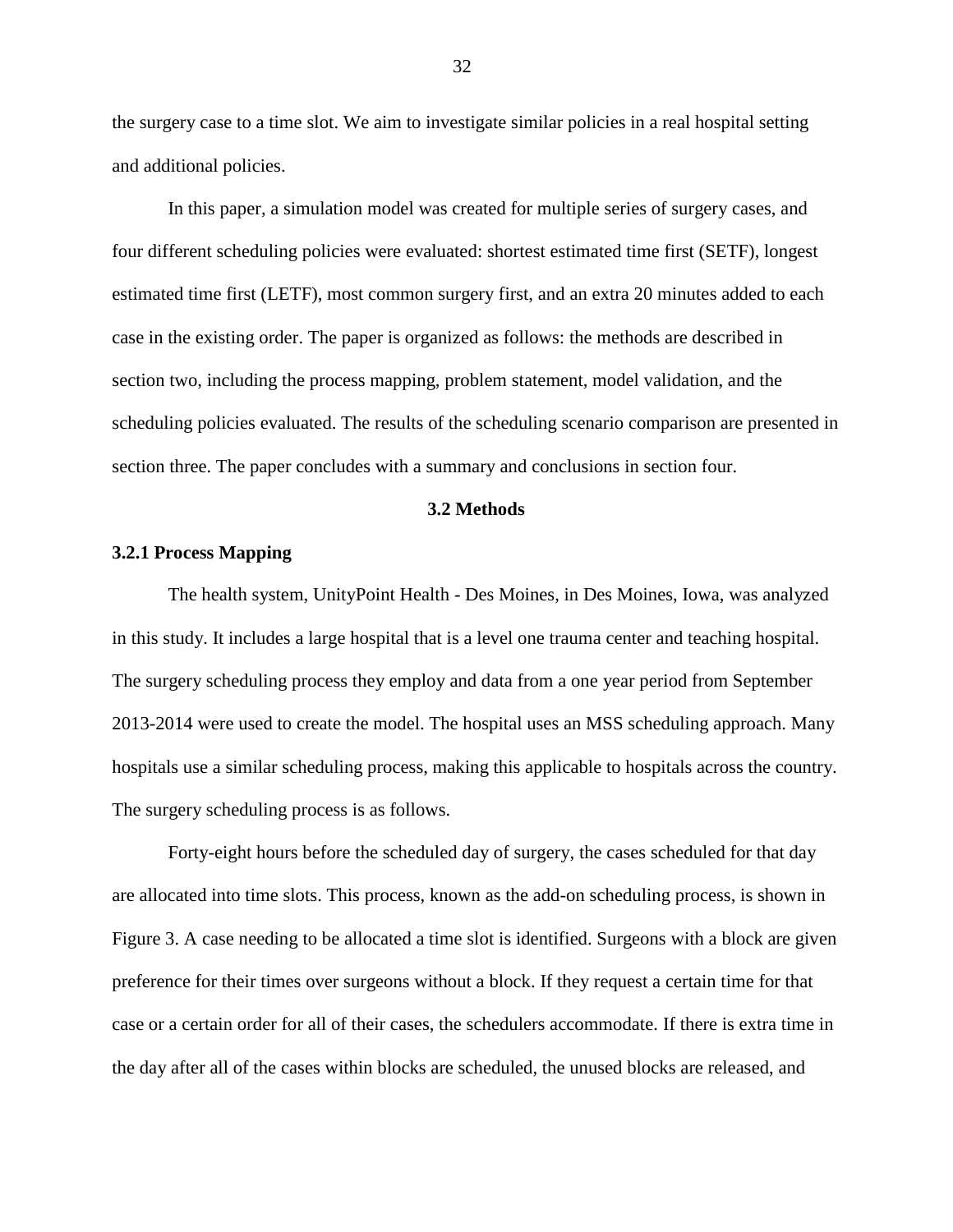33

other elective cases requested for that day are added. Currently, it is rare for an elective surgery to not get scheduled on the day requested.



**Figure 3: Add-on Scheduling Process**

<span id="page-40-0"></span>If the block surgeon or group of surgeons did not specify an order, the order is determined based on additional criteria. If there are multiple pediatric surgeries, they are scheduled youngest to oldest. Outpatient cases are scheduled before inpatient cases. For nonblock cases, the surgeons can request a time, but understand that the time is not guaranteed, as surgeons with a block take precedence. Another consideration taken by the schedulers is the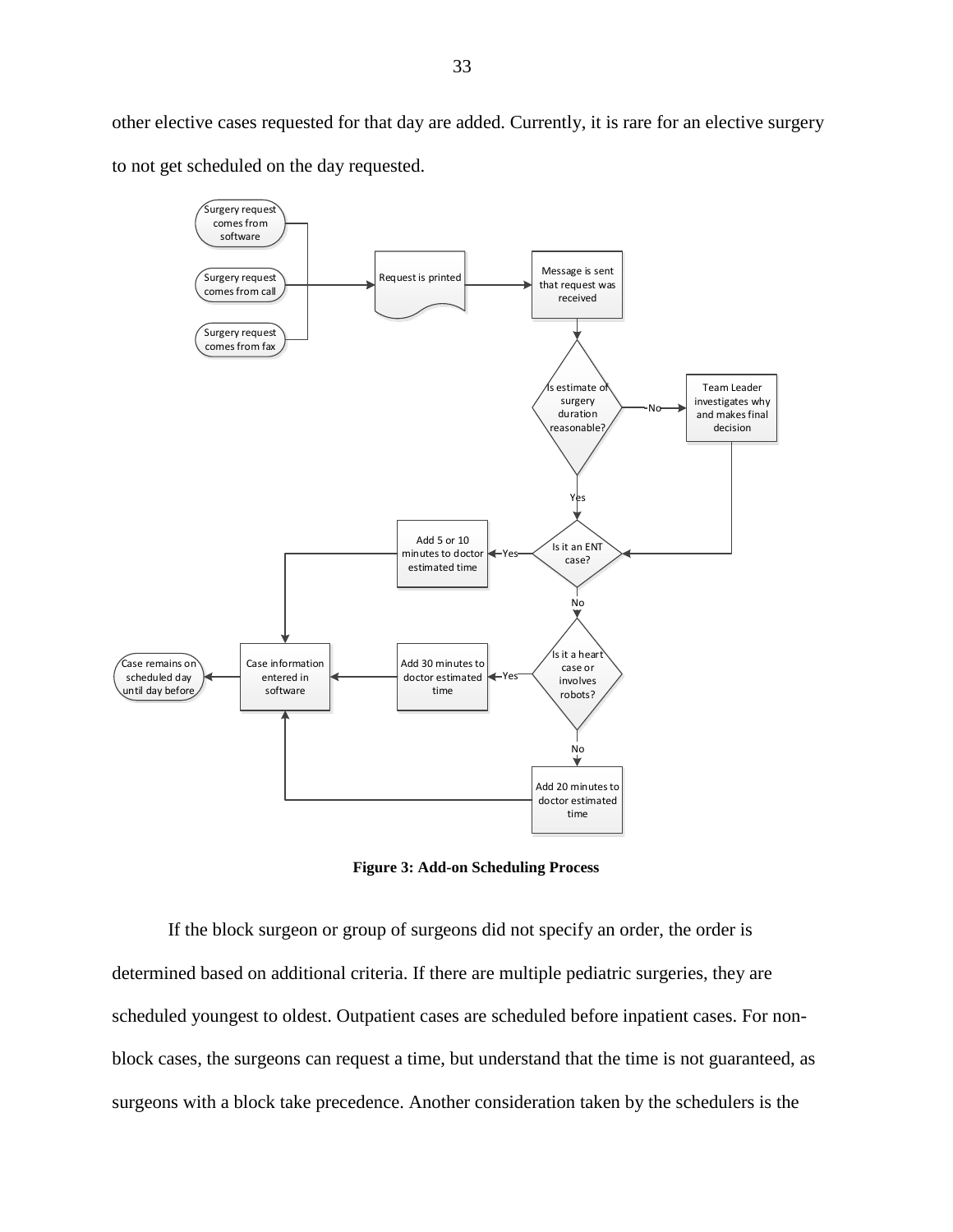number of medical instruments available. They must ensure cases are scheduled in a way that does not surpass the number of instruments available. The schedulers also try to group together cases with similar procedure types, age of the patients, and equipment needed. The schedule must also accommodate the limited number of anesthesiologists available.

The schedule is finalized in the afternoon on the day before and the patients are notified of the time of their surgery. On the day of, a separate scheduling team is in charge of making changes if necessary. If a surgery goes significantly longer than expected, the succeeding case can be moved to another room if all resources necessary for the case are available.

#### <span id="page-41-0"></span>**3.2.2 Problem Statement**

Eight series of surgeries were chosen to be simulated based on the historical data of actual days and operating rooms. The series were chosen as ones that are conducive to simulation, include common procedures, and include various characteristics such as consistent surgeons, multiple surgeons, and/or multiple procedure types. Series with no procedures that had two procedure types in one case and at least ten previous cases were chosen in order to get the most accurate duration prediction possible.

Series 1 is the first Thursday of the month and has four cases completed by the same surgeon, back to back, starting two hours into the day. Series 2 is the second Wednesday of the month and has seven cases by the same surgeon scheduled back to back, starting at the beginning of the day. Series 3 is the same day as Series 2, but in a different room. It has six surgeries, with the first four done by the same surgeon, and the last two done by two other surgeons. There is a 25 minute break between the fourth and fifth surgeries. Series 4 is the second Thursday of the month and has three surgeries scheduled back to back and done by three different surgeons. Series 5 is the third Monday of the month and has six surgeries, the first three done by one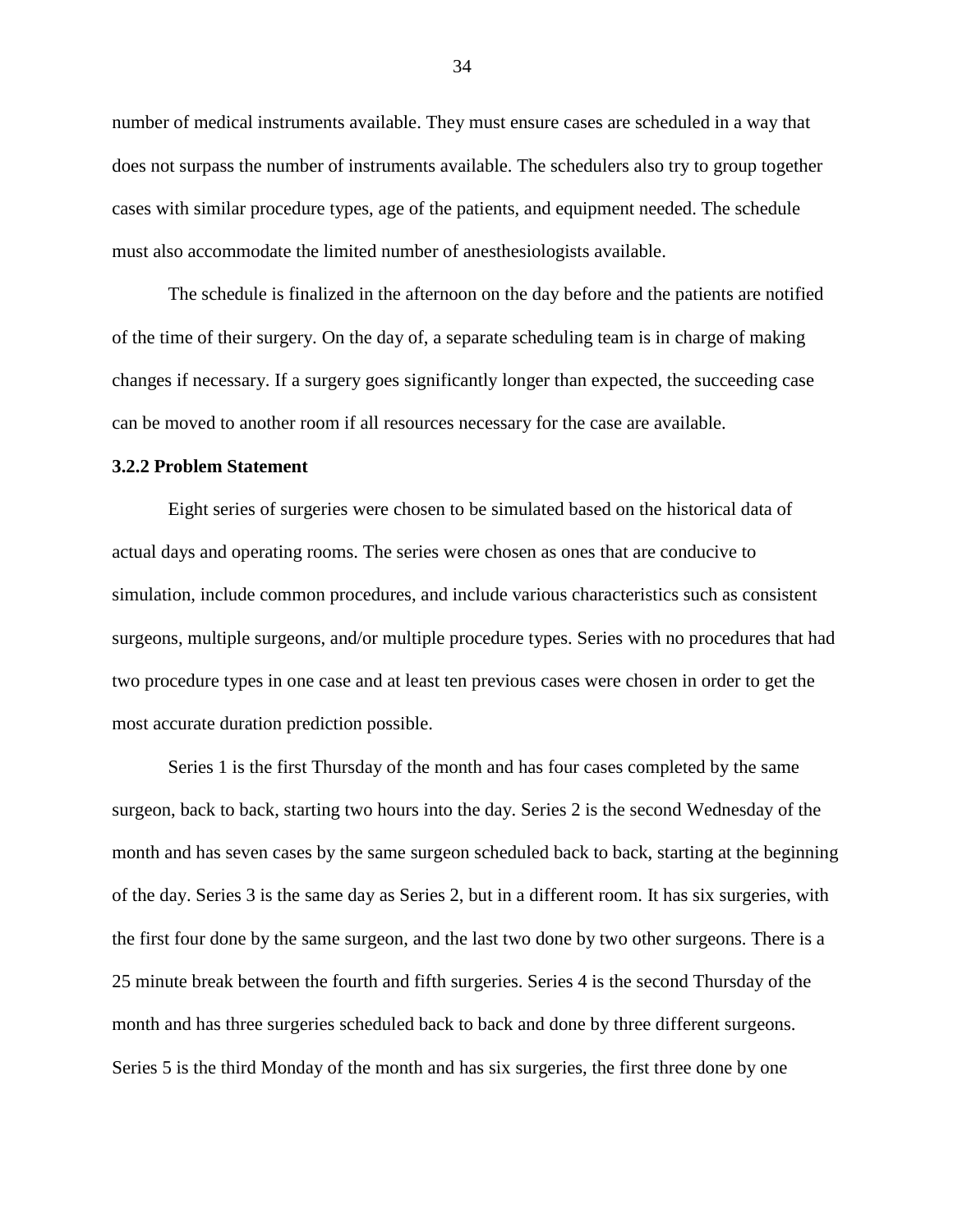surgeon, the next two done by another, and the last done by another. The last three surgeries are the same, a common surgery. Series 6 is the third Tuesday of the month in a small OR specializing in ear, nose, and throat procedures. It has six surgeries scheduled. The first surgery is completed by one surgeon, the next four are the same procedure, but done by one surgeon, and then another, and the last surgery done by yet another, for a total of four different surgeons. There is a 20 minute break between the third and fourth surgery. Series 7 is in an OR specializing in vascular procedures. It is the second Wednesday of the month and has four different surgeries and four different surgeons performing the surgeries. There is a 110 minute break between the first and second surgery, a 75 minute break between the second and third surgery, and a 15 minute break between the third and fourth. Series 8 is the fourth Wednesday of the month and is five different procedures all performed by the same surgeon back to back. The cases in all of series are done in five different operating rooms. Three of the rooms are general surgery rooms, one is a room specializing in vascular surgeries, and one room is a small room specializing in ear, nose, and throat surgeries (Lacey Andrews, personal communication, August 19, 2014). A visual representation of the eight cases simulated is shown in [Figure 4.](#page-43-1) Each color represents a surgeon; therefore, cases in the same color are performed by the same surgeon.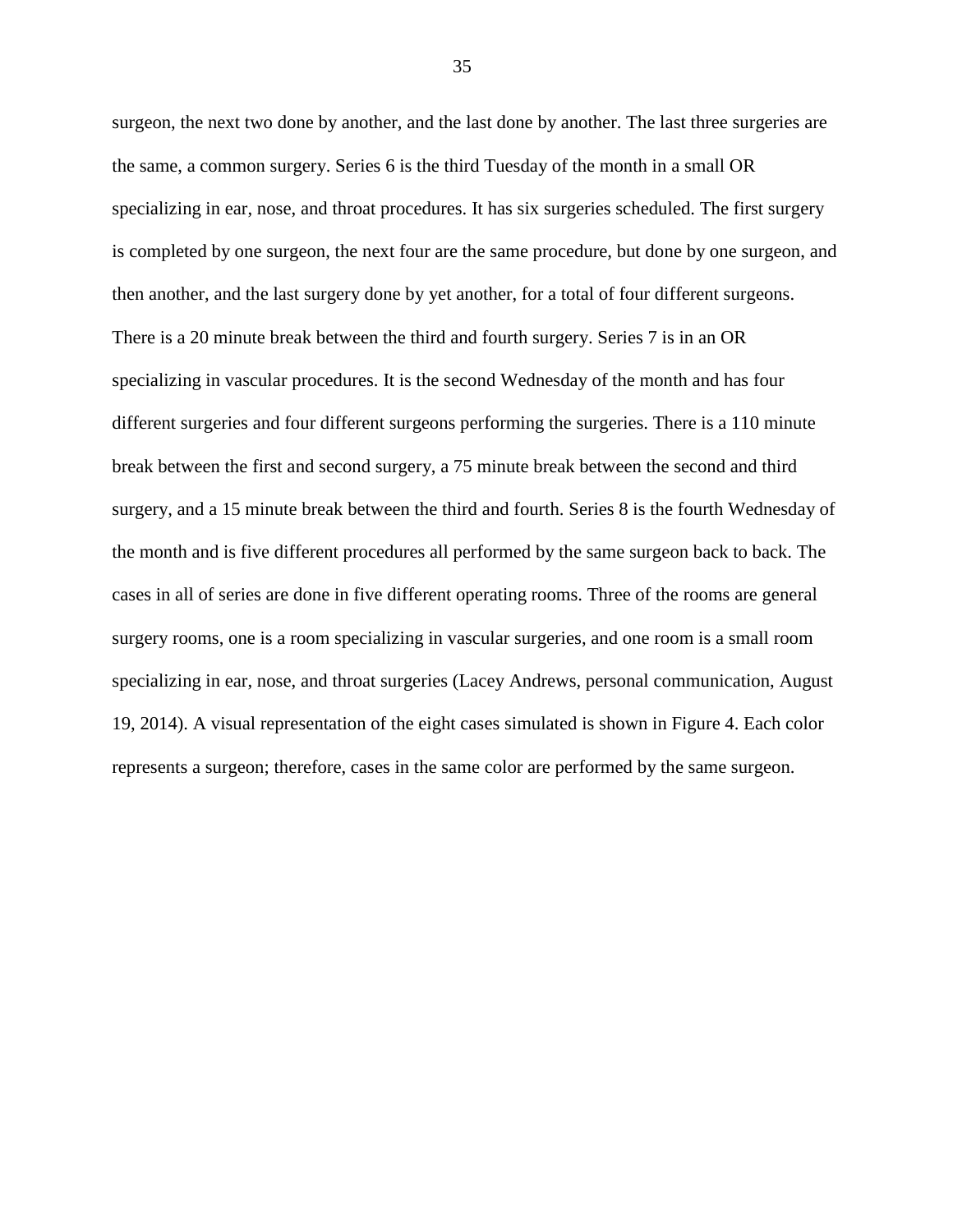

**Figure 4: Timetable displaying the eight simulated cases**

#### <span id="page-43-1"></span><span id="page-43-0"></span>**3.2.3 Arena Simulation**

Each of the cases were simulated using Arena, and each model represented a day's schedule in one operating room. An entity represents a surgery case. In the simulation, the entity is created, and it reads the start time of the surgery from a text file. The start time is written in minutes, with time zero being 7:00 am. The model then reads the procedure type from a different text file and assigns it to that entity. The entity is delayed by a value of the surgery start time minus a value sampled from the distribution of the minutes a patient is ready before the scheduled time. A normal distribution based on the historical data for a one year period utilizing Input Analyzer was used. The distribution also includes time the patient was not ready at the scheduled time. The entity then moves to the next step as it is duplicated and the next entity, representing the next surgery case, goes through the process of being assigned a scheduled time,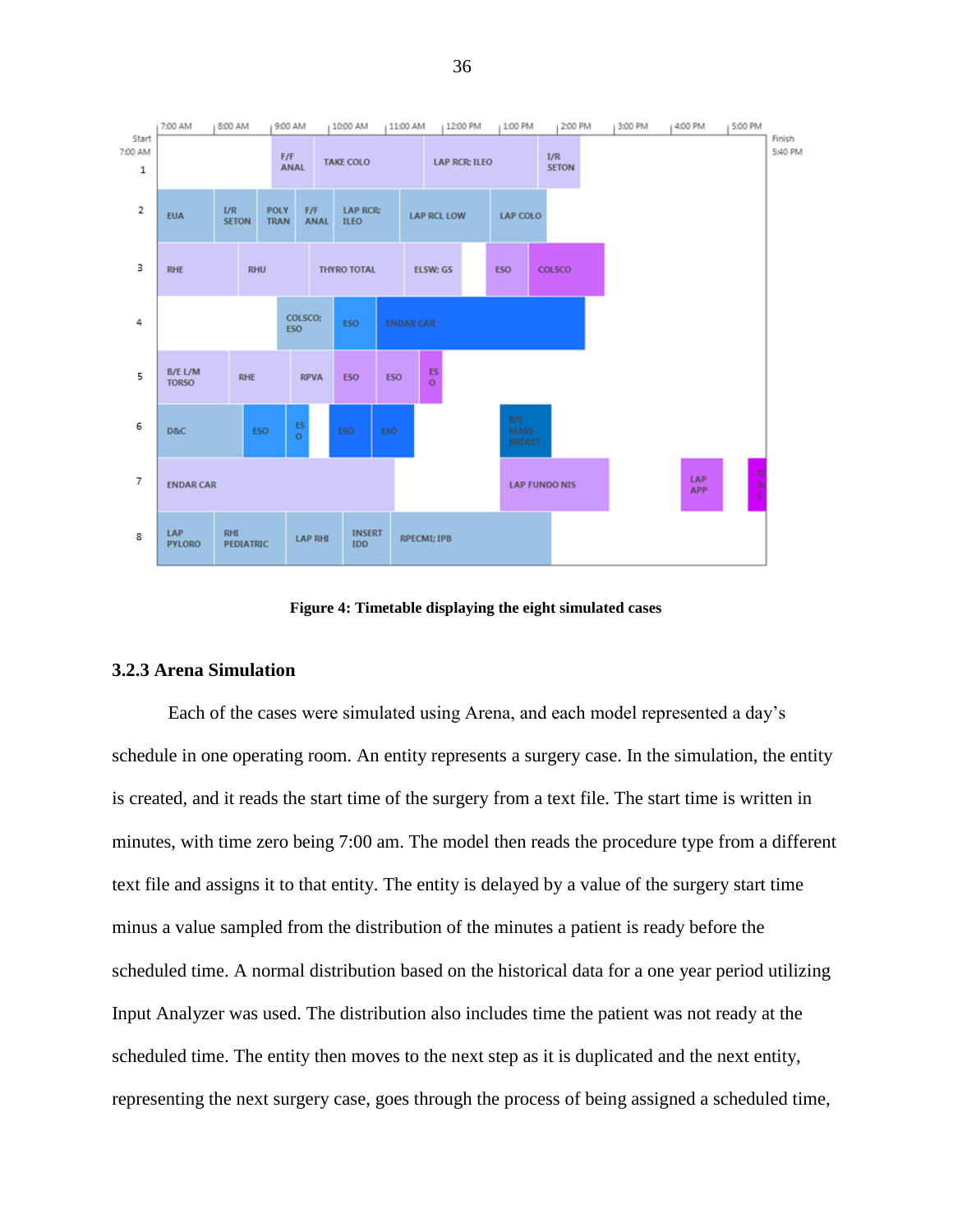procedure code, and delay. The model then assigns a Ready Time to the original entity and writes it to a file. The time it takes to transfer the patient from pre-operation to the surgery room is considered arbitrary. The original entity then enters the process, or surgery. If the resource (OR) is being used by a previous case, the entity queues. The entity is processed for a duration based on the procedure type and a fixed value of 20 minutes for cleanup time is added to each duration. This value is based on the current practice of the hospital surgery schedulers. Distributions for each procedure type were estimated using the historical data and Input Analyzer. After the surgery process is done the entity leaves. Entity scheduled time, wait time, duration, and exit time are then written to a file and the entity is disposed. One thousand replications were completed and the average duration, minutes off schedule, minutes late, and start time were calculated for each surgery case using Microsoft Excel. A screenshot of the Arena simulation model with explanations is shown in [Figure 5.](#page-44-0)



<span id="page-44-0"></span>**Figure 5: Snapshot of Arena model with descriptions of process**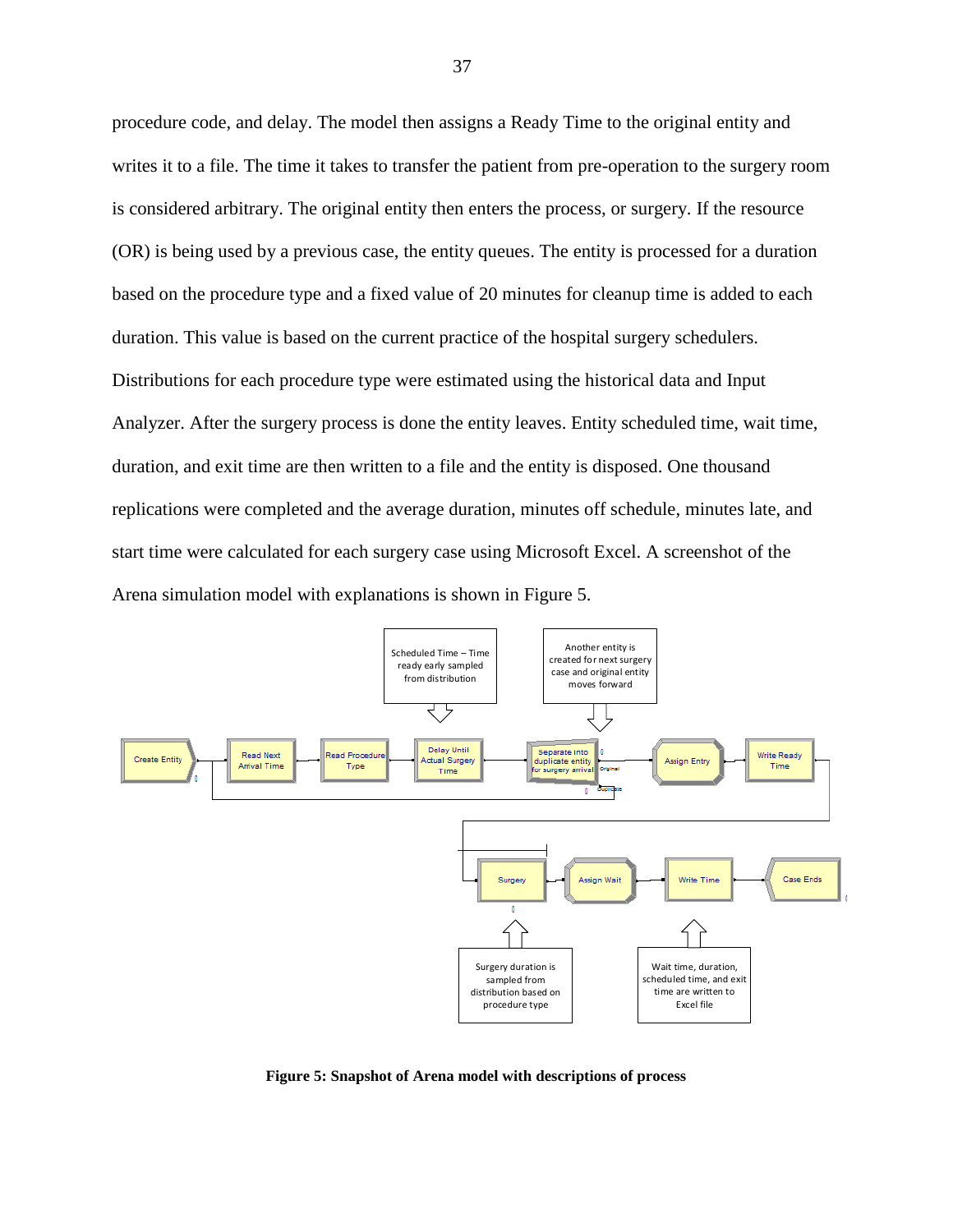#### <span id="page-45-0"></span>**3.2.4 Model Validation**

The simulation model was compared to the historical data of the actual and estimated durations to validate the model. A *t* test was done for each series of cases. In a comparison of estimated duration versus simulated duration for each series, 75% were not statistically different. The two series that were statistically different included a particular surgery that was estimated low, but the mean value was high for that procedure type. This represents the fact that the duration cannot always be estimated using historical data, as there are varying cases of severity and complexity. In a comparison of actual duration versus simulated duration, all eight cases were not statistically different, with  $\alpha$ =0.05, thus validating that the simulation represents reality. The simulated minutes off schedule were compared to the actual minutes off schedule as well. In 87.5% of the cases, the simulated minutes off schedule were not statistically different, with  $\alpha$ =0.05. When comparing the existing estimate to the simulated estimate of duration, the simulated estimate showed an improvement overall. The p value was higher for 75% of the cases. This validates that using historical data to create a distribution of durations is an accurate way to estimate durations; in many cases it is more accurate than the existing method of asking the surgeon and looking at the average of the last ten cases with the procedure and that surgeon.

#### <span id="page-45-1"></span>**3.2.5 Scheduling Policy Comparison**

To evaluate the impact of scheduling policies, a variety of scheduling strategies have been simulated with the eight series. The baseline order is based on the existing schedule. Three of the eight series included breaks in between one or more surgeries. To allow for consistent comparison across scheduling rules, the existing schedules for those three series were adjusted so the breaks were eliminated. This adjustment results in each of the eight series representing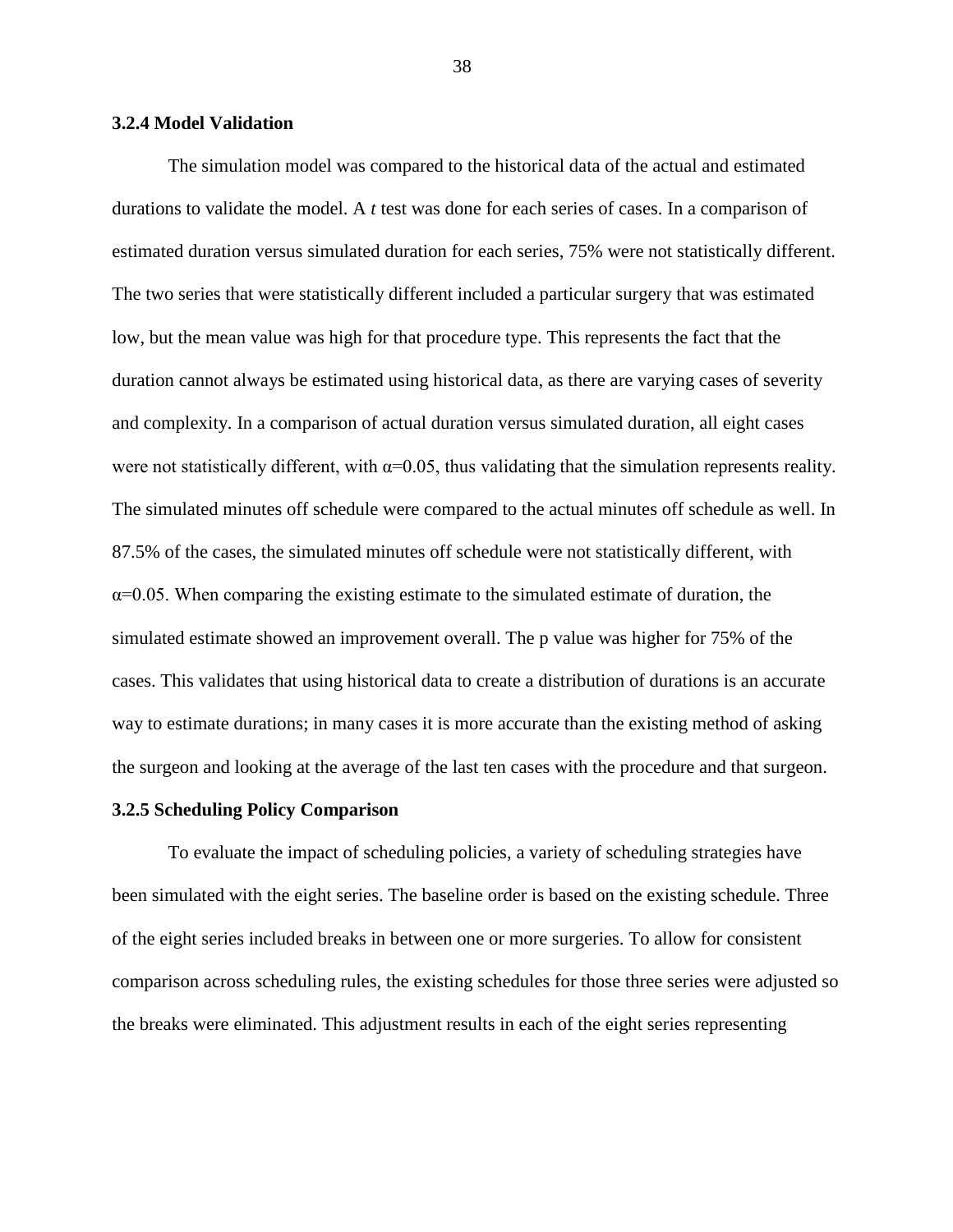sample cases, not necessarily actual cases that need to be fixed. The real data was used to provide a realistic set of sample series.

Each series was tried with four different scenarios: shortest estimated time first (SETF), longest estimated time first (LETF), most common first (MC), and adding a fixed 20 minutes to each case. The rationale behind most common first is that the most common surgeries would have more historical data for durations and the duration estimate may be more accurate. Twenty minutes was chosen as the fixed amount because it was found to be the average time between the patient arriving in the OR and the procedure starting. This time is referred to as anesthesia time. The current scheduling process does not directly account for anesthesia time like it does cleanup time. For each scenario, the average minutes off schedule, average minutes late, utilization, and average idle minutes between cases were calculated. Minutes off schedule is defined as the minutes the case started before or after its scheduled time. A positive number indicates the case started after the scheduled time, and a negative number indicates it started before the scheduled time. Minutes late is defined as the minutes the case started after the scheduled time, with any cases starting earlier being classified as zero minutes late. Idle minutes between cases are defined as the number of minutes the OR was unused between sequential cases.

#### **3.3 Results and Analysis**

<span id="page-46-0"></span>When comparing the average minutes off schedule for the scheduling rules for all the series, adding twenty minutes extra time resulted in the lowest average minutes off schedule 88% of the time. This means that when compared to the existing order, it resulted in the most positive difference between the existing number of minutes off schedule and the number of minutes off schedule with the scheduling rule. This can be seen in [Figure 6](#page-47-0) in the purple line.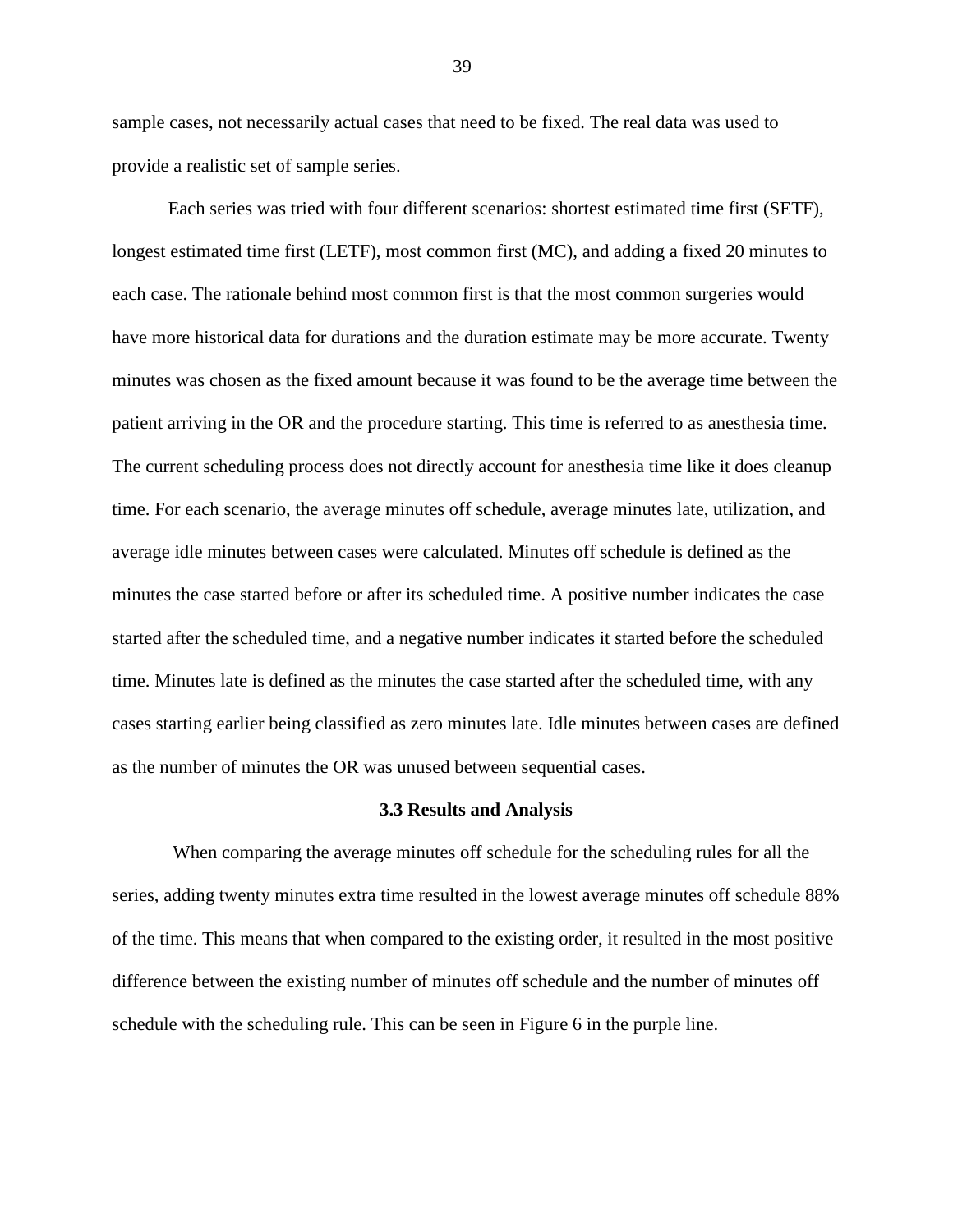

**Figure 6: Scenario comparison results**

<span id="page-47-0"></span>This is intuitive, as allowing more time will always reduce the amount of time off schedule. In one series, putting the cases in order of most common to least common proved to be more effective in lowering the average minutes off schedule than adding extra time. In this series, the least common surgery had a difference between the estimated time and simulated time of 55 minutes. In the most common first scenario, this case would be scheduled last, eliminating the extra minutes off schedule for a succeeding case. In the current schedule, that case is second, so adding an extra twenty minutes to the case will leave the case being 35 minutes off schedule, still throwing off the rest of the cases. However, if an extra twenty minutes is added to each case, the idle time between cases increases, as shown in [Figure 7.](#page-48-0) Extra time is represented in the purple line, and a negative number denotes that there was not an improvement in idle time from the existing schedule. As shown, adding an extra twenty minutes to each case never improved the idle time.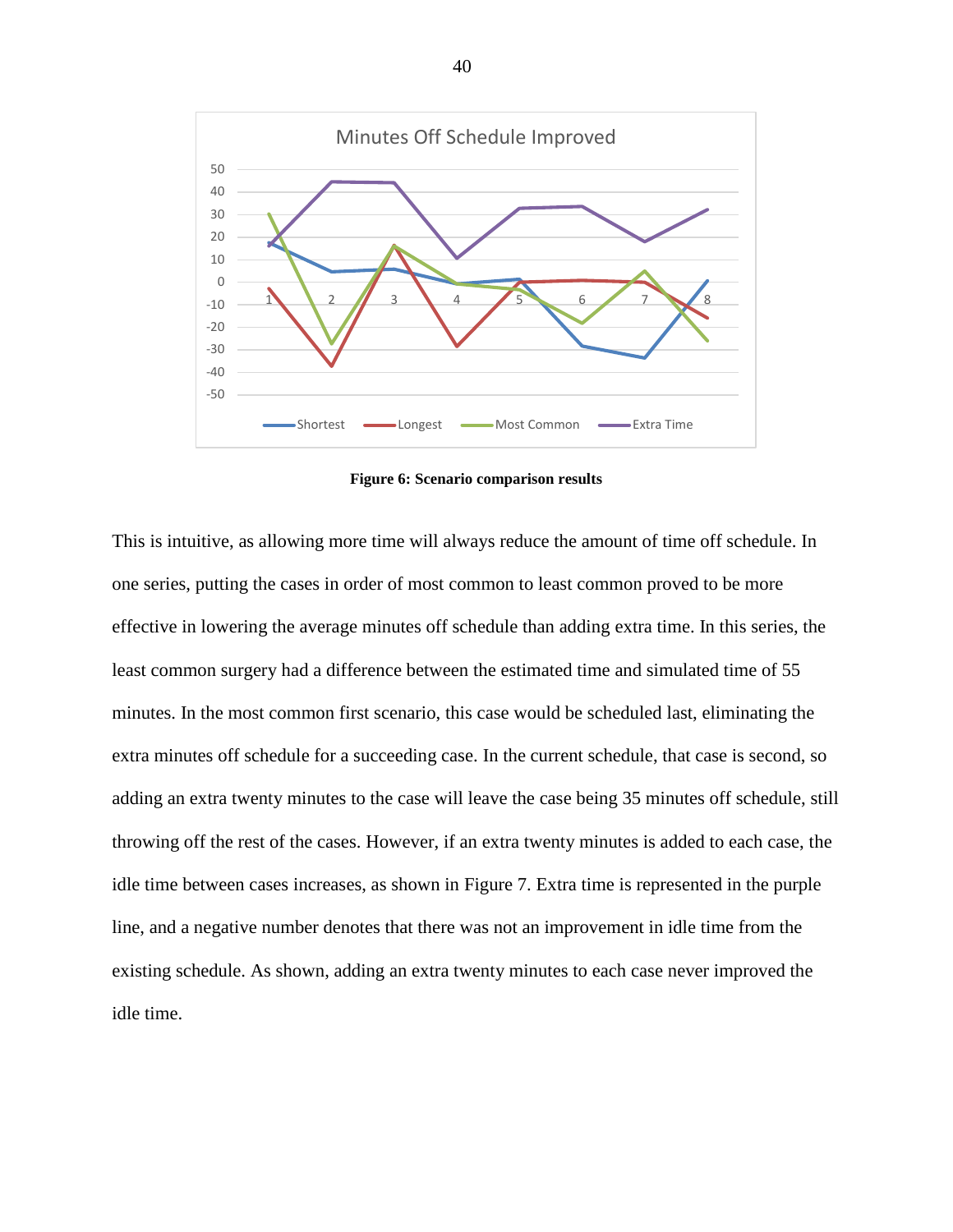

**Figure 7: Idle time scenario comparison**

<span id="page-48-0"></span>In all eight cases, the number of idle minutes increased by an average of nine minutes when twenty minutes was added to each case. This affects utilization, and if there were four cases, and three sets of nine minutes between cases, that would be an extra 27 minutes, enough time for a small surgery case. An ideal scheduling policy would minimize the tradeoff between time off schedule and minutes of idle time, making the addition of extra time on the existing schedule not an ideal policy.

If the addition of an extra twenty minutes is eliminated, other scheduling rules emerge as the best option. It should be noted that shortest estimated time first is the best option in 50% of the cases. It was an improvement in both minutes off schedule and idle minutes in 67% of all series, making it the most ideal policy out of those investigated. There were two series in which SETF was not an improvement in minutes off schedule. These series each included a surgery case that was estimated to be one of the shortest, but simulated to go significantly over the estimation time. These cases went significantly over time in reality as well. By putting those cases at the beginning of the order, the schedule is thrown off for the rest of the day and the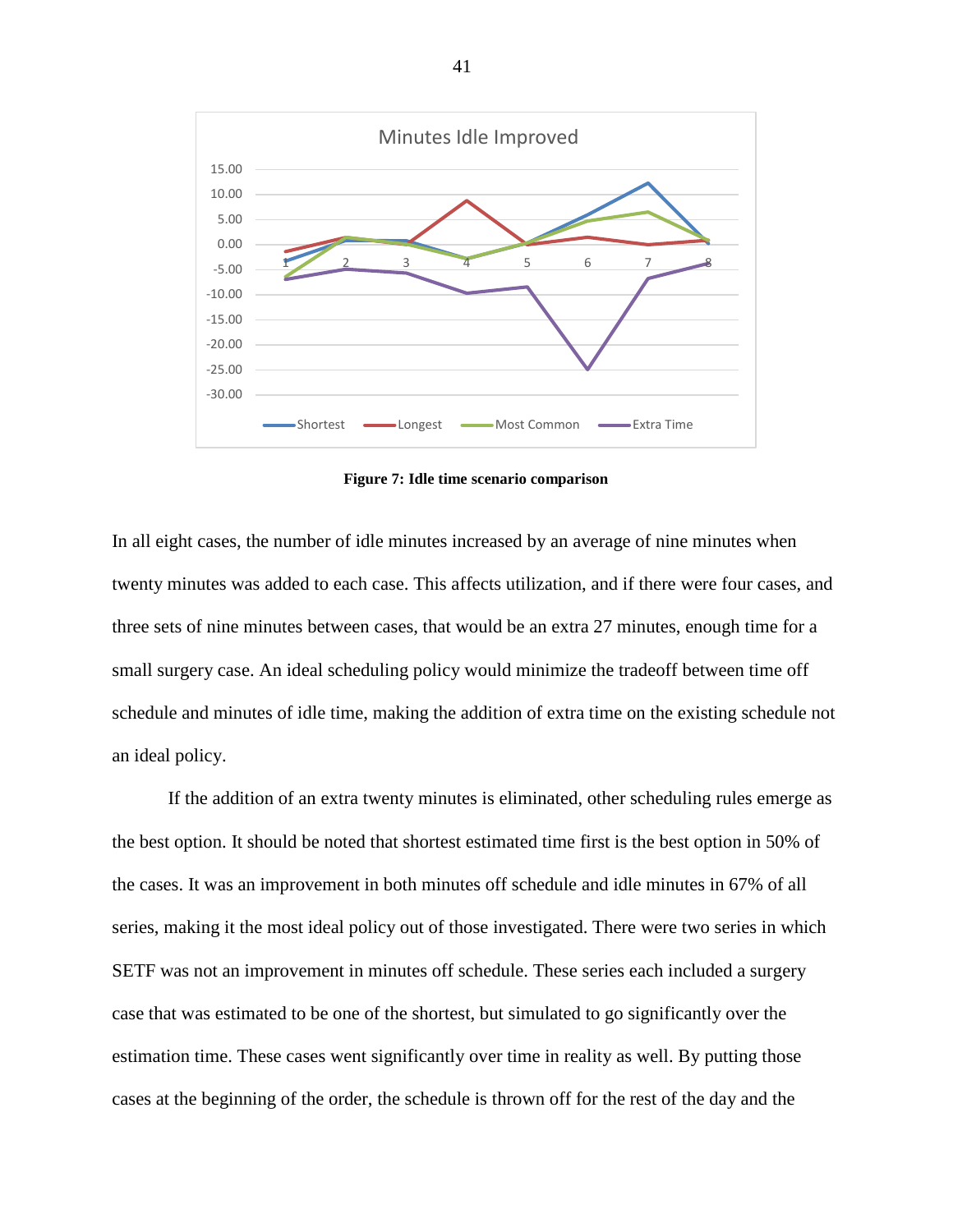minutes off schedule are increased. This scenario is indicative of the fact that a single case can throw off an entire day's schedule and it is difficult to know which case that will be.

For most common first, the trend was not as clear. The policy resulted in the lowest number of minutes off schedule in two of the series, ignoring the extra time strategy. It obtained the highest number of minutes off schedule in three of the series, and somewhere in the middle for the remaining three series. Most common first had a mixed result in minutes of idle time as well; therefore, it can be said that the frequency of procedure type does not make a significant difference in the accuracy of the estimation. Longest estimated time first resulted in highest number of minutes off schedule in three of the eight series. It resulted in the lowest minutes off schedule in one series, only surpassing most common first by less than a minute. LETF only showed significant improvement in minutes idle in one series; therefore, we recommend avoiding LETF when possible.

It should be noted that it can often be difficult to schedule surgeries in whatever order is best. For example, it is more conducive to surgeon satisfaction if the cases scheduled for a surgeon to perform are consecutive. Surgeon satisfaction is a high priority for many hospitals; therefore, we recommend using the scheduling policies to schedule consecutive cases for a given surgeon, as opposed to all cases in a series together. They are more difficult to use with series in which surgeons perform a small number of cases in a row and there are multiple surgeons that do so. It is not realistic to schedule shortest to longest estimated duration for the entire series if the surgeons will have to wait in between their cases. The same goes for the other scheduling policies. Use of the policies can be highly beneficial within series that include one surgeon, which is common.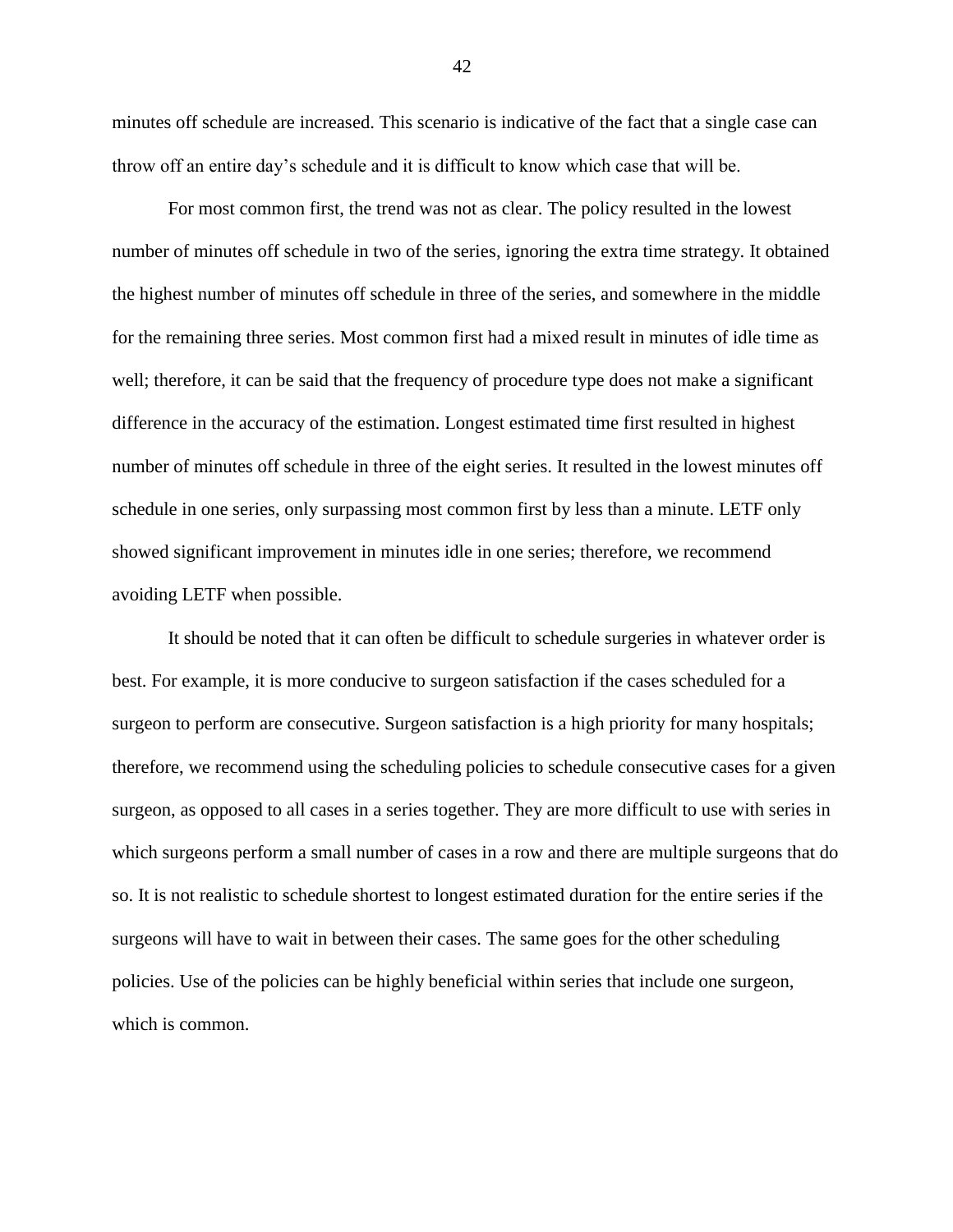#### **3.4 Conclusion**

<span id="page-50-0"></span>Surgery is a significant source of revenue for hospitals. Due to the nature of surgery, durations can vary tremendously, making it difficult to effectively schedule. A simulation model was created to study one operating room's schedule for a given day. Using data from a large Midwestern hospital, eight series of surgery cases were simulated. Five different scheduling policies were simulated within each series to identify the scheduling policy that resulted in the lowest number of minutes off schedule and the lowest number of idle minutes between surgery cases. The four policies investigated were shortest estimated time first (SETF), longest estimated time first (LETF), most common first (MC), and adding twenty minutes of extra time to each case. SETF was found to be the strategy that resulted in both the lowest minutes off schedule and minutes of idle time. This finding is consistent with research findings in the health care setting (Sciomachen, Tanfani, & Testi, 2005; Testi et al., 2007) and the manufacturing sectors (Vollmann, 2004). Results of this simulation model can be applied to many other hospitals, as scheduling processes are similar in both the United States and other countries.

Minimizing the number of minutes surgeries are off schedule will have a positive effect on patient and surgeon satisfaction, reduce the amount of reactive work the schedulers must do if a surgery goes significantly over time, and lowers costs to the hospitals for providing lunch vouchers or other accommodations. Minimizing the number of idle minutes between surgeries allows for additional surgeries to be scheduled, which brings in more revenue to the hospital and ultimately helps more patients. By following surgery scheduling policies that minimize minutes off schedule and idle time, hospitals are more effective in providing high quality services to the patients.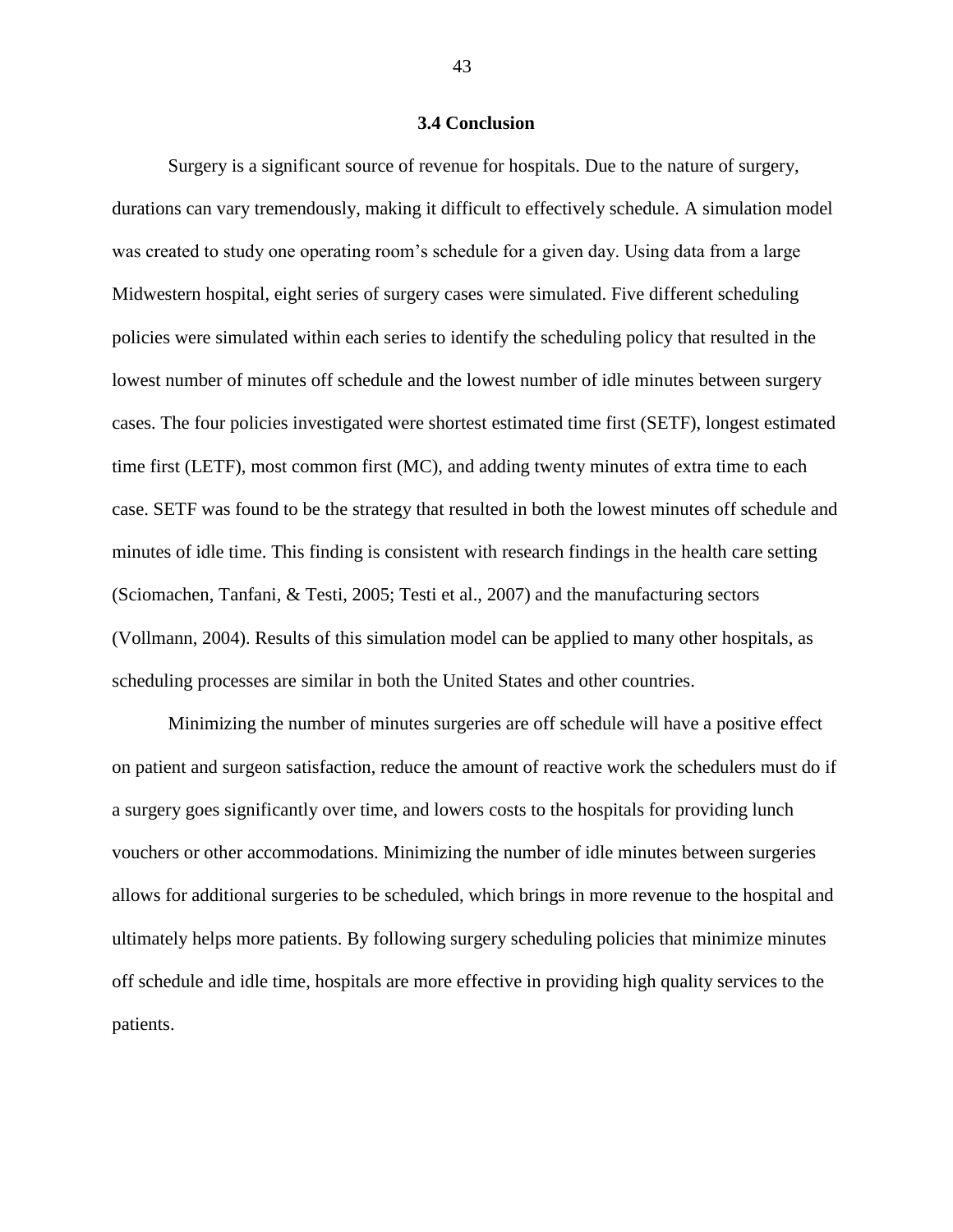There are several ways this study can be advanced and further research can be done. Series with additional characteristics can be simulated to allow a more in depth comparison of scheduling policies. The current model does not include interactions between operating rooms, such as transferring a patient from one OR to another. In reality, if a surgery goes significantly longer than expected, the succeeding case may be transferred to another available OR if the patient and team are ready. This interaction complicates the schedule, but should be investigated to make the simulation model more realistic. Another opportunity for improvement is to include other steps of the surgery process, including pre and post-operation. After arriving at the hospital or surgery center, the patient goes through a pre-operation procedure. After the surgery is completed, the patient goes through a post-operation procedure. These procedures, most notably pre-operation, may have inefficiencies themselves that affect the surgery schedule. Cleanup time should be analyzed as well. This was not conducted in this study due to lack of sufficient data.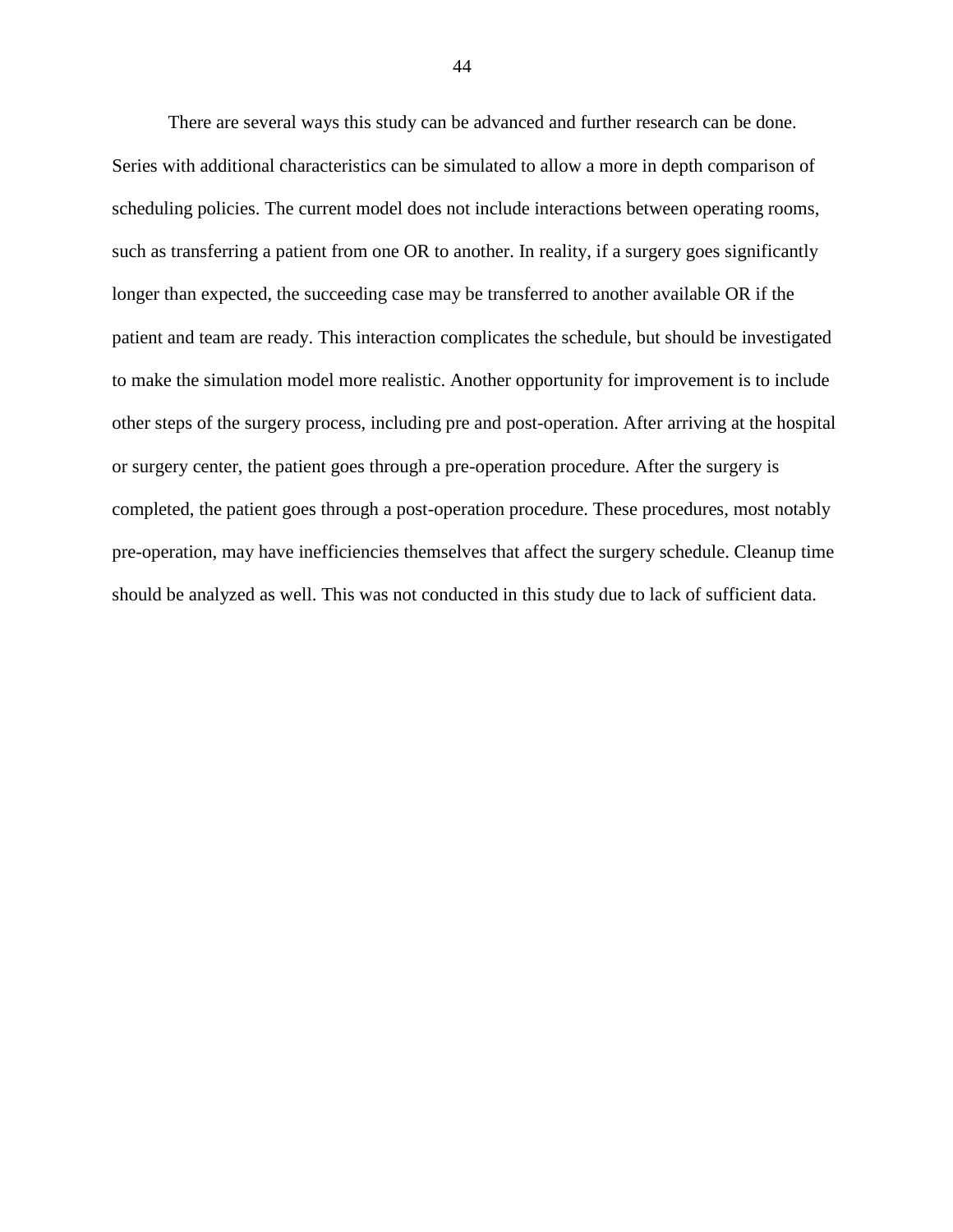#### **CHAPTER 4: GENERAL CONCLUSIONS**

<span id="page-52-0"></span>The health care industry faces many challenges, with one of the primary being rising costs. A significant opportunity to lower those costs to health care providers is to improve patient scheduling. This can apply to patient scheduling in many arenas, including inpatient, outpatient, and diagnostic imaging appointments. For large inpatient and outpatient providers, namely hospitals, surgery is a significant source of revenue; therefore, any improvement would have a large economic impact. When it comes to running an effective surgery department, accurate scheduling is extremely important. The biggest challenge in accurate scheduling is estimating surgery durations and scheduling in a manner that will minimize minutes off schedule and idle time between cases.

To investigate surgery duration estimations, the scheduling process at UnityPoint Health - Des Moines in Des Moines, Iowa was analyzed. Historical data on estimated and actual durations for the top four surgeries and the top surgeons within those surgeries were compared using a *t*  test. The results show that 75% of the data sets investigated had estimates and actual durations that were not statistically different. To further investigate factors that go into how long a surgery will last, multiple linear regression models were created again for the top surgeries and surgeons. The input variables included were age of the patient, anesthesiologist, operating room (OR), number of residents, and day of the week. The  $\beta$  values for each input variable were compared across the models to find consistencies. Age was found to consistently have a minimal impact on the duration. For the other variables, consistencies were difficult to find, making multiple linear regression not an ideal method to find strong correlations among input variables. The correlation  $(R<sup>2</sup>)$  varied largely as well, making multiple linear regression an invalid way to predict surgery durations as well.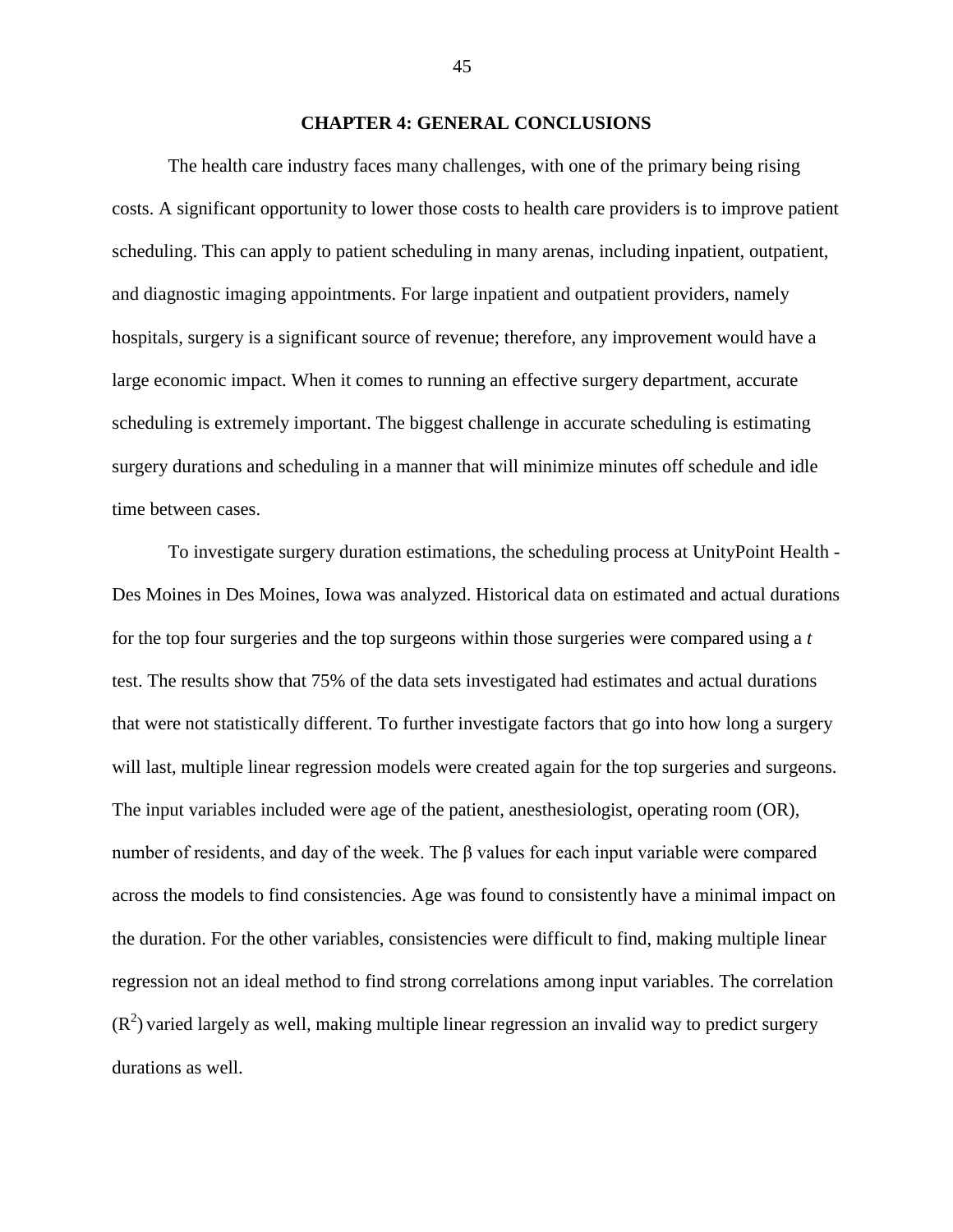In an effort to improve the surgery scheduling process within use of the current estimation process, simulation models were created, each to represent a series of cases in one operating room during one day. Eight series based on real series at UnityPoint Health - Des Moines were chosen based on how conducive the cases were to simulation and the variety of characteristics the series possessed. All simulations were validated with data on reality for those series. Four scheduling policies were investigated for each of the eight series: shortest estimated time first (SETF), longest estimated time first (LETF), most common first (MC), and adding an extra 20 minutes to each case in the existing order. SETF was found to be the best option for minimizing the minutes off schedule and minutes the OR is idle between cases. We recommend applying this policy to consecutive cases performed by a common surgeon, or cases that are all performed by different surgeons; it is not as realistic when applied to a series that includes multiple surgeons performing multiple surgeons, as surgeons prefer to perform their cases consecutively.

Results of this study and recommendations can be made to multiple types of surgery centers and even to other types of patient scheduling, such as outpatient appointment scheduling. As always, there are numerous opportunities for further research. The surgery process can be broken down into sub-processes, including pre-operation, anesthesia, procedure, cleanup, and post-operation. These sub-processes contain opportunities for improvement in efficiency. Other factors in surgery duration can also be investigated and other methods such as lognormal regression models can used. Other scheduling opportunities are also available, such as nurse and doctor scheduling, diagnostic resource scheduling, and inpatient bed scheduling. Statistical methods and simulation methods can be highly useful in improving health care efficiency. This study shows a few ways to do so, and provides recommendations based on those methods.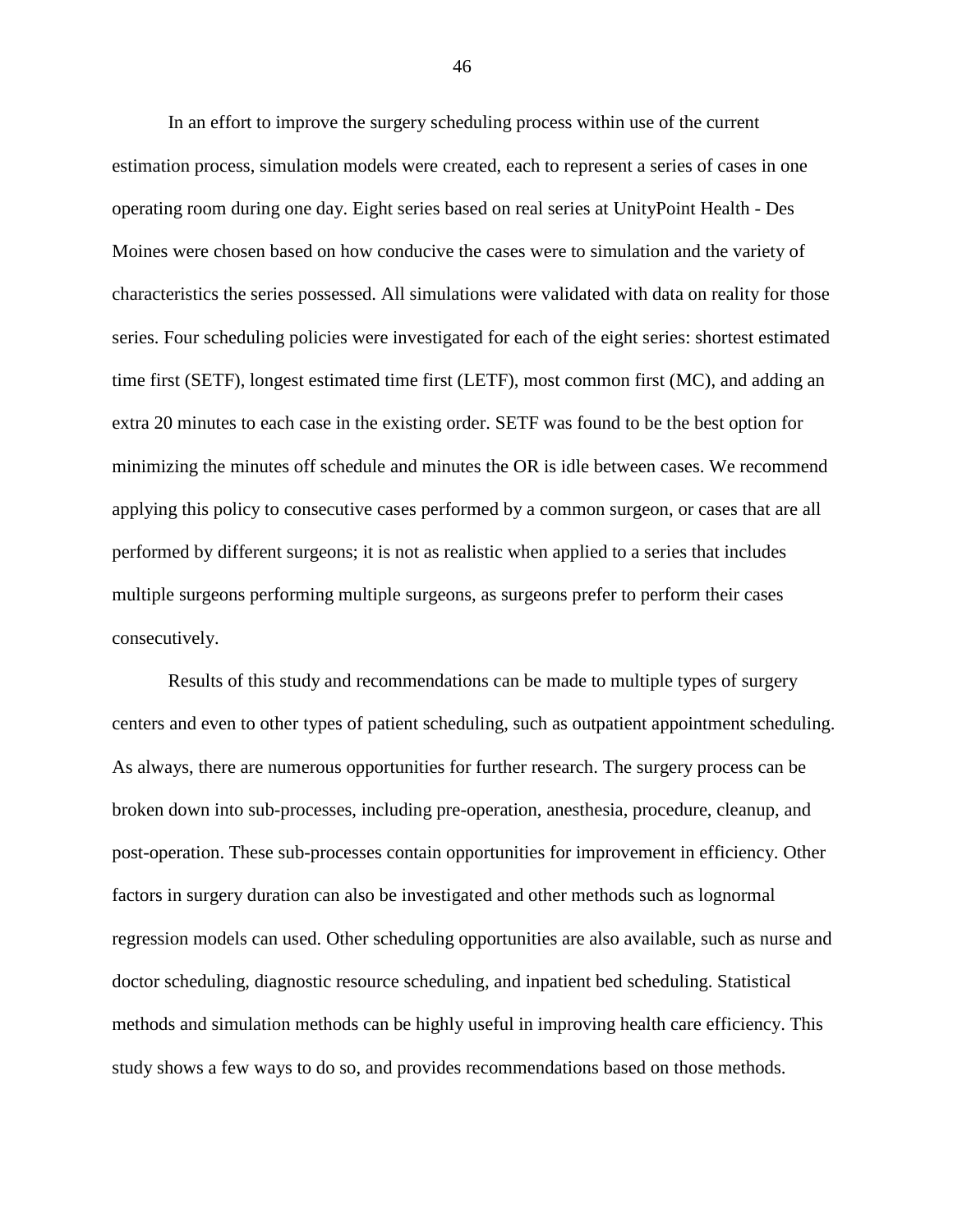#### **REFERENCES**

- <span id="page-54-0"></span>Alper, J., Sanders, J., Saunders, R. S., & Institute of Medicine (U.S.). Roundtable on Value & Science-Driven Health Care. (2013). *Core measurement needs for better care, better health, and lower costs : counting what counts, workshop summary*.National Academies Press.
- American Trauma Society. *Trauma Center Levels Explained*. Retrieved from http://www.amtrauma.org/?page=TraumaLevels
- Aringhieri, R., Landa, P., Soriano, P., Tànfani, E., & Testi, A. (2015). A two level metaheuristic for the operating room scheduling and assignment problem. *Computers & Operations Research, 54*(0), 21-34.
- Askin, E., & Moore, N. (2012). *The health care handbook : a clear and concise guide to the United States health care system*. St. Louis: Washington University in St. Louis.
- Boyle, J., Wallis, M., Jessup, M., Crilly, J., Lind, J., Miller, P. et al. (2008). Regression forecasting of patient admission data. *Conference proceedings : 30th Annual International Conference of the IEEE Engineering in Medicine and Biology Society. IEEE Engineering in Medicine and Biology Society. Annual Conference,* 3819-3822.
- Broka, S. M., Jamart, J., & Louagie, Y. A. (2003). Scheduling of elective surgical cases within allocated block-times: can the future be drawn from the experience of the past? *Acta Chirurgica Belgica,* 103(1):90-94.
- Burge, R. C. (2014). *Engineering solutions to America's healthcare challenges*. Boca Raton: Taylor & Francis.
- Cardoen, B., Demeulemeester, E., & Beliën, J. (2009). Optimizing a multiple objective surgical case sequencing problem. *International Journal of Production Economics, 119*(2), 354- 366.
- Cardoen, B., Demeulemeester, E., & Beliën, J. (2010). Operating room planning and scheduling: A literature review. *European Journal of Operational Research, 201*(3), 921-932.
- Centers for Medicare and Medicaid Services. (2014). *Medicare Provider Utilization and Payment Data: Outpatient*. Retrieved from https://www.cms.gov/Research-Statistics-Data-and-Systems/Statistics-Trends-and-Reports/Medicare-Provider-Charge-Data/Outpatient.html
- Chakraborty, S., Muthuraman, K., & Lawley, M. (2010). Sequential clinical scheduling with patient no-shows and general service time distributions. *IIE Transactions, 42*(5), 354- 366.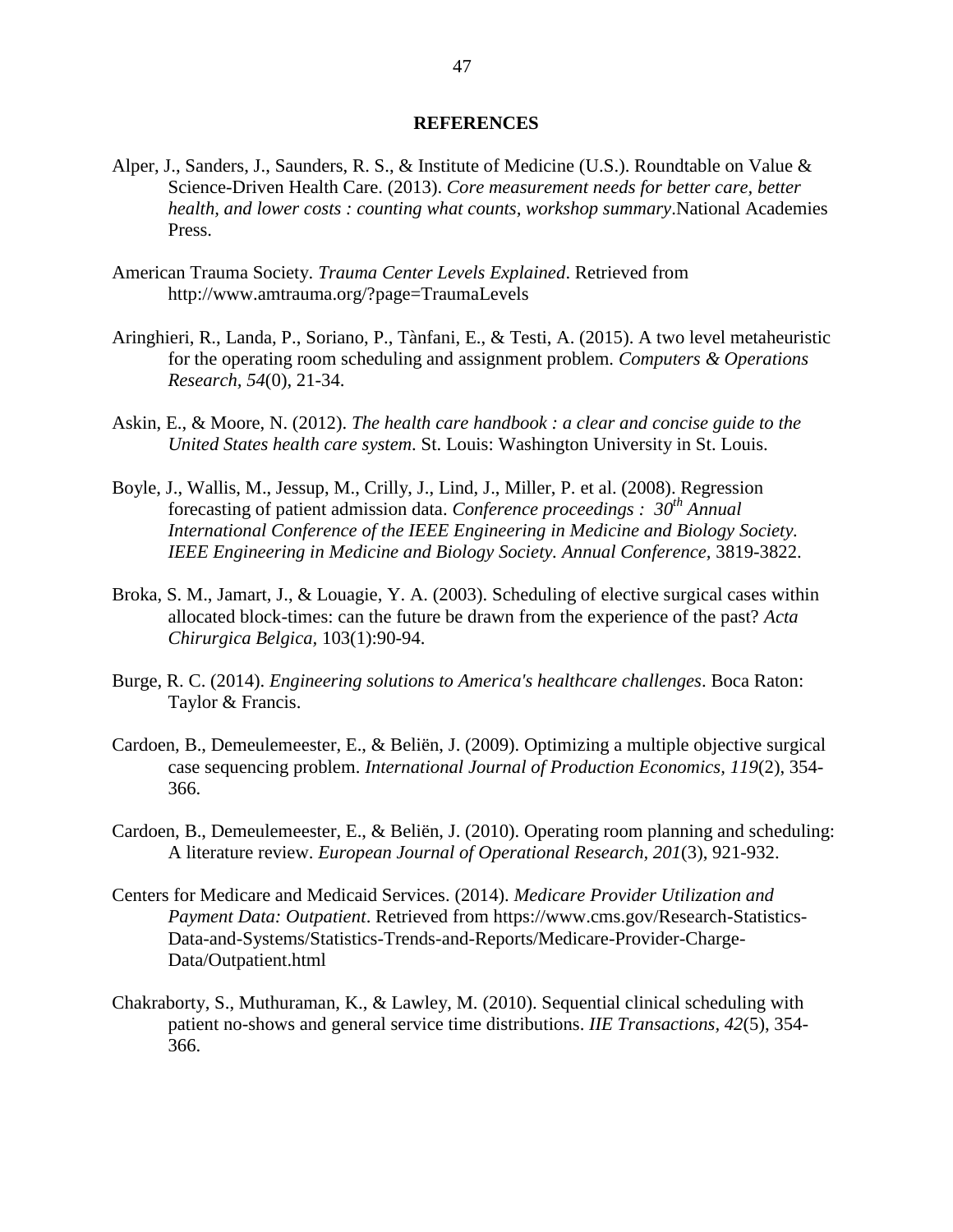- Davidson, S. M. (2013). *A new era in U.S. health care : critical next steps under the Affordable Care Act*. Stanford, California: Stanford Briefs, an imprint of Stanford University Press.
- Dexter, F. (2012). A Brief History of Evidence-Based Operating Room Management: Then and Now. *Anesthesia and analgesia, 115*(July 2012), 10-11.
- Dexter, F., Epstein, R. H., Lee, J. D., & Ledolter, J. (2009). Automatic updating of times remaining in surgical cases using bayesian analysis of historical case duration data and instant messaging; updates from anesthesia providers. *Anesthesia and analgesia, 108*(3), 929.
- Dexter, F., Macario, A., Traub, R. D., Hopwood, M., & Lubarsky, D. A. (1999). An Operating Room Scheduling Strategy to Maximize the Use of Operating Room Block Time: Computer Simulation of Patient Scheduling and Survey of Patients' Preferences for Surgical Waiting Time. *Anesthesia and Analgesia, 89*, 7-20.
- Dexter, F., Traub, R., & Qian, F. (1999). Comparison of Statistical Methods to Predict the Time to Complete a Series of Surgical Cases. *Journal of Clinical Monitoring and Computing, 15*(1), 45-51.
- Dexter, F., Traub, R. D., & Lebowitz, P. (2001). Scheduling a delay between different surgeons: cases in the same operating room on the same day using upper prediction bounds for case durations. *Anesthesia and analgesia, 92*(4), 943.
- Eijkemans, P. D. Marinus J. C., van Houdenhoven, P. D. M., Nguyen, M. S. T., Boersma, P. D. E., Steyerberg, P. D. Ewout W., & Kazemier, P. D. G. (2010). Predicting the Unpredictable: A New Prediction Model for Operating Room Times Using Individual Characteristics and the Surgeon's Estimate. *The Journal of the American Society of Anesthesiologists, 112*(1), 41-49.
- Erdogan, S. A. (2010). Surgery Scheduling and Planning. *Wiley Encyclopedia of Operations Research and Management Science*.
- Everett, J. E. (2002). A Decision Support Simulation Model for the Management of an Elective Surgery Waiting System. *Health Care Management Science, 5*(2), 89-95.
- Graban, M. (2009). *Lean hospitals : improving quality, patient safety, and employee satisfaction*. Boca Raton: CRC Press.
- Gupta, D., & Denton, B. (2008). Appointment scheduling in health care: Challenges and opportunities. *IIE Transactions, 40*(9), 800-819.
- Hall, R. W. (2006). *Patient flow : reducing delay in healthcare delivery*. New York: Springer.
- Harper, P. R. (2002). A Framework for Operational Modelling of Hospital Resources. *Health Care Management Science, 5*(3), 165-173.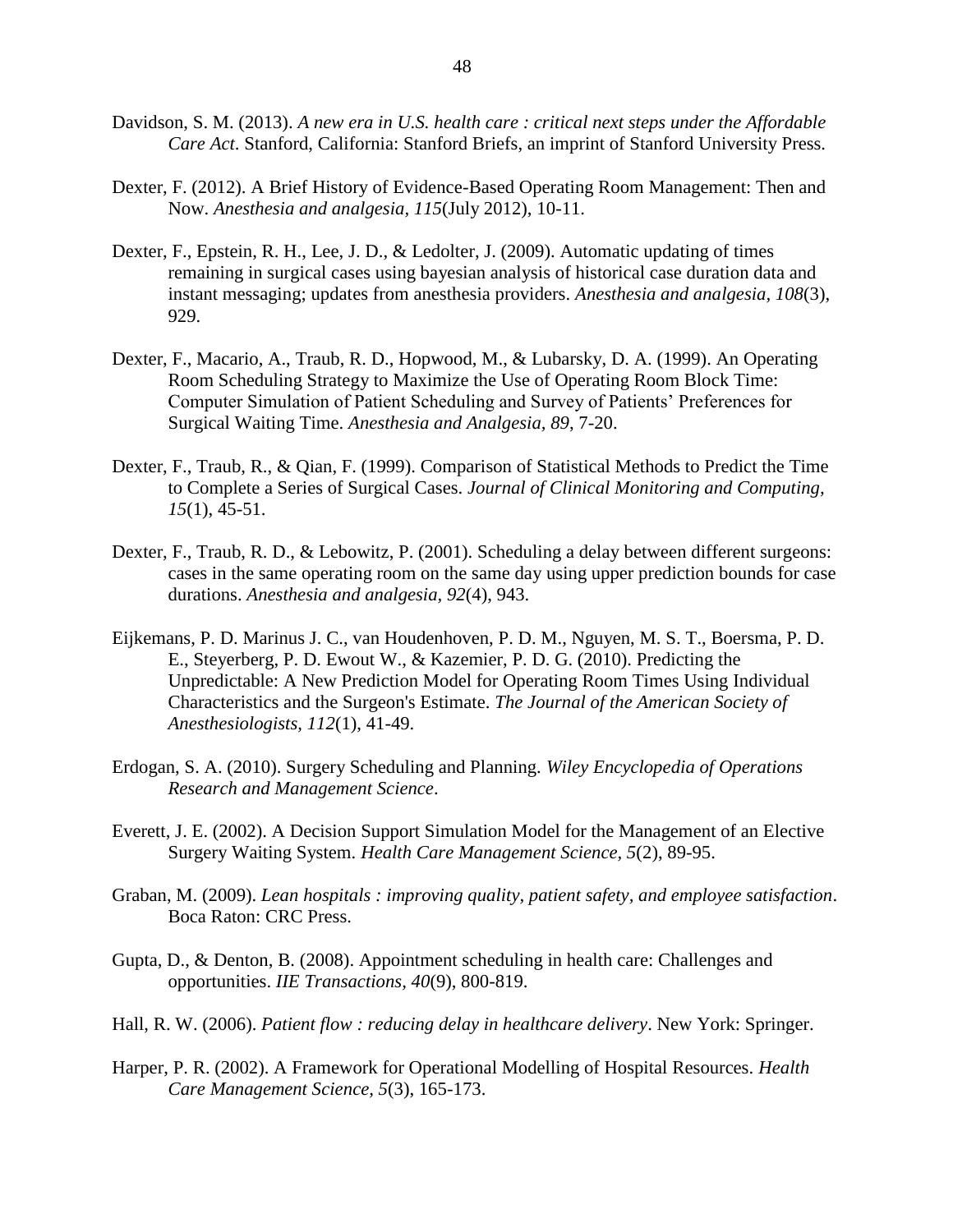- Jackson, R. L. (2002). The business of surgery. Managing the OR as a profit center requires more than just IT. It requires a profit-making mindset, too. *Health management technology, 23*(7), 20.
- Joustra, P., Meester, R., & van Ophem, H. (2013). Can statisticians beat surgeons at the planning of operations? *Empirical Economics, 44*(3), 1697-1718.
- Klassen, K. J., & Yoogalingam, R. (2013). Appointment system design with interruptions and physician lateness. *International Journal of Operations & Production Management, 33*(4), 394-414.
- Koenig, T., Neumann, C., Ocker, T., Kramer, S., Spies, C., & Schuster, M. (2011). Estimating the time needed for induction of anaesthesia and its importance in balancing anaesthetists' and surgeons' waiting times around the start of surgery. *Anaesthesia, 66*(7), 556-562.
- Kuo, P. C., Schroeder, R. A., Mahaffey, S., & Bollinger, R. R. (2003). Optimization of operating room allocation using linear programming techniques. *Journal of the American College of Surgeons, 197*(6), 889-895.
- Larsson, A. (2012). The accuracy of surgery time estimations. *Production Planning & Control, 24*(10-11), 891-902.
- Laskin, D. M., Abubaker, A. O., & Strauss, R. A. (2012). Accuracy Of Predicting The Duration Of A Surgical Operation. *Journal of Oral and Maxillofacial Surgery*, 71(2),446-7.
- Luo, J., Kulkarni, V. G., & Ziya, S. (2012). Appointment Scheduling Under Patient No-Shows and Service Interruptions. *Manufacturing & Service Operations Management, 14*(4), 670-684.
- Mathias, J. M. (2011). Surgical Scheduling: Taking an important role to the next level. *OR Manager, 27*(3).
- Muthuraman, K., & Lawley, M. (2008). A stochastic overbooking model for outpatient clinical scheduling with no-shows. *IIE Transactions, 40*(9), 820-837.
- M'Hallah, R., & Al-Roomi, A. H. (2014). The Planning and Scheduling of Operating Rooms. *Computers & Industrial Engineering, 78,* 235-248.
- Patrick, J., Puterman, M. L., & Queyranne, M. (2008). Dynamic Multipriority Patient Scheduling for a Diagnostic Resource. *Operations Research, 56*(6), 1507-1525.
- Pease, A. (2013). The Hospital Game: Optimizing Surgery Schedules to Save Resources, and to Save Lives. *SAS Global Forum 2013, 154*(2013), 1-14.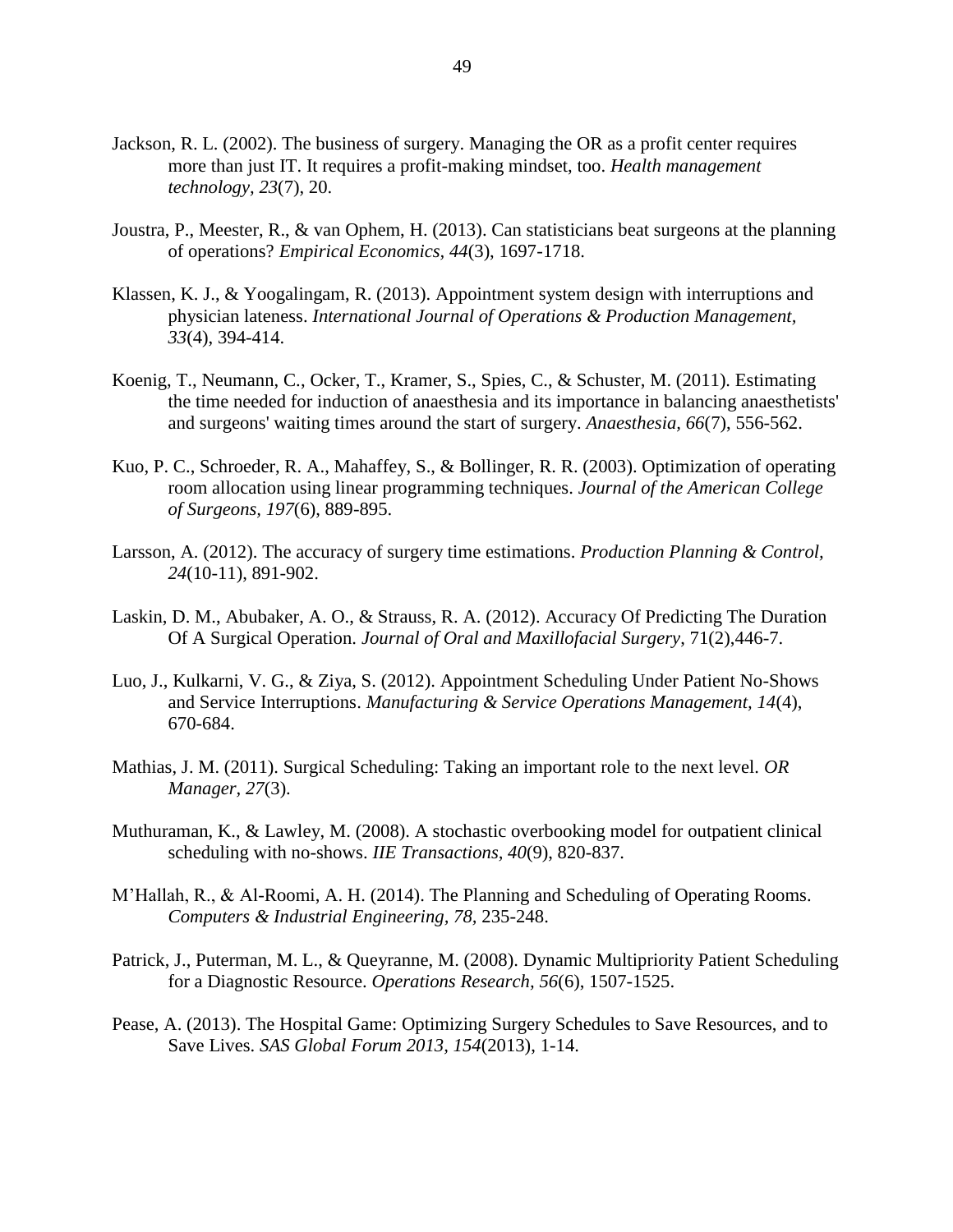- Pham, D.-N. (2006). Surgical Case Scheduling as a Generalized Job Shop Scheduling Problem. *European Journal of Operational Research, 185*(1), 1011-1025.
- Rockwell Automation Technologies, Inc. (2007). Arena (computer software).
- Schütz, H.-J., & Kolisch, R. (2012). Approximate dynamic programming for capacity allocation in the service industry. *European Journal of Operational Research, 218*(1), 239-250.
- Sciomachen, A., Tanfani, E., & Testi, A. (2005). Simulation models for optimal schedules of operating theatres. *International Journal of Simulation*, *6*(12-13), 26-34.
- Smith, M. D., & Institute of Medicine (U.S.). Committee on the Learning Health Care System in America. (2013). *Best care at lower cost : the path to continuously learning health care in America*. Washington, D.C.: National Academies Press.
- Spangler, W., Strum, D., Vargas, L., & May, J. (2004). Estimating Procedure Times for Surgeries by Determining Location Parameters for the Lognormal Model. *Health Care Management Science, 7*(2), 97-104.
- Stiglic, G., & Kokol, P. (2005). Intelligent patient and nurse scheduling in ambulatory health care centers. *Conference proceedings : Annual International Conference of the IEEE Engineering in Medicine and Biology Society. IEEE Engineering in Medicine and Biology Society. Annual Conference, 5*, 5475.
- Strum, D. P., May, J. H., Sampson, A. R., Vargas, L. G., & Spangler, W. E. (2003). Estimating times of surgeries with two component procedures: comparison of the lognormal and normal models. *Anesthesiology, 98*(1), 232.
- Strum, D. P., May, J. H., & Vargas, L. G. (2000). Modeling the uncertainty of surgical procedure times: comparison of log-normal and normal models. *Anesthesiology, 92*(4), 1160.
- Strum, D. P., Sampson, A. R., May, J. H., & Vargas, L. G. (2000). Surgeon and type of anesthesia predict variability in surgical procedure times. *Anesthesiology, 92*(5), 1454.
- Tanfani, E., & Testi, A. (2010, February). Improving surgery department performance via simulation and optimization. *Health Care Management (WHCM), 2010 IEEE Workshop* (pp. 1-6). IEEE.
- Testi, A., Tanfani, E., & Torre, G. (2007). A three-phase approach for operating theatre schedules. *Health Care Management Science, 10*(2), 163-172.
- van Oostrum, J., Bredenhoff, E., & Hans, E. (2010). Suitability and managerial implications of a Master Surgical Scheduling approach. *Annals of Operations Research, 178*(1), 91- 104.